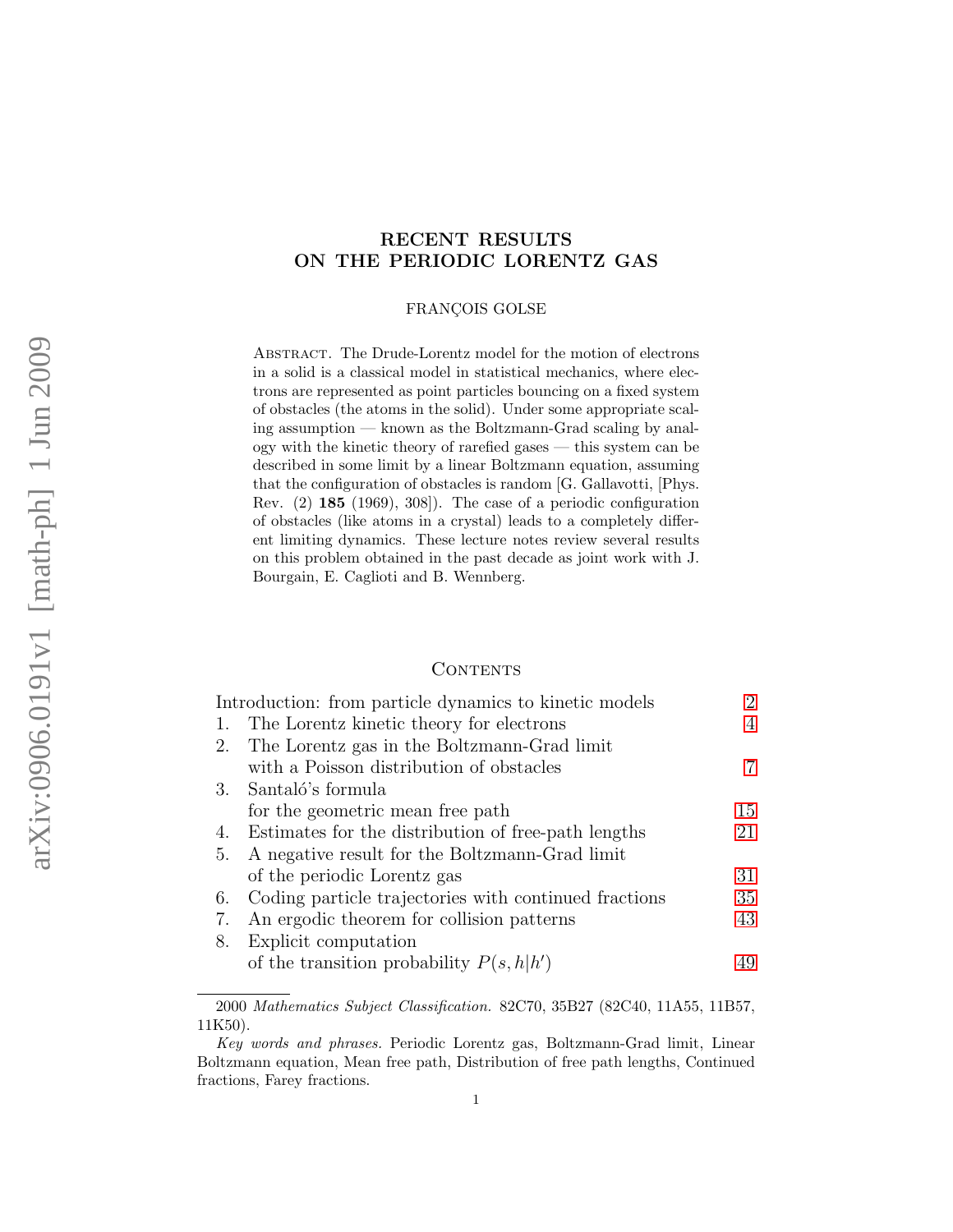| ົ | F. GOLSE |
|---|----------|
|---|----------|

| A kinetic theory in extended phase-space |    |
|------------------------------------------|----|
| for the Boltzmann-Grad limit             |    |
| of the periodic Lorentz gas              | 55 |
| Conclusion                               | 59 |
| References                               | 60 |

#### Introduction: from particle dynamics to kinetic models

<span id="page-1-0"></span>The kinetic theory of gases was proposed by J. Clerk Maxwell [\[34,](#page-61-0) [35\]](#page-61-1) and L. Boltzmann [\[5\]](#page-59-1) in the second half of the XIXth century. Because the existence of atoms, on which kinetic theory rested, remained controversial for some time, it was not until many years later, in the XXth century, that the tools of kinetic theory became of common use in various branches of physics such as neutron transport, radiative transfer, plasma and semiconductor physics...

Besides, the arguments which Maxwell and Boltzmann used in writing what is now known as the "Boltzmann collision integral" were far from rigorous — at least from the mathematical viewpoint. As a matter of fact, the Boltzmann equation itself was studied by some of the most distinguished mathematicians of the XXth century — such as Hilbert and Carleman — before there were any serious attempt at deriving this equation from first principles (i.e. molecular dynamics.) Whether the Boltzmann equation itself was viewed as a fundamental equation of gas dynamics, or as some approximate equation valid in some well identified limit is not very clear in the first works on the subject including Maxwell's and Boltzmann's.

It seems that the first systematic discussion of the validity of the Boltzmann equation viewed as some limit of molecular dynamics i.e. the free motion of a large number of small balls subject to binary, short range interaction, for instance elastic collisions — goes back to the work of H. Grad [\[26\]](#page-60-0). In 1975, O.E. Lanford gave the first rigorous derivation [\[29\]](#page-61-2) of the Boltzmann equation from molecular dynamics his result proved the validity of the Boltzmann equation for a very short time of the order of a fraction of the reciprocal collision frequency. (One should also mention an earlier, "formal derivation" by C. Cercignani [\[12\]](#page-60-1) of the Boltzmann equation for a hard sphere gas, which considerably clarified the mathematical formulation of the problem.) Shortly after Lanford's derivation of the Boltzmann equation, R. Illner and M. Pulvirenti managed to extend the validity of his result for all positive times, for initial data corresponding with a very rarefied cloud of gas molecules [\[27\]](#page-60-2).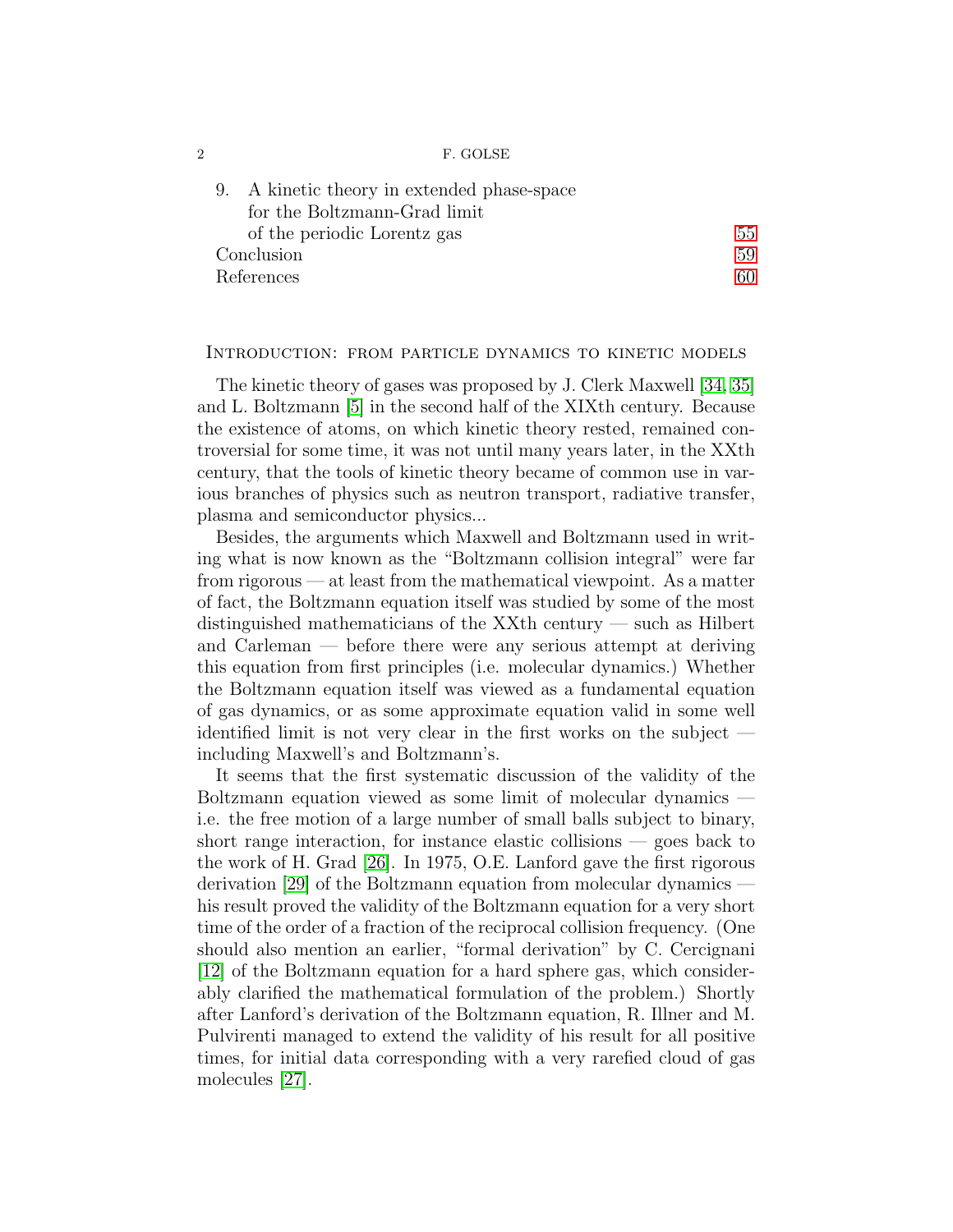An important assumption made in Boltzmann's attempt at justifying the equation bearing his name is the "Stosszahlansatz", to the effect that particle pairs just about to collide are uncorrelated. Lanford's argument indirectly established the validity of Boltzmann's assumption, at least on very short time intervals.

In applications of kinetic theory other than rarefied gas dynamics, one may face the situation where the analogue of the Boltzmann equation for monatomic gases is linear, instead of quadratic. The linear Boltzmann equation is encountered for instance in neutron transport, or in some models in radiative transfer. It usually describes a situation where particles interact with some background medium — such as neutrons with the atoms of some fissile material, or photons subject to scattering processes (Rayleigh or Thomson scattering) in a gas or a plasma.

In some situations leading to a linear Boltzmann equation, one has to think of two families of particles: the moving particles whose phase space density satisfies the linear Boltzmann equation, and the background medium that can be viewed as a family of fixed particles of a different type. For instance, one can think of the moving particles as being light particles, whereas the fixed particles can be viewed as infinitely heavier, and therefore unaffected by elastic collisions with the light particles. Before Lanford's fundamental paper, an important unfortunately unpublished — preprint by G. Gallavotti [\[19\]](#page-60-3) provided a rigorous derivation of the linear Boltzmann equation assuming that the background medium consists of fixed, independent like hard spheres whose centers are distributed in the Euclidian space under Poisson's law. Gallavotti's argument already possessed some of the most remarkable features in Lanford's proof, and therefore must be regarded as an essential step in the understanding of kinetic theory.

However, Boltzmann's Stosszahlansatz becomes questionable in this kind of situation involving light and heavy particles, as potential correlations among heavy particles may influence the light particle dynamics. Gallavotti's assumption of a background medium consisting of independent hard spheres excluded this this possibility. Yet, strongly correlated background media are equally natural, and should also be considered.

The periodic Lorentz gas discussed in these notes is one example of this type of situation. Assuming that heavy particles are located at the vertices of some lattice in the Euclidian space clearly introduces about the maximum amount of correlation between these heavy particles. This periodicity assumption entails a dramatic change in the structure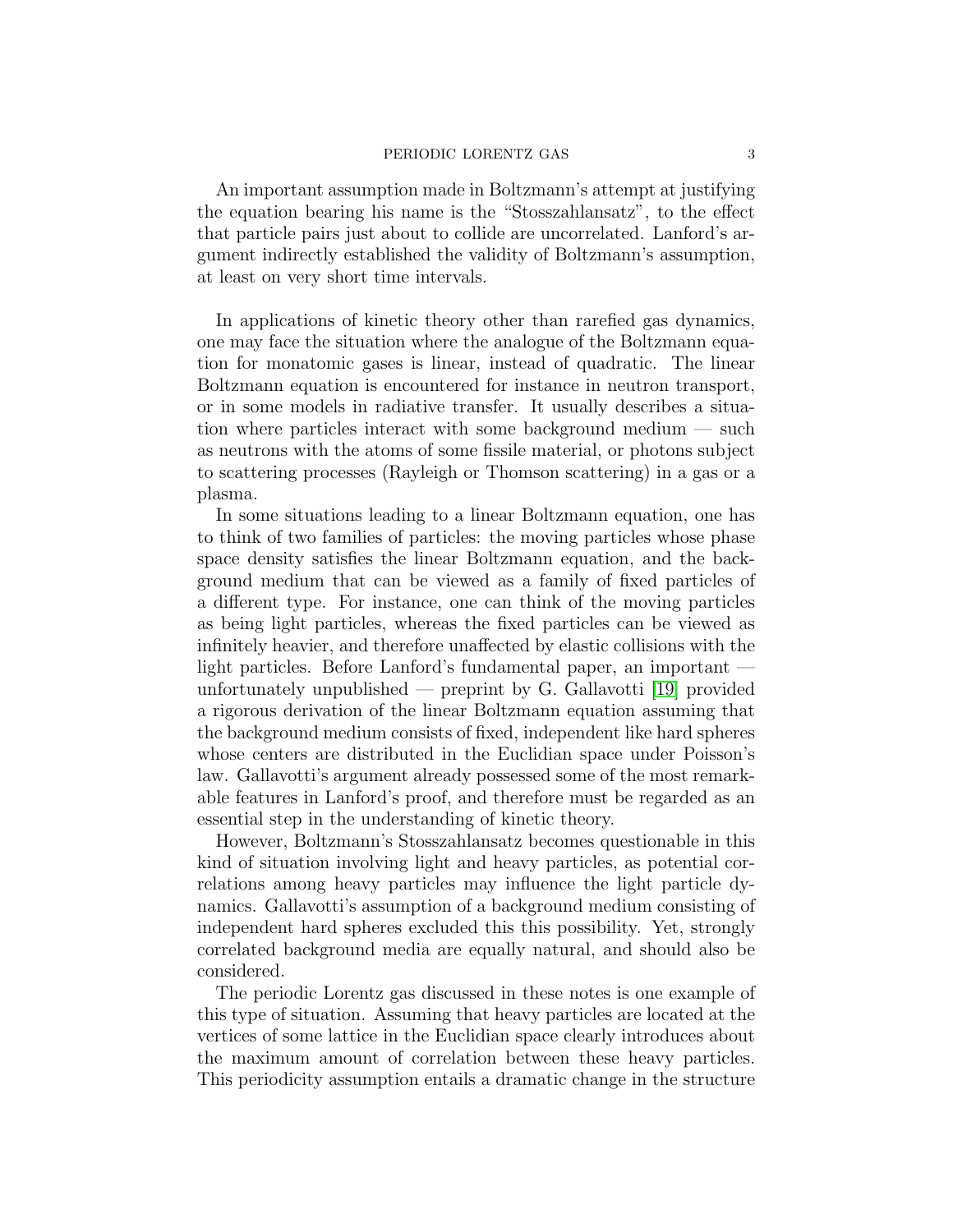4 F. GOLSE



Figure 1. Left: Paul Drude (1863-1906); right: Hendrik Antoon Lorentz (1853-1928)

of the equation that one obtains under the same scaling limit that would otherwise lead to a linear Boltzmann equation.

Therefore, studying the periodic Lorentz gas can be viewed as one way of testing the limits of the classical concepts of the kinetic theory of gases.

#### Acknowledgements.

Most of the material presented in these lectures is the result of collaboration with several authors: J. Bourgain, E. Caglioti, H.S. Dumas, L. Dumas and B. Wennberg, whom I wish to thank for sharing my interest for this problem. I am also grateful to C. Boldighrini and G. Gallavotti for illuminating discussions on this subject.

## 1. The Lorentz kinetic theory for electrons

<span id="page-3-0"></span>In the early 1900's, P. Drude [\[16\]](#page-60-4) and H. Lorentz [\[30\]](#page-61-3) independently proposed to describe the motion of electrons in metals by the methods of kinetic theory. One should keep in mind that the kinetic theory of gases was by then a relatively new subject: the Boltzmann equation for monatomic gases appeared for the first time in the papers of J. Clerk Maxwell [\[35\]](#page-61-1) and L. Boltzmann [\[5\]](#page-59-1). Likewise, the existence of electrons had been established shortly before, in 1897 by J.J. Thomson.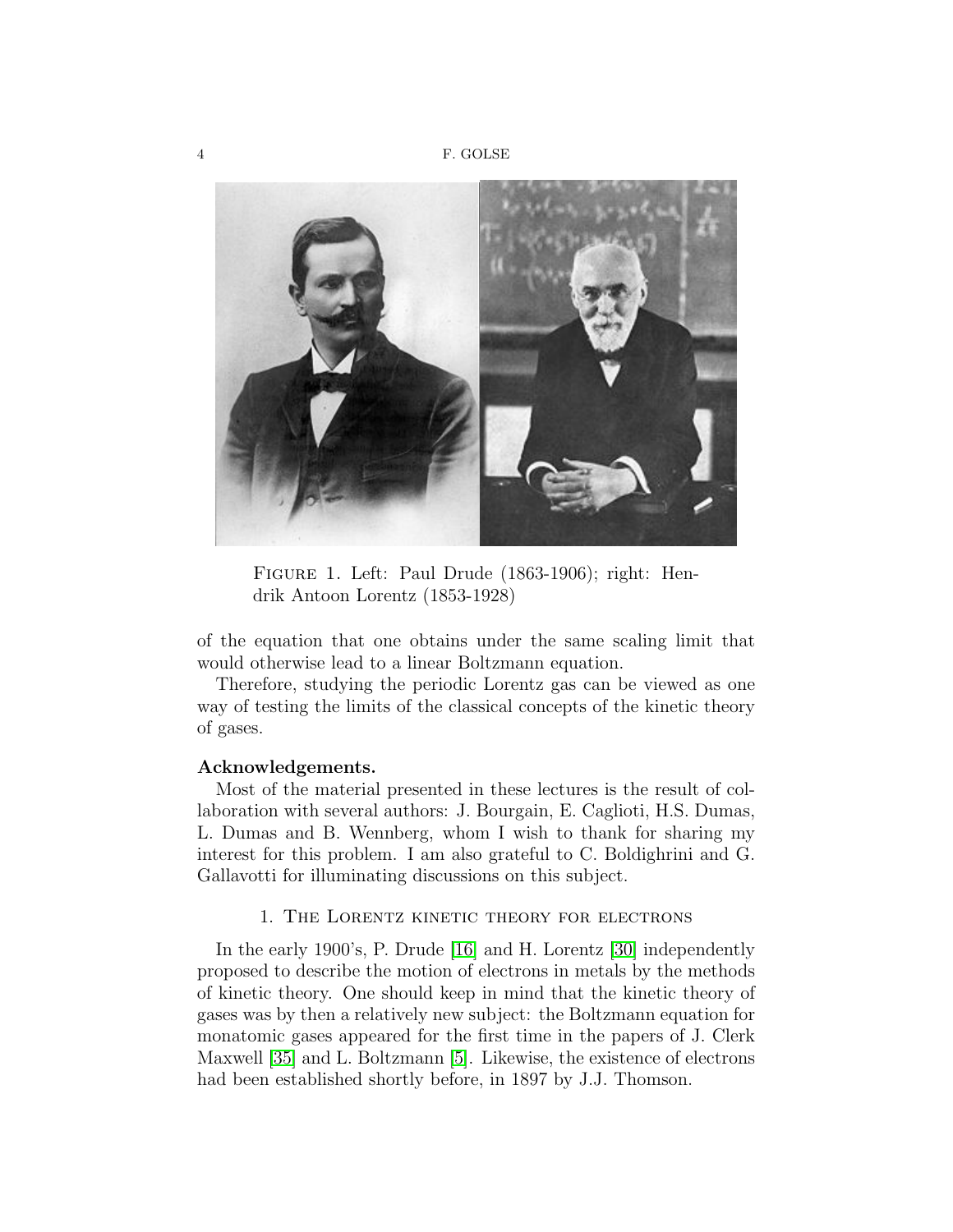The basic assumptions made by H. Lorentz in his paper [\[30\]](#page-61-3) can be summarized as follows.

First, the population of electrons is thought of as a gas of point particles described by its phase-space density  $f \equiv f(t, x, v)$ , that is the density of electrons at the position x with velocity v at time t.

Electron-electron collisions are neglected in the physical regime considered in the Lorentz kinetic model — on the contrary, in the classical kinetic theory of gases, collisions between molecules are important as they account for momentum and heat transfer.

However, the Lorentz kinetic theory takes into account collisions between electrons and the surrounding metallic atoms. These collisions are viewed as simple, elastic hard sphere collisions.

Since electron-electron collisions are neglected in the Lorentz model, the equation governing the electron phase-space density  $f$  is linear. This is at variance with the classical Boltzmann equation, which is quadratic because only binary collisions involving pairs of molecules are considered in the kinetic theory of gases.

With the simple assumptions above, H. Lorentz arrived at the following equation for the phase-space density of electrons  $f \equiv f(t, x, v)$ :

$$
(\partial_t + v \cdot \nabla_x + \frac{1}{m} F(t, x) \cdot \nabla_v) f(t, x, v) = N_{at} r_{at}^2 |v| \mathcal{C}(f)(t, x, v).
$$

In this equation,  $\mathcal C$  is the Lorentz collision integral, which acts on the only variable  $v$  in the phase-space density  $f$ . In other words, for each continuous function  $\phi \equiv \phi(v)$ , one has

$$
\mathcal{C}(\phi)(v) = \int_{\substack{|\omega|=1 \ \omega \cdot v > 0}} (\phi(v - 2(v \cdot \omega)\omega) - \phi(v)) \cos(v, \omega) d\omega,
$$

and the notation

 $\mathcal{C}(f)(t, x, v)$  designates  $\mathcal{C}(f(t, x, \cdot))(v)$ .

The other parameters involved in the Lorentz equation are the mass  $m$  of the electron, and  $N_{at}$ ,  $r_{at}$  respectively the density and radius of metallic atoms. The vector field  $F \equiv F(t, x)$  is the electric force. In the Lorentz model, the self-consistent electric force — i.e. the electric force created by the electrons themselves  $-$  is neglected, so that  $F$  take into account the only effect of an applied electric field (if any). Roughly speaking, the self consistent electric field is linear in  $f$ , so that its contribution to the term  $F \cdot \nabla_v f$  would be quadratic in f, as would be any collision integral accounting for electron-electron collisions. Therefore, neglecting electron-electron collisions and the self-consistent electric field are both in accordance with assuming that  $f \ll 1$ .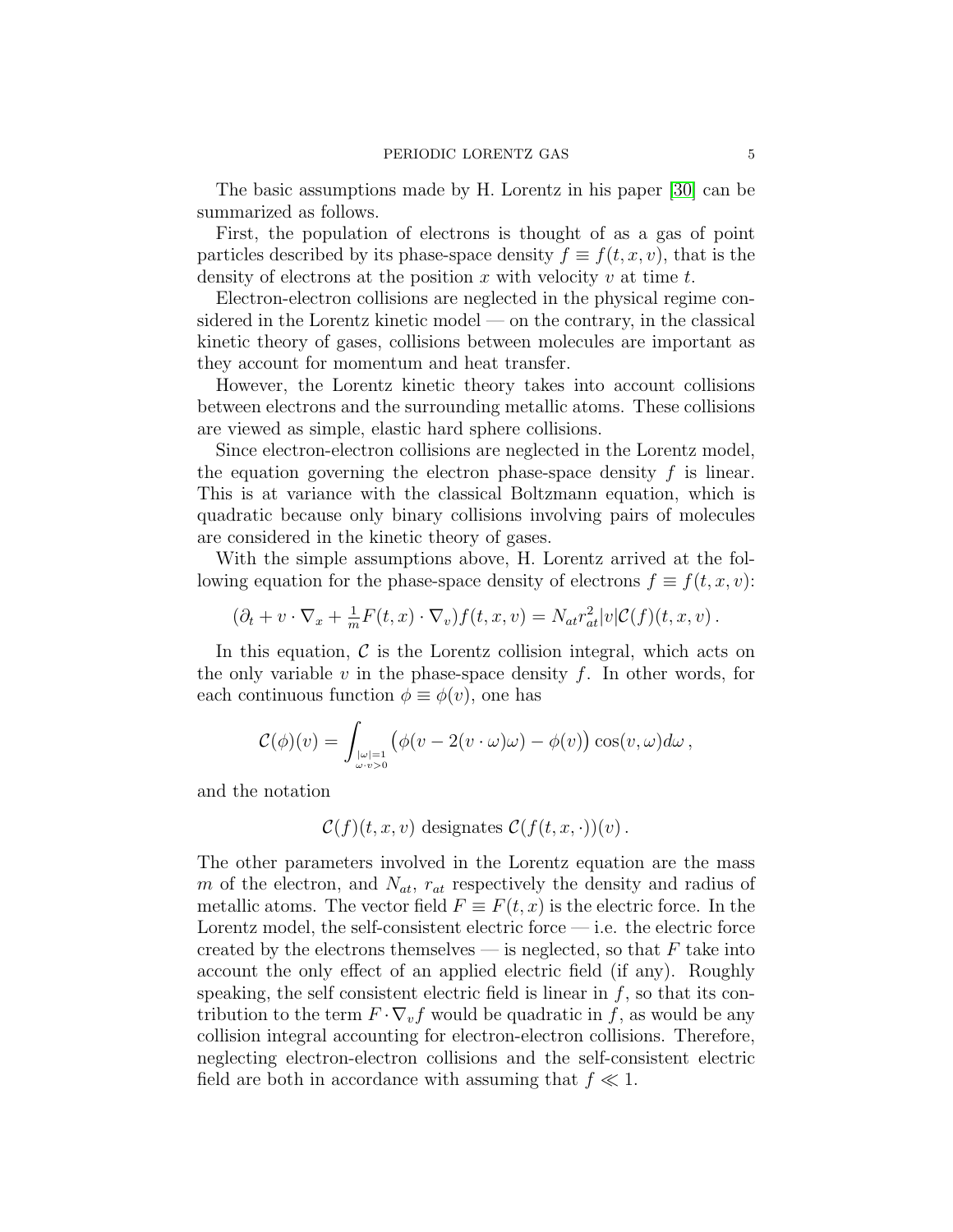

Figure 2. The Lorentz gas: a particle path

The line of reasoning used by H. Lorentz to arrive at the kinetic equations above is based on the postulate that the motion of electrons in a metal can be adequately represented by a simple mechanical model — a collisionless gas of point particles bouncing on a system of fixed, large spherical obstacles that represent the metallic atoms. Even with the considerable simplification in this model, the argument sketched in the article [\[30\]](#page-61-3) is little more than a formal analogy with Boltzmann's derivation of the equation now bearing his name.

This suggests the mathematical problem, of deriving the Lorentz kinetic equation from a microscopic, purely mechanical particle model. Thus, we consider a gas of point particles (the electrons) moving in a system of fixed spherical obstacles (the metallic atoms). We assume that collisions between the electrons and the metallic atoms are perfectly elastic, so that, upon colliding with an obstacle, each point particle is specularly reflected on the surface of that obstacle.

Undoubtedly, the most interesting part of the Lorentz kinetic equation is the collision integral which does not seem to involve  $F$ . Therefore we henceforth assume for the sake of simplicity that there is no applied electric field, so that

$$
F(t,x)\equiv 0.
$$

In that case, electrons are not accelerated between successive collisions with the metallic atoms, so that the microscopic model to be considered is a simple, dispersing billiard system — also called a Sinai billiard. In that model, electrons are point particles moving at a constant speed along rectilinear trajectories in a system of fixed spherical obstacles, and specularly reflected at the surface of the obstacles.

More than 100 years have elapsed since this simple mechanical model was proposed by P. Drude and H. Lorentz, and today we know that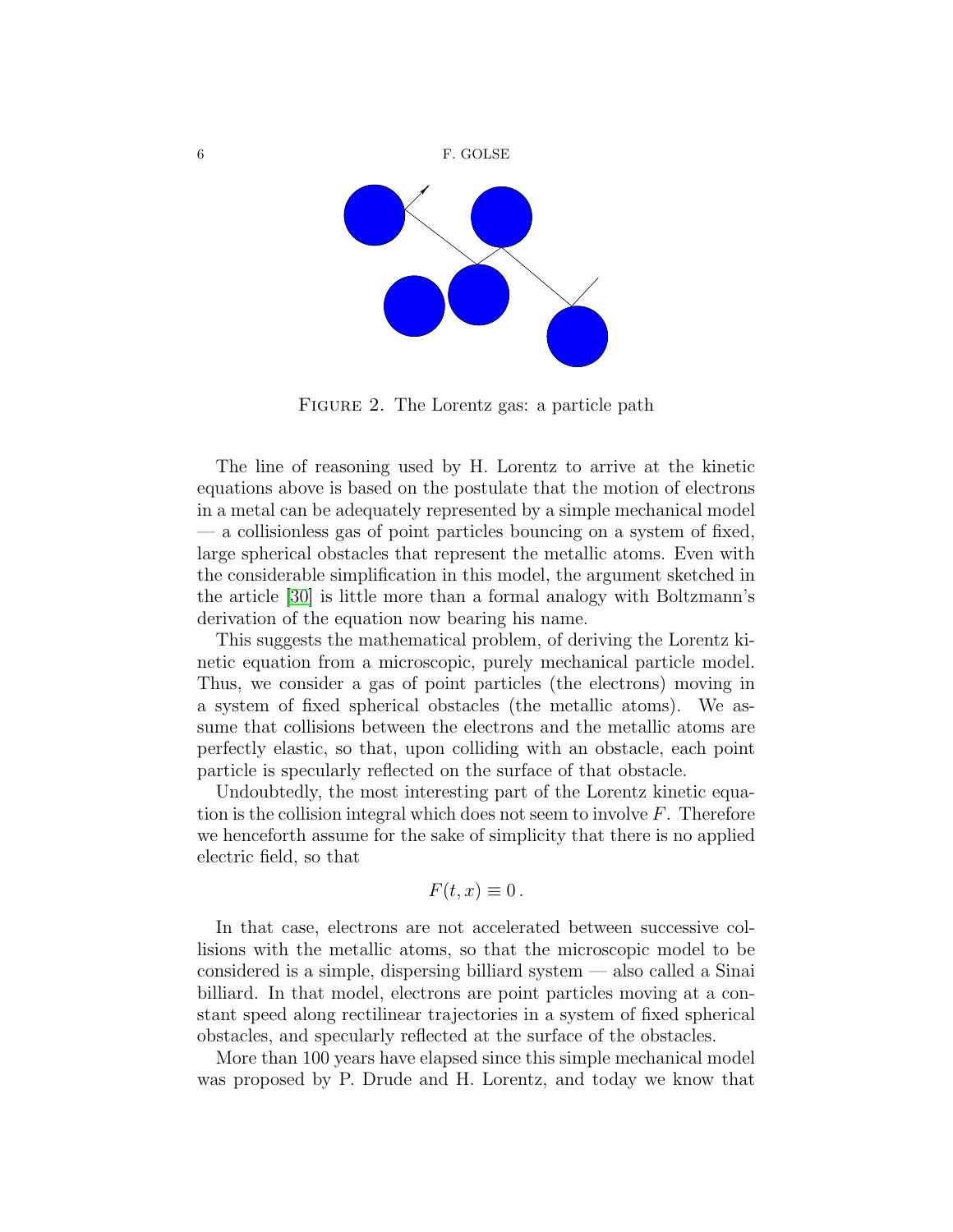the motion of electrons in a metal is a much more complicated physical phenomenon whose description involves quantum effects.

Yet the Lorentz gas is an important object of study in nonequilibrium satistical mechanics, and there is a very significant amount of literature on that topic — see for instance  $[44]$  and the references therein.

The first rigorous derivation of the Lorentz kinetic equation is due to G. Gallavotti [\[18,](#page-60-5) [19\]](#page-60-3), who derived it from from a billiard system consisting of randomly (Poisson) distributed obstacles, possibly overlapping, considered in some scaling limit — the Boltzmann-Grad limit, whose definition will be given (and discussed) below. Slightly more general, random distributions of obstacles were later considered by H. Spohn in [\[43\]](#page-61-5).

While Gallavotti's theorem bears on the convergence of the mean electron density (averaging over obstacle configurations), C. Boldrighini, L. Bunimovich and Ya. Sinai [\[4\]](#page-59-2) later succeeded in proving the almost sure convergence (i.e. for a.e. obstacle configuration) of the electron density to the solution of the Lorentz kinetic equation.

In any case, none of the results above says anything on the case of a periodic distribution of obstacles. As we shall see, the periodic case is of a completely different nature — and leads to a very different limiting equation, involving a phase-space different from the one considered by H. Lorentz — i.e.  $\mathbb{R}^2 \times \mathbb{S}^1$  — on which the Lorentz kinetic equation is posed.

The periodic Lorentz gas is at the origin of many challenging mathematical problems. For instance, in the late 1970s, L. Bunimovich and Ya. Sinai studied the periodic Lorentz gas in a scaling limit different from the Boltzmann-Grad limit studied in the present paper. In [\[7\]](#page-59-3), they showed that the classical Brownian motion is the limiting dynamics of the Lorentz gas under that scaling assumption — their work was later extended with N. Chernov: see [\[8\]](#page-60-6). This result is indeed a major achievement in nonequilibrium statistical mechanics, as it provides an example of an irreversible dynamics (the heat equation associated with the classical Brownian motion) that is derived from a reversible one (the Lorentz gas dynamics).

## <span id="page-6-0"></span>2. The Lorentz gas in the Boltzmann-Grad limit WITH A POISSON DISTRIBUTION OF OBSTACLES

Before discussing the Boltzmann-Grad limit of the periodic Lorentz gas, we first give a brief description of Gallavotti's result [\[18,](#page-60-5) [19\]](#page-60-3) for the case of a Poisson distribution of independent, and therefore possibly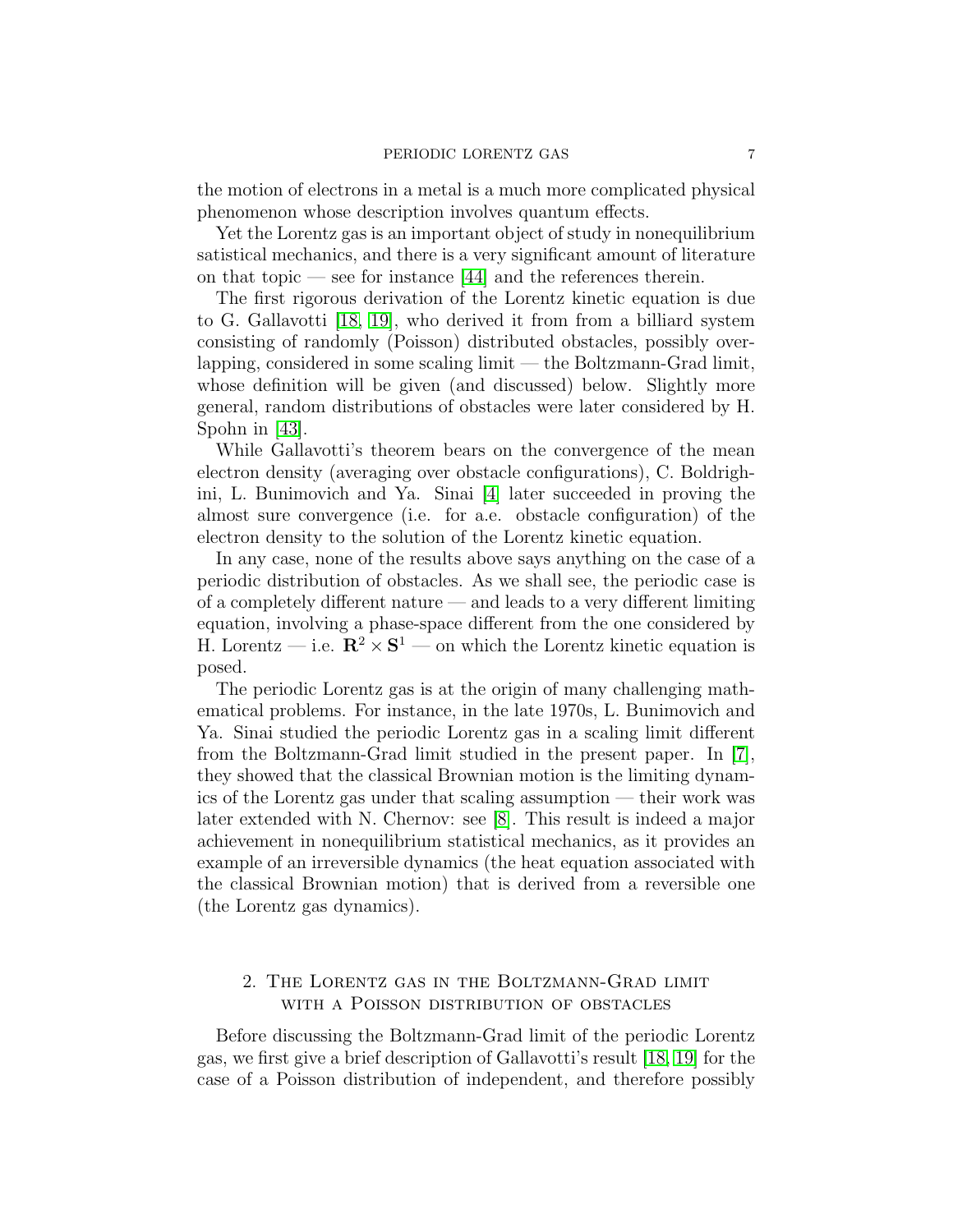overlapping obstacles. As we shall see, Gallavotti's argument is in some sense fairly elementary, and yet brilliant.

First we define the notion of a Poisson distribution of obstacles. Henceforth, for the sake of simplicity, we assume a 2-dimensional setting.

The obstacles (metallic atoms) are disks of radius  $r$  in the Euclidian plane  $\mathbb{R}^2$ , centered at  $c_1, c_2, \ldots, c_j, \ldots \in \mathbb{R}^2$ . Henceforth, we denote by

 ${c} = {c_1, c_2, \ldots, c_j, \ldots} =$  a configuration of obstacle centers.

We further assume that the configurations of obstacle centers  $\{c\}$ are distributed under Poisson's law with parameter  $n$ , meaning that

Prob(
$$
\{c\} | \#(A \cap \{c\}) = p\} ) = e^{-n|A|} \frac{(n|A|)^p}{p!}
$$
,

where  $|A|$  denotes the surface, i.e. the 2-dimensional Lebesgue measure of a measurable subset A of the Euclidian plane  $\mathbb{R}^2$ .

This prescription defines a probability on countable subsets of the Euclidian plane  $\mathbb{R}^2$ .

Obstacles may overlap: in other words, configurations  $\{c\}$  such that

for some  $j \neq k \in \{1, 2, ...\}$ , one has  $|c_i - c_j| < 2r$ 

are not excluded. Indeed, excluding overlapping obstacles means rejecting obstacles configurations  $\{c\}$  such that  $|c_i - c_j| \leq 2r$  for some  $i, j \in \mathbb{N}$ . In other words, Prob $(d\{c\})$  is replaced with

$$
\frac{1}{Z}\prod_{i>j\geq 0} \mathbf{1}_{|c_i-c_j|>2r} \text{Prob}(d\{c\}),
$$

(where  $Z > 0$  is a normalizing coefficient.) Since the term

$$
\prod_{i>j\geq 0} \mathbf{1}_{|c_i-c_j|>2r}
$$
 is not of the form 
$$
\prod_{k\geq 0} \phi_k(c_k),
$$

the obstacles are no longer independent under this new probability measure.

Next we define the billiard flow in a given obstacle configuration  $\{c\}$ . This definition is self-evident, and we give it for the sake of completeness, as well as in order to introduce the notation.

Given a countable subset  $\{c\}$  of the Euclidian plane  $\mathbb{R}^2$ , the billiard flow in the system of obstacles defined by  $\{c\}$  is the family of mappings

$$
(X(t; \cdot, \cdot, \{c\}), V(t; \cdot, \cdot, \{c\})) : \left(\mathbf{R}^2 \setminus \bigcup_{j \geq 1} B(c_j, r)\right) \times \mathbf{S}^1 \circlearrowright
$$

defined by the following prescription.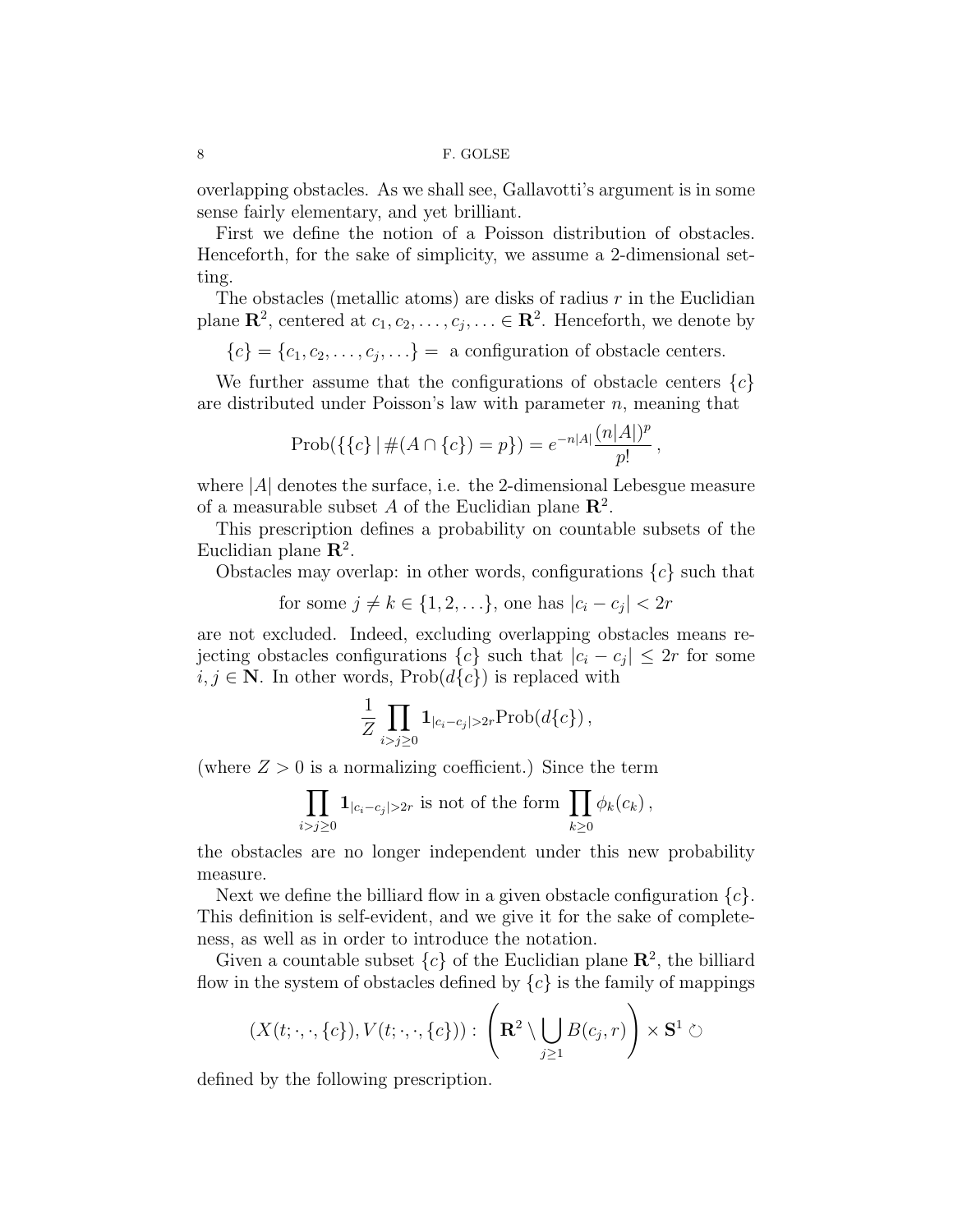Whenever the position  $X$  of a particle lies outside the surface of any obstacle, that particle moves at unit speed along a rectilinear path:

$$
\dot{X}(t; x, v, \{c\}) = V(t; x, v, \{c\}),
$$
  
\n
$$
\dot{V}(t; x, v, \{c\}) = 0, \qquad \text{whenever } |X(t; x, v, \{c\}) - c_i| > r \text{ for all } i,
$$

and, in case of a collision with the  $i$ -th obstacle, is specularly reflected on the surface of that obstacle at the point of impingement, meaning that

$$
X(t+0; x, v, \{c\}) = X(t-0; x, v, \{c\}) \in \partial B(c_i, r),
$$
  

$$
V(t+0; x, v, \{c\}) = \mathcal{R}\left[\frac{X(t; x, v, \{c\}) - c_i}{r}\right] V(t-0; x, v, \{c\}),
$$

where  $\mathcal{R}[\omega]$  denotes the reflection with respect to the line  $(\mathbf{R}\omega)^{\perp}$ :

$$
\mathcal{R}[\omega]v = v - 2(\omega \cdot v)\omega \,, \quad |\omega| = 1 \,.
$$

Then, given an initial probability density  $f_{\{c\}}^{in} \equiv f_{\{c\}}^{in}(x,v)$  on the single-particle phase-space with support outside the system of obstacles defined by  $\{c\}$ , we define its evolution under the billiard flow by the formula

$$
f(t, x, v, \{c\}) = f_{\{c\}}^{in}(X(-t; x, v, \{c\}), V(-t; x, v, \{c\})), \quad t \ge 0.
$$

Let  $\tau_1(x, v, \{c\}), \tau_2(x, v, \{c\}), \ldots, \tau_j(x, v, \{c\}), \ldots$  be the sequence of collision times for a particle starting from x in the direction  $-v$  at  $t = 0$ in the configuration of obstacles  ${c}$ : in other words,

$$
\tau_j(x, v, \{c\}) = \sup\{t \mid \#\{s \in [0, t] \mid \text{dist}(X(-s, x, v, \{c\}); \{c\}) = r\} = j - 1\}.
$$

Denoting  $\tau_0 = 0$  and  $\Delta \tau_k = \tau_k - \tau_{k-1}$ , the evolved single-particle density  $f$  is a.e. defined by the formula

$$
f(t, x, v, \{c\}) = f^{in}(x - tv, v) \mathbf{1}_{t < \tau_1}
$$
  
+ 
$$
\sum_{j \ge 1} f^{in} \left( x - \sum_{k=1}^j \Delta \tau_k V(-\tau_k^-) - (t - \tau_j) V(-\tau_j^+), V(-\tau_j^+) \right) \mathbf{1}_{\tau_j < t < \tau_{j+1}}.
$$

In the case of physically admissible initial data, there should be no particle located inside an obstacle. Hence we assumed that  $f_{\{c\}}^{in} = 0$ in the union of all the disks of radius r centered at the  $c_j \in \{c\}$ . By construction, this condition is obviously preserved by the billiard flow, so that  $f(t, x, v, \{c\})$  also vanishes whenever x belongs to a disk of radius r centered at any  $c_j \in \{c\}.$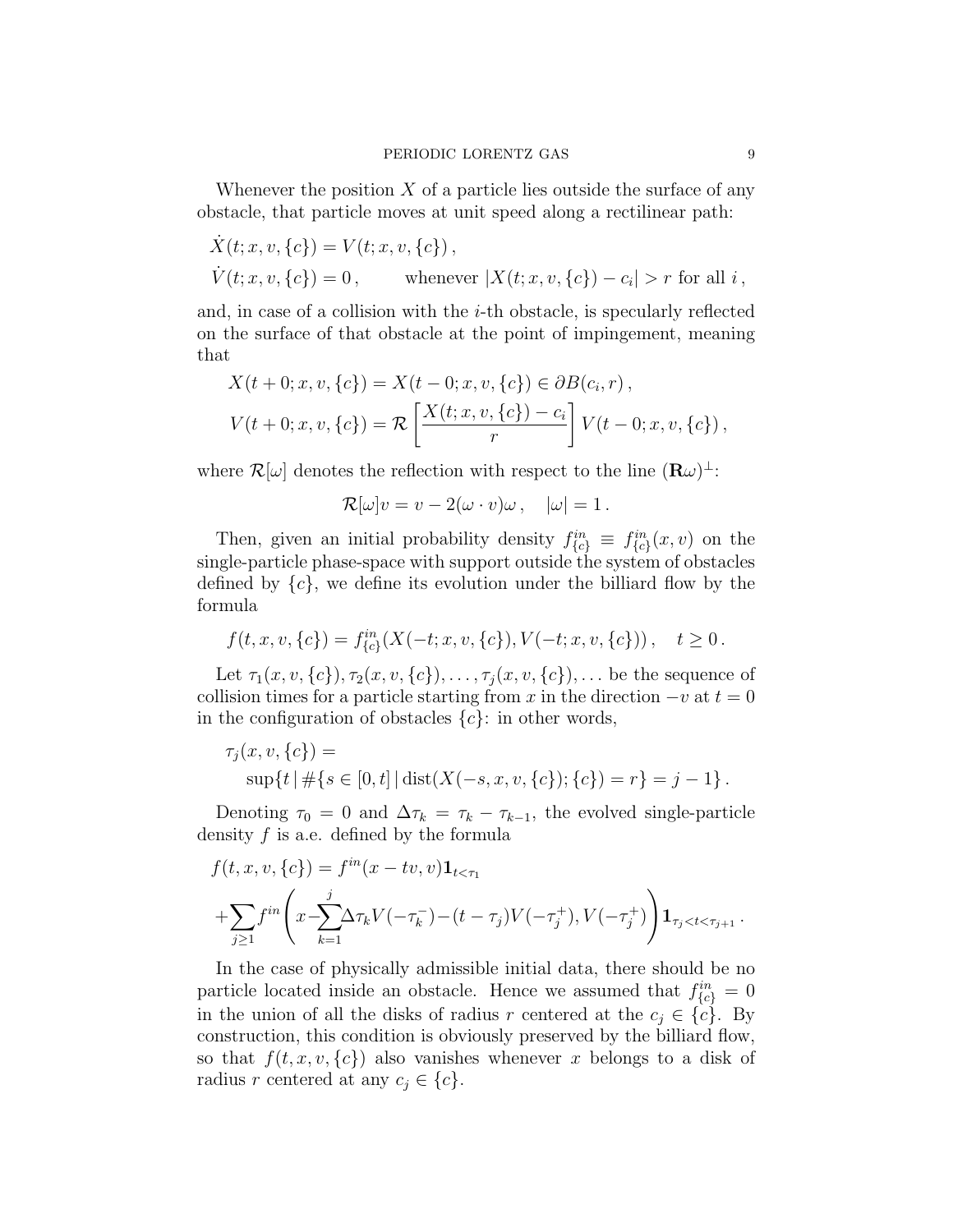

FIGURE 3. The tube corresponding with the first term in the series expansion giving the particle density

As we shall see shortly, when dealing with bounded initial data, this constraint disappears in the (yet undefined) Boltzmann-Grad limit, as the volume fraction occupied by the obstacles vanishes in that limit.

Therefore, we shall henceforth neglect this difficulty and proceed as if  $f^{in}$  were any bounded probability density on  $\mathbb{R}^2 \times \mathbb{S}^1$ .

Our goal is to average the summation above in the obstacle configuration  $\{c\}$  under the Poisson distribution, and to identify a scaling on the obstacle radius  $r$  and the parameter  $n$  of the Poisson distribution leading to a nontrivial limit.

The parameter  $n$  has the following important physical interpretation. The expected number of obstacle centers to be found in any measurable subset  $\Omega$  of the Euclidian plane  $\mathbb{R}^2$  is

$$
\sum_{p\geq 0} p \text{Prob}(\{\{c\} \mid \#(\Omega \cap \{c\}) = p\}) = \sum_{p\geq 0} p e^{-n|\Omega|} \frac{(n|\Omega|)^p}{p!} = n|\Omega|
$$

so that

 $n = #$  obstacles per unit surface in  $\mathbb{R}^2$ .

The average of the first term in the summation defining  $f(t, x, v, \{c\})$ is

$$
f^{in}(x - tv, v) \langle \mathbf{1}_{t < \tau_1} \rangle = f^{in}(x - tv, v)e^{-n2\tau t}
$$

(where  $\langle \cdot \rangle$  denotes the mathematical expectation) since the condition  $t < \tau_1$  means that the tube of width 2r and length t contains no obstacle center.

Henceforth, we seek a scaling limit corresponding to small obstacles, i.e.  $r \to 0$  and a large number of obstacles per unit volume, i.e.  $n \to \infty$ .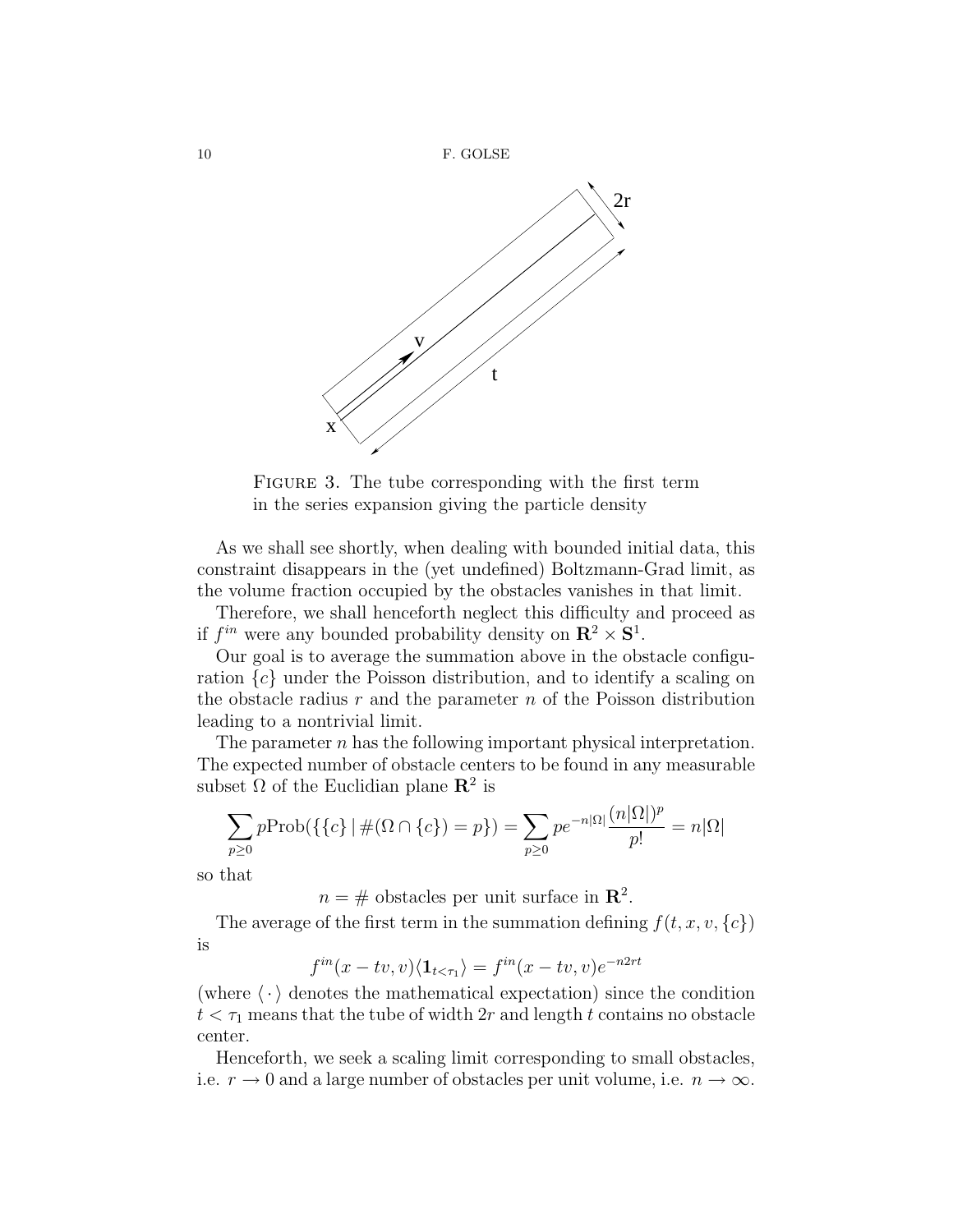There are obviously many possible scalings satisfying this requirement. Among all these scalings, the Boltzmann-Grad scaling in space dimension 2 is defined by the requirement that the average over obstacle configurations of the first term in the series expansion for the particle density f has a nontrivial limit.

## Boltzmann-Grad scaling in space dimension 2

In order for the average of the first term above to have a nontrivial limit, one must have

 $r \to 0^+$  and  $n \to +\infty$  in such a way that  $2nr \to \sigma > 0$ .

Under this assumption

$$
\langle f^{in}(x-tv,v)\mathbf{1}_{t<\tau_1}\rangle \to f^{in}(x-tv,v)e^{-\sigma t}.
$$

Gallavotti's idea is that this first term corresponds with the solution at time t of the equation

$$
(\partial_t + v \cdot \nabla_x) f = -n r f \int_{\substack{|\omega|=1 \ \omega \cdot v > 0}} \cos(v, \omega) d\omega = -2n r f
$$

$$
f \Big|_{t=0} = f^{in}
$$

that involves only the loss part in the Lorentz collision integral, and that the (average over obstacle configuration of the) subsequent terms in the sum defining the particle density  $f$  should converge to the Duhamel formula for the Lorentz kinetic equation.

After this necessary preliminaries, we can state Gallavotti's theorem.

**Theorem 2.1** (Gallavotti [\[19\]](#page-60-3)). Let  $f^{in}$  be a continuous, bounded probability density on  $\mathbb{R}^2 \times \mathbb{S}^1$ , and let

$$
f_r(t, x, v, \{c\}) = f^{in}((X^r, V^r)(-t, x, v, \{c\})),
$$

where  $(t, x, v) \mapsto (X^r, V^r)(t, x, v, \{c\})$  is the billiard flow in the system of disks of radius r centered at the elements of  $\{c\}$ . Assuming that the obstacle centers are distributed under the Poisson law of parameter  $n = \sigma/2r$  with  $\sigma > 0$ , the expected single particle density

$$
\langle f_r(t, x, v, \cdot) \rangle \to f(t, x, v) \text{ in } L^1(\mathbf{R}^2 \times \mathbf{S}^1)
$$

uniformly on compact t-sets, where f is the solution of the Lorentz kinetic equation

$$
(\partial_t + v \cdot \nabla_x) f + \sigma f = \sigma \int_0^{2\pi} f(t, x, R[\beta]v) \sin \frac{\beta}{2} \frac{d\beta}{4},
$$

$$
f\Big|_{t=0} = f^{in},
$$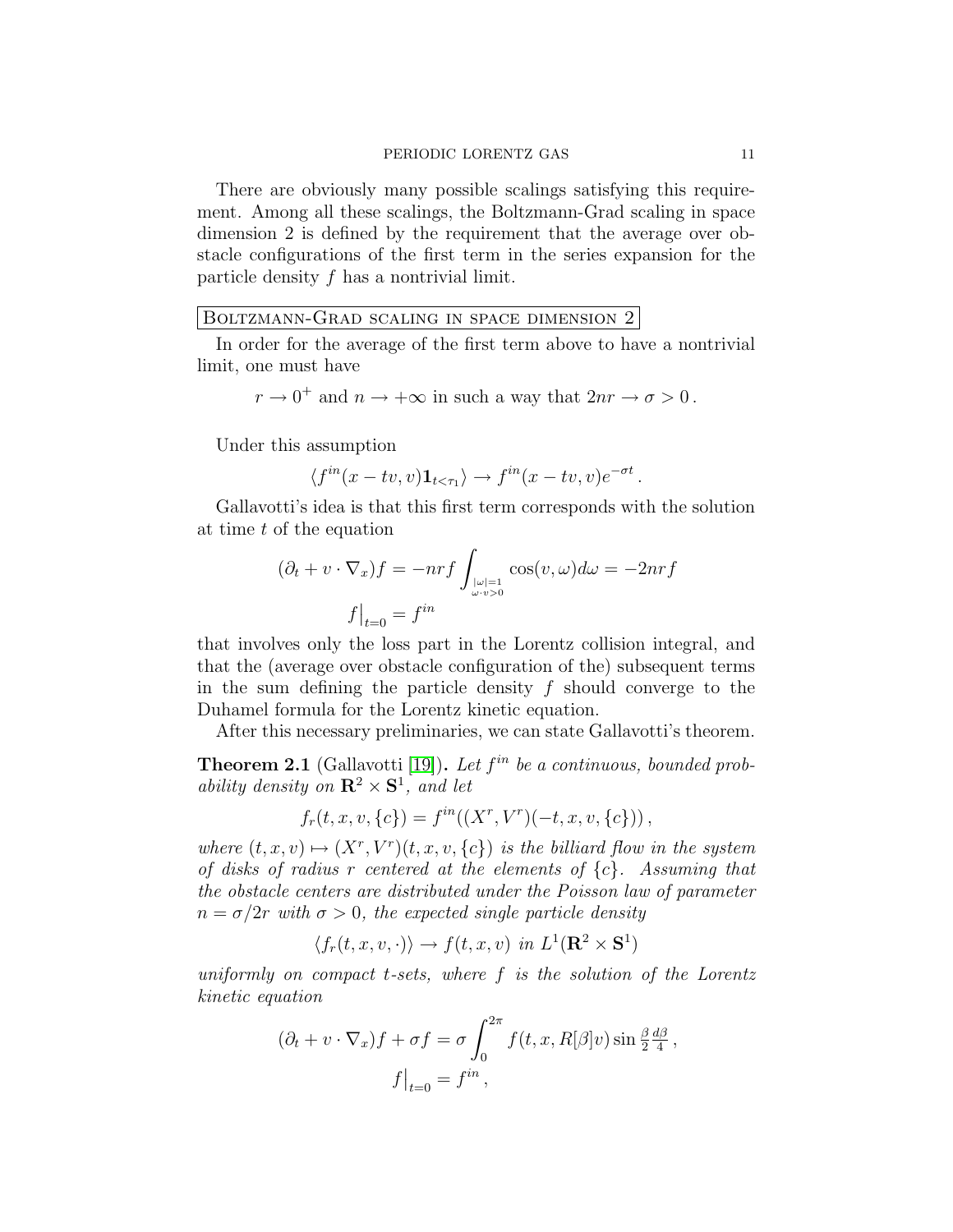12 F. GOLSE



FIGURE 4. The tube  $T(t, c_1, c_2)$  corresponding with the third term in the series expansion giving the particle density

where  $R[\beta]$  denotes the rotation of an angle  $\beta$ .

End of the proof of Gallavotti's theorem. The general term in the summation giving  $f(t, x, v, \{c\})$  is

$$
f^{in}\left(x-\sum_{k=1}^j \Delta \tau_k V^r(-\tau_k^-) - (t-\tau_j)V^r(-\tau_j^+), V^r(-\tau_j^+) \right) {\bf 1}_{\tau_j < t < \tau_{j+1}},
$$

and its average under the Poisson distribution on  $\{c\}$  is

$$
\int f^{in} \left( x - \sum_{k=1}^{j} \Delta \tau_k V^r(-\tau_k^-) - (t - \tau_j) V^r(-\tau_j^+), V^r(-\tau_j^-) \right)
$$
  

$$
e^{-n|T(t;c_1,...,c_j)|} \frac{n^j dc_1 \dots dc_j}{j!},
$$

where  $T(t; c_1, \ldots, c_j)$  is the tube of width 2r around the particle trajectory colliding first with the obstacle centered at  $c_1, \ldots$ , and whose *j*-th collision is with the obstacle centered at  $c_j$ .

As before, the surface of that tube is

$$
|T(t; c_1, \ldots, c_j)| = 2rt + O(r^2).
$$

In the  $j$ -th term, change variables by expressing the positions of the  $j$ encountered obstacles in terms of free flight times and deflection angles:

$$
(c_1,\ldots,c_j)\mapsto (\tau_1,\ldots,\tau_j;\beta_1,\ldots,\beta_j).
$$

The volume element in the  $j$ -th integral is changed into

$$
\frac{dc_1...dc_j}{j!} = r^j \sin \frac{\beta_1}{2} \dots \sin \frac{\beta_j}{2} \frac{d\beta_1}{2} \dots \frac{d\beta_j}{2} d\tau_1 \dots d\tau_j.
$$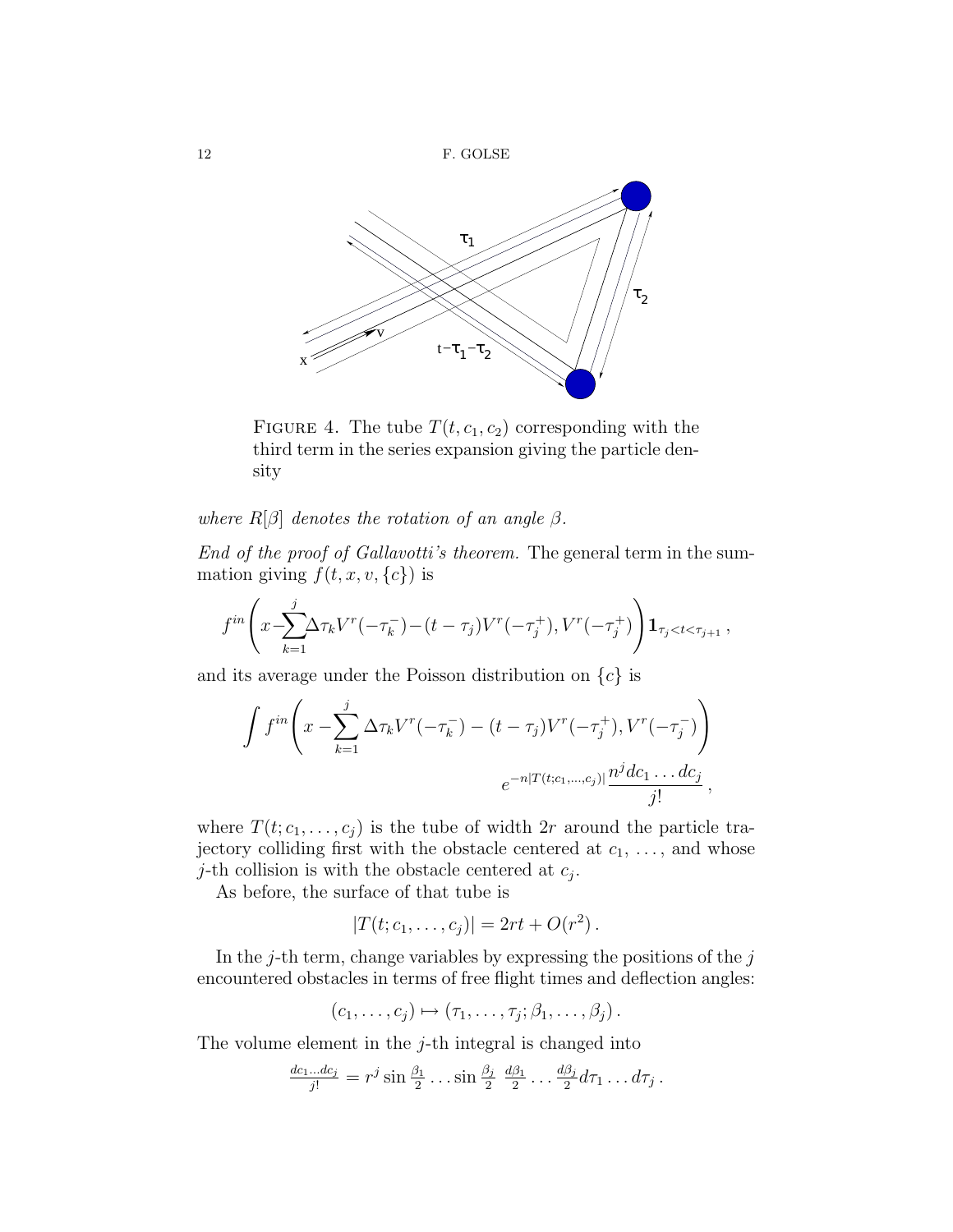

FIGURE 5. The substitution  $(c_1, c_2) \mapsto (\tau_1, \tau_2, \beta_1, \beta_2)$ 

The measure in the left-hand side is invariant by permutations of  $c_1, \ldots, c_j$ ; on the right-hand side, we assume that

$$
\tau_1 < \tau_2 < \ldots < \tau_j,
$$

which explains why  $1/j!$  factor disappears in the right-hand side.

The substitution above is one-to-one only if the particle does not hit twice the same obstacle. Define therefore

$$
A_r(T, x, v) = \{ \{c\} \mid \text{ there exists } 0 < t_1 < t_2 < T \text{ and } j \in \mathbb{N} \text{ s.t.}
$$
\n
$$
\text{dist}(X^r(t_1, x, v, \{c\}), c_j) = \text{dist}(X^r(t_2, x, v, \{c\}), c_j) = r \}
$$
\n
$$
= \bigcup_{j \ge 1} \{ \{c\} \mid \text{dist}(X^r(t, x, v, \{c\}), c_j) = r \text{ for some } 0 < t_1 < t_2 < T \},
$$

and set

$$
f_r^M(t, x, v, \{c\}) = f_r(t, x, v, \{c\}) - f_r^R(t, x, v, \{c\}),
$$
  

$$
f_r^R(t, x, v, \{c\}) = f_r(t, x, v, \{c\}) \mathbf{1}_{A_r(T, x, v)}(\{c\}),
$$

respectively the Markovian part and the recollision part in  $f_r$ .

After averaging over the obstacle configuration  $\{c\}$ , the contribution of the *j*-th term in  $f_r^M$  is, to leading order in r:

$$
(2nr)^{j}e^{-2nrt} \int_{0 < \tau_1 < ... < \tau_j < t} \int_{[0,2\pi]^{j}} \sin \frac{\beta_1}{2} ... \sin \frac{\beta_j}{2} \frac{d\beta_1}{4} ... \frac{d\beta_j}{4} d\tau_1 ... d\tau_j
$$
  
 
$$
\times f^{in} \left( x - \sum_{k=1}^{j} \Delta \tau_k R \left[ \sum_{l=1}^{k-1} \beta_l \right] v - (t - \tau_j) R \left[ \sum_{l=1}^{j-1} \beta_l \right] v, R \left[ \sum_{l=1}^{j} \beta_l \right] v \right).
$$

It is dominated by

$$
||f^{in}||_{L^{\infty}}O(\sigma)^{j}e^{-O(\sigma)t}\frac{t^{j}}{j!}
$$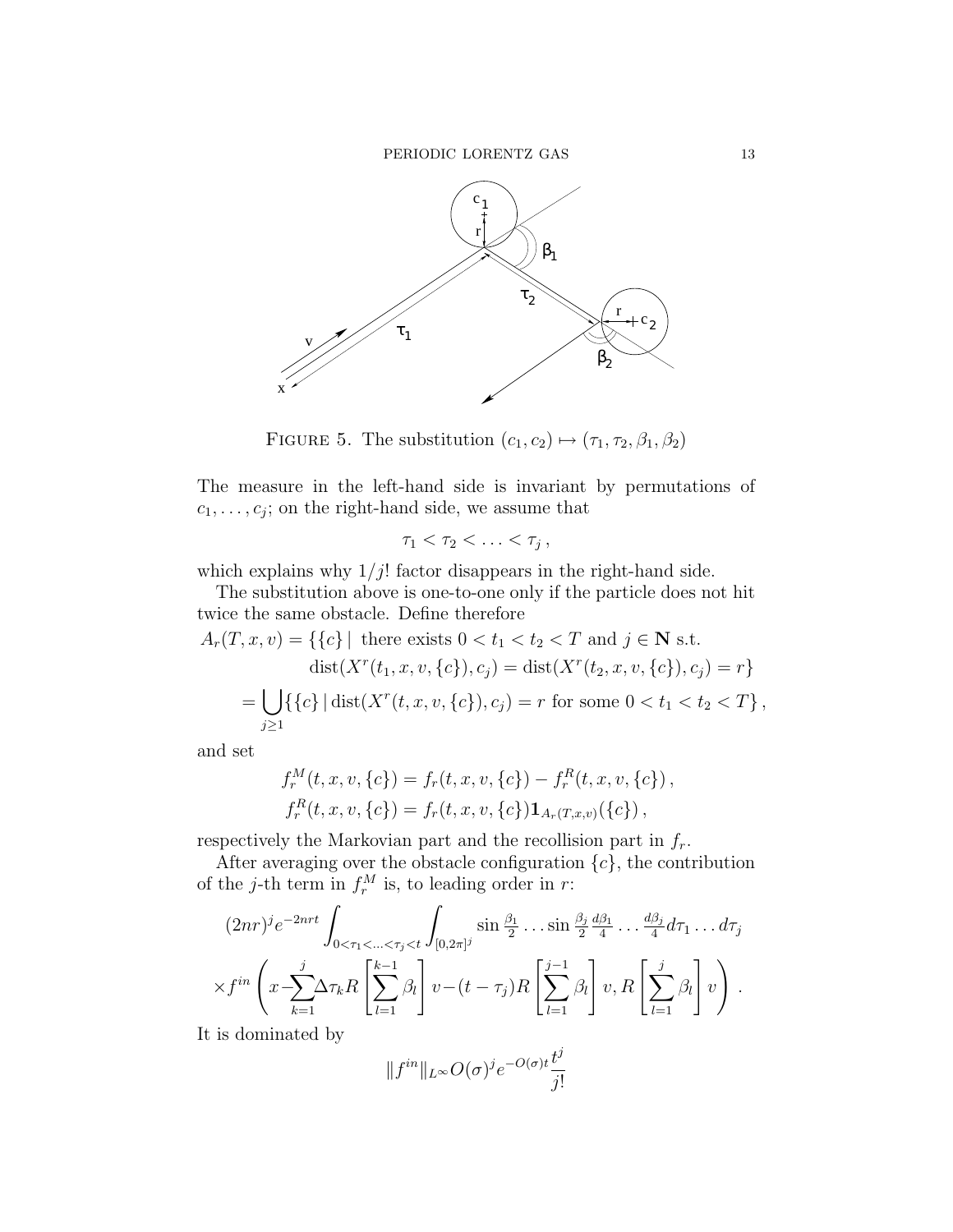which is the general term of a converging series.

Passing to the limit as  $n \to +\infty$ ,  $r \to 0$  so that  $2rn \to \sigma$ , one finds (by dominated convergence in the series) that

$$
\langle f_r^M(t, x, v, \{c\}) \rangle \to e^{-\sigma t} f^{in}(x - tv, v)
$$

$$
+ \sigma e^{-\sigma t} \int_0^t \int_0^{2\pi} f^{in}(x - \tau_1 v - (t - \tau_1) R[\beta_1] v, R[\beta_1] v) \sin \frac{\beta_1}{2} \frac{d\beta_1}{4} d\tau_1
$$

$$
+ \sum_{j \ge 2} \sigma^j e^{-\sigma t} \int_{0 < \tau_j < \dots < \tau_1 < t} \int_{[0, 2\pi]^j} \sin \frac{\beta_1}{2} \dots \sin \frac{\beta_j}{2}
$$

$$
\times f^{in} \left( x - \sum_{k=1}^j \Delta \tau_k R \left[ \sum_{l=1}^{k-1} \beta_l \right] v - (t - \tau_j) R \left[ \sum_{l=1}^{j-1} \beta_l \right] v, R \left[ \sum_{l=1}^j \beta_l \right] v \right)
$$

$$
\times \frac{d\beta_1}{4} \dots \frac{d\beta_j}{4} d\tau_1 \dots d\tau_j,
$$

which is the Duhamel series giving the solution of the Lorentz kinetic equation.

Hence, we have proved that

 $\langle f_r^M(t, x, v, \cdot) \rangle \to f(t, x, v)$  uniformly on bounded sets as  $r \to 0^+$ ,

where  $f$  is the solution of the Lorentz kinetic equation. One can check by a straightforward computation that the Lorentz collision integral satisfies the property

$$
\int_{\mathbf{S}^1} \mathcal{C}(\phi)(v) dv = 0 \text{ for each } \phi \in L^{\infty}(\mathbf{S}^1).
$$

Integrating both sides of the Lorentz kinetic equation in the variables  $(t, x, v)$  over  $[0, t] \times \mathbb{R}^2 \times \mathbb{S}^1$  shows that the solution f of that equation satisfies

$$
\iint_{\mathbf{R}^2 \times \mathbf{S}^1} f(t, x, v) dx dv = \iint_{\mathbf{R}^2 \times \mathbf{S}^1} f^{in}(x, v) dx dv
$$

for each  $t > 0$ .

On the other hand, the billiard flow  $(X, V)(t, \cdot, \cdot, \{c\})$  obviously leaves the uniform measure  $dx dv$  on  $\mathbb{R}^2 \times \mathbb{S}^1$  (i.e. the particle number) invariant, so that, for each  $t > 0$  and each  $r > 0$ ,

$$
\iint_{\mathbf{R}^2 \times \mathbf{S}^1} f_r(t, x, v, \{c\}) dx dv = \iint_{\mathbf{R}^2 \times \mathbf{S}^1} f^{in}(x, v) dx dv.
$$

We therefore deduce from Fatou's lemma that

 $\langle f_r^R \rangle \to 0$  in  $L^1(\mathbf{R}^2 \times \mathbf{S}^1)$  uniformly on bounded t-sets  $\langle f_r^M \rangle \to f$  in  $L^1(\mathbf{R}^2 \times \mathbf{S}^1)$  uniformly on bounded t-sets

which concludes our sketch of the proof of Gallavotti's theorem.  $\Box$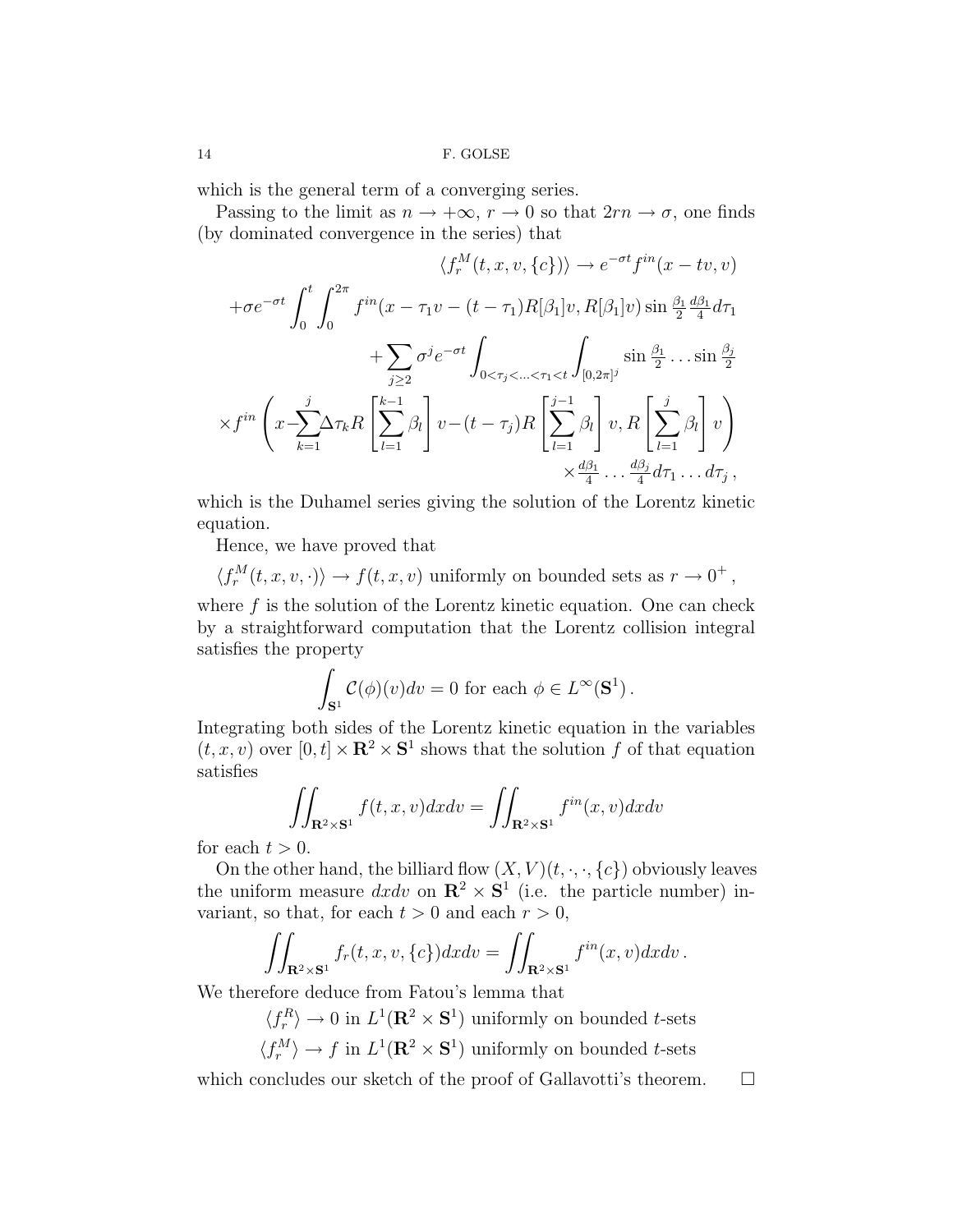For a complete proof, we refer the interested reader to [\[19,](#page-60-3) [20\]](#page-60-7).

Some remarks are in order before leaving Gallavotti's setting for the Lorentz gas with the Poisson distribution of obstacles.

Assuming no external force field as done everywhere in the present paper is not as inocuous as it may seem. For instance, in the case of Poisson distributed holes  $-$  i.e. purely absorbing obstacles, so that particles falling into the holes disappear from the system forever the presence of an external force may introduce memory effects in the Boltzmann-Grad limit, as observed by L. Desvillettes and V. Ricci [\[15\]](#page-60-8).

Another remark is about the method of proof itself. One has obtained the Lorentz kinetic equation after having obtained an explicit formula for the solution of that equation. In other words, the equation is deduced from the solution — which is a somewhat unusual situation in mathematics. However, the same is true of Lanford's derivation of the Boltzmann equation [\[29\]](#page-61-2), as well as of the derivation of several other models in nonequilibrium statistical mechanics. For an interesting comment on this issue, see [\[13\]](#page-60-9), on p. 75.

# 3. SANTALÓ'S FORMULA FOR THE GEOMETRIC MEAN FREE PATH

<span id="page-14-0"></span>From now on, we shall abandon the random case and concentrate our efforts on the periodic Lorentz gas.

Our first task is to define the Boltzmann-Grad scaling for periodic systems of spherical obstacles. In the Poisson case defined above, things were relatively easy: in space dimension 2, the Boltzmann-Grad scaling was defined by the prescription that the number of obstacles per unit volume tends to infinity while the obstacle radius tends to 0 in such a way that

# obstacles per unit volume  $\times$  obstacle radius  $\rightarrow \sigma > 0$ .

The product above has an interesting geometric meaning even without assuming a Poisson distribution for the obstacle centers, which we shall briefly discuss before going further in our analysis of the periodic Lorentz gas.

Perhaps the most important scaling parameter in all kinetic models is the mean free path. This is by no means a trivial notion, as will be seen below. As suggested by the name itself, any notion of mean free path must involve first the notion of free path length, and then some appropriate probability measure under which the free path length is averaged.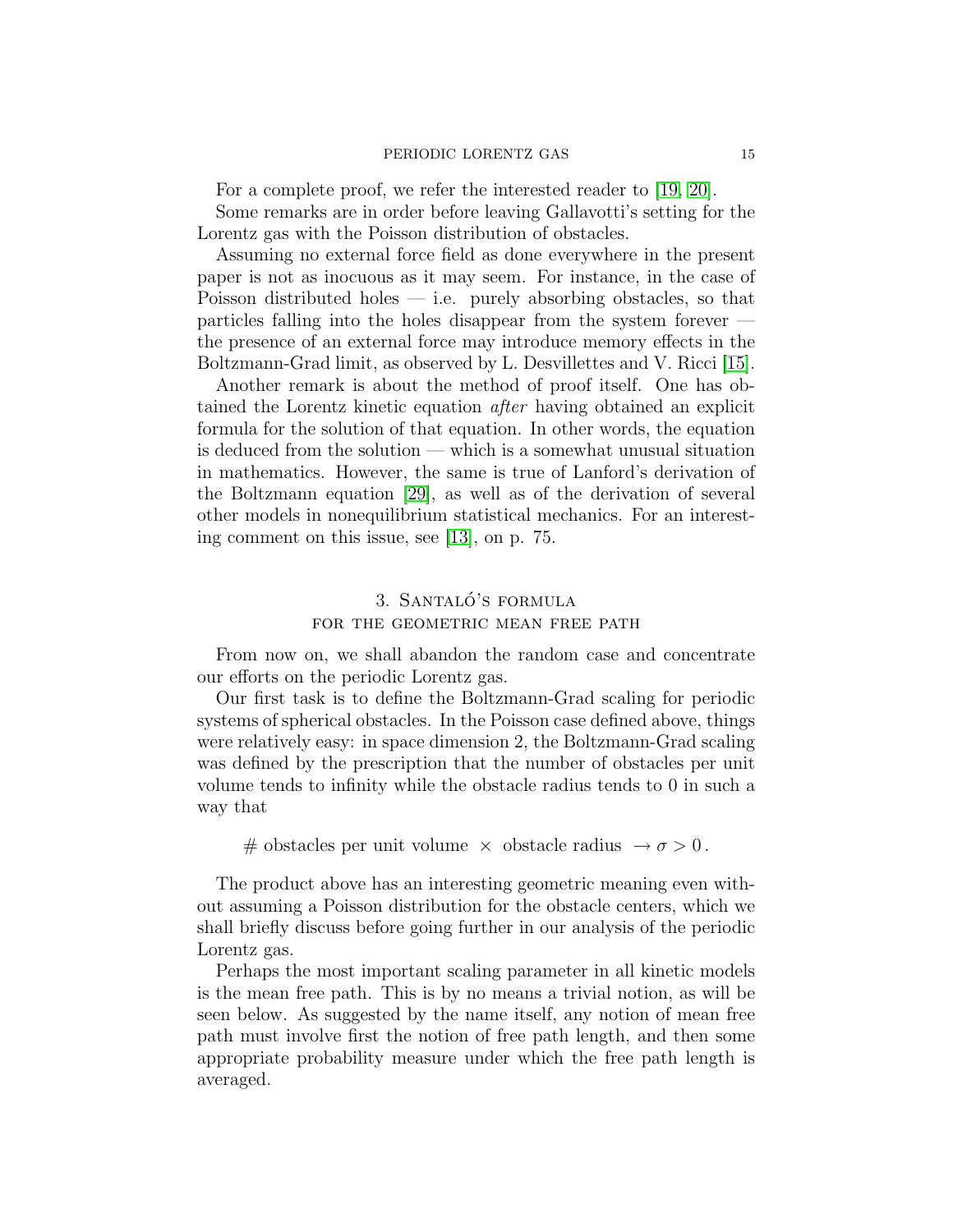16 F. GOLSE



Figure 6. The periodic billiard table

For simplicity, the only periodic distribution of obstacles considered below is the set of balls of radius r centered at the vertices of a unit cubic lattice in the D-dimensional Euclidian space.

Correspondingly, for each  $r \in (0, \frac{1}{2})$  $(\frac{1}{2})$ , we define the domain left free for particle motion, also called the "billiard table" as

$$
Z_r = \{ x \in \mathbf{R}^D \, | \, \text{dist}(x, \mathbf{Z}^D) > r \} \, .
$$

Defining the free path length in the billiard table  $Z_r$  is easy: the free path length starting from  $x \in Z_r$  in the direction  $v \in S^{D-1}$  is

$$
\tau_r(x, v) = \min\{t > 0 \,|\, x + tv \in \partial Z_r\}.
$$

Obviously, for each  $v \in S^{D-1}$  the free path length  $\tau_r(\cdot, v)$  in the direction  $v$  can be extended continuously to

$$
\{x \in \partial Z_r \, | \, v \cdot n_x \neq 0\},\
$$

where  $n_x$  denotes the unit normal vector to  $\partial Z_r$  at the point  $x \in \partial Z_r$ pointing towards  $Z_r$ .

With this definition, the mean free path is the quantity defined as

Mean Free Path = 
$$
\langle \tau_r \rangle
$$
,

where the notation  $\langle \cdot \rangle$  designates the average under some appropriate probability measure on  $\overline{Z_r} \times S^{D-1}$ .

A first ambiguity in the notion of mean free path comes from the fact that there are two fairly natural probability measures for the Lorentz gas.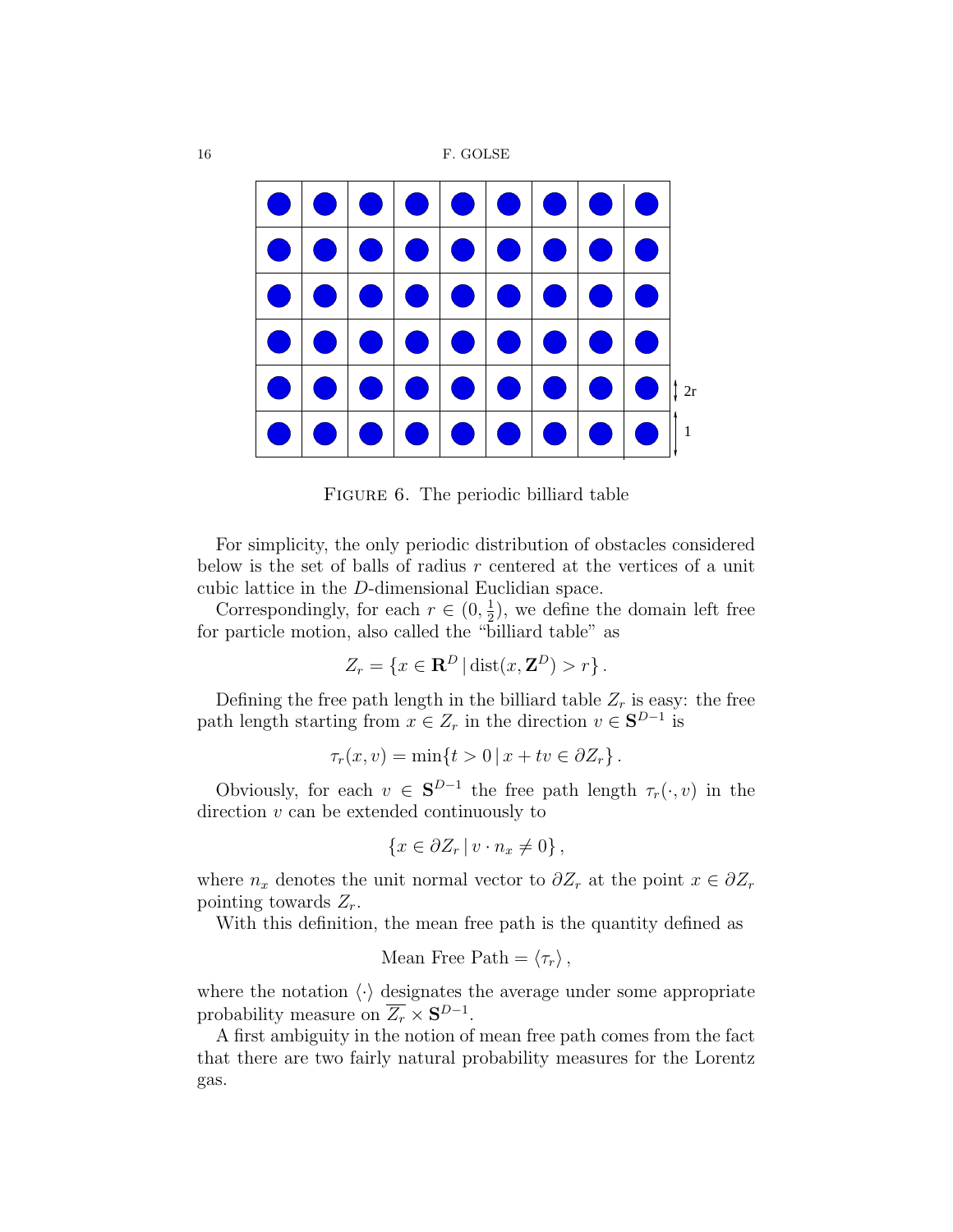

Figure 7. The free path length

The first one is the uniform probability measure on  $Z_r/\mathbf{Z}^D \times \mathbf{S}^{D-1}$ 

$$
d\mu_r(x,v) = \frac{dx dv}{|Z_r/\mathbf{Z}^D| |\mathbf{S}^{D-1}|}
$$

that is invariant under the billiard flow — the notation  $|S^{D-1}|$  designates the  $D-1$ -dimensional uniform measure of the unit sphere  $S^{D-1}$ . This measure is obviously invariant under the billiard flow

$$
(X_r, V_r)(t, \cdot, \cdot): Z_r \times \mathbf{S}^{D-1} \to Z_r \times \mathbf{S}^{D-1}
$$

defined by

$$
\begin{cases} \dot{X}_r = V_r \\ \dot{V}_r = 0 \end{cases}
$$
 whenever  $X(t) \notin \partial Z_r$ 

while

$$
\begin{cases}\nX_r(t^+) = X_r(t^-) =: X_r(t) \text{ if } X(t^{\pm}) \in \partial Z_r, \\
V_r(t^+) = \mathcal{R}[n_{X_r(t)}] V_r(t^-)\n\end{cases}
$$

with  $\mathcal{R}[n]v = v - 2v \cdot nn$  denoting the reflection with respect to the hyperplane  $(\mathbf{R}n)^{\perp}$ .

The second such probability measure is the invariant measure of the billiard map

$$
d\nu_r(x,v) = \frac{v \cdot n_x dS(x) dv}{v \cdot n_x dxdv \cdot \text{meas}(\Gamma_+^r / \mathbf{Z}^D)}
$$

where  $n_x$  is the unit inward normal at  $x \in \partial Z_r$ , while  $dS(x)$  is the D – 1-dimensional surface element on  $\partial Z_r$ , and

$$
\Gamma_+^r := \{(x,v) \in \partial Z_r \times \mathbf{S}^{D-1} \mid v \cdot n_x > 0\}.
$$

The billiard map  $\mathcal{B}_r$  is the map

$$
\Gamma_+^r \ni (x,v) \mapsto \mathcal{B}_r(x,v) := (X_r, V_r)(\tau_r(x,v); x, v) \in \Gamma_+^r,
$$

which obviously passes to the quotient modulo  $\mathbf{Z}^D$ -translations:

$$
\mathcal{B}_r: \; \Gamma_+^r/{\bf Z}^D \to \Gamma_+^r/{\bf Z}^D \, .
$$

In other words, given the position  $x$  and the velocity  $v$  of a particle immediatly after its first collision with an obstacle, the sequence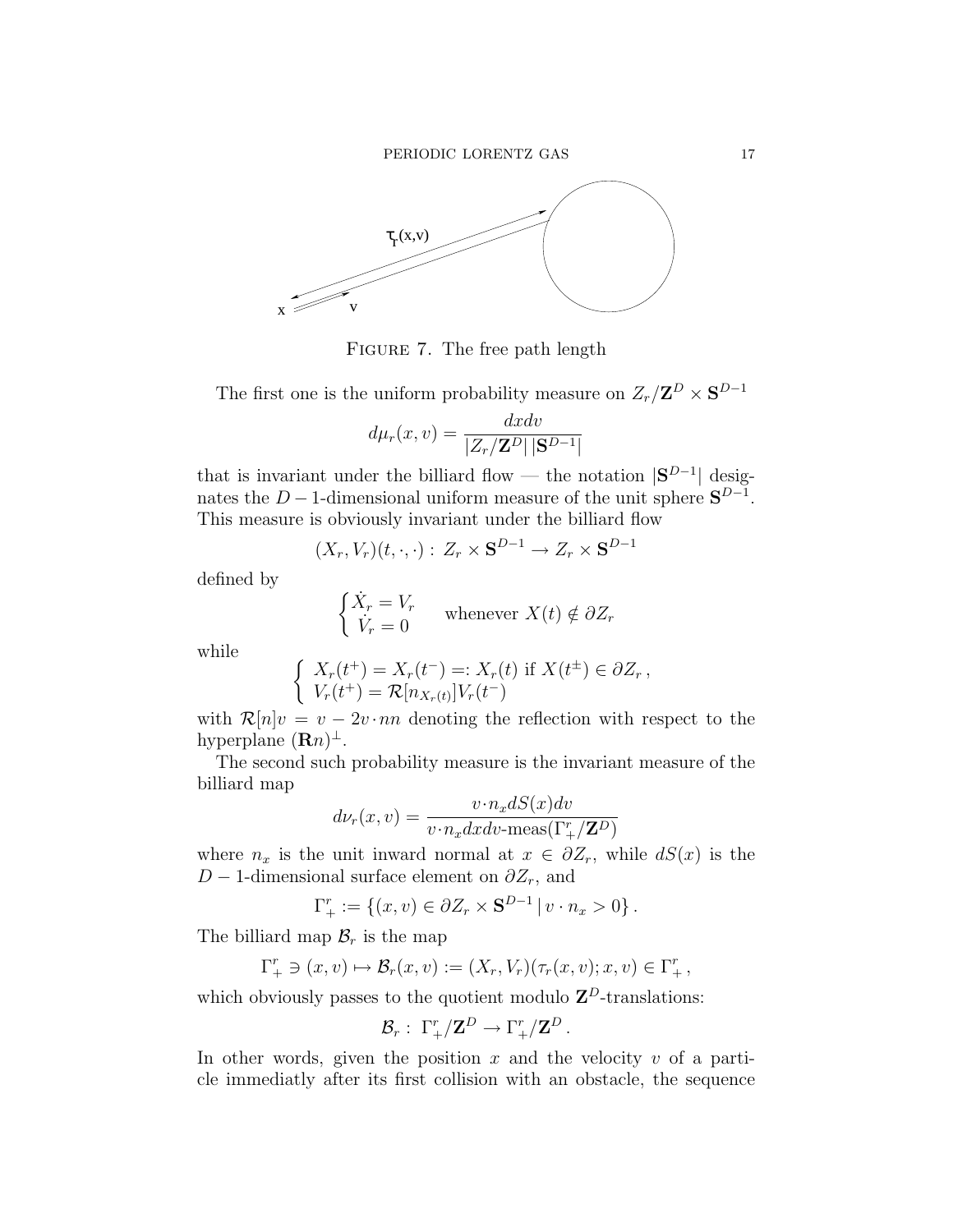18 F. GOLSE

 $(\mathcal{B}_r^n(x,v))_{n\geq 0}$  is the sequence of all collision points and post-collision velocities on that particle's trajectory.

With the material above, we can define a first, very natural notion of mean free path, by setting

Mean Free Path = 
$$
\lim_{N \to +\infty} \frac{1}{N} \sum_{k=0}^{N-1} \tau_r(\mathcal{B}_r^k(x, v))
$$
.

Notice that, for  $\nu_r$ -a.e.  $(x, v) \in \Gamma_r^+ / \mathbb{Z}^D$ , the right hand side of the equality above is well-defined by the Birkhoff ergodic theorem. If the billiard map  $\mathcal{B}_r$  is ergodic for the measure  $\nu_r$ , one has

$$
\lim_{N \to +\infty} \frac{1}{N} \sum_{k=0}^{N-1} \tau_r(\mathcal{B}_r^k(x,v)) = \int_{\Gamma_+^r/\mathbf{Z}^D} \tau_r d\nu_r,
$$

for  $\nu_r$ -a.e.  $(x, v) \in \Gamma^r_+/ \mathbf{Z}^D$ .

Now, a very general formula for computing the right-hand side of the above equality was found by the great spanish mathematician L. A. Santaló in 1942. In fact, Santaló's argument applies to situations that are considerably more general, involving for instance curved trajectories instead of straight line segments, or obstacle distributions other than periodic. The reader interested in these questions is referred to Santaló's original article [\[38\]](#page-61-6).

Here is

SANTALÓ'S FORMULA FOR THE GEOMETRIC MEAN FREE PATH

One finds that

$$
\ell_r := \int_{\Gamma_+^r/\mathbf{Z}^D} \tau_r(x, v) d\nu_r(x, v) = \frac{1 - |\mathbf{B}^D| r^D}{|\mathbf{B}^{D-1}| r^{D-1}}
$$

where  $\mathbf{B}^D$  is the unit ball of  $\mathbf{R}^D$  and  $|\mathbf{B}^D|$  its D-dimensional Lebesgue measure.

In fact, one has the following slightly more general

**Lemma 3.1** (H.S. Dumas, L. Dumas, F. Golse [\[17\]](#page-60-10)). For  $f \in C^1(\mathbf{R}_+)$ such that  $f(0) = 0$ , one has

$$
\iint_{\Gamma_+^r/\mathbf{Z}^D} f(\tau_r(x,v))v \cdot n_x dS(x) dv = \iint_{(Z_r/\mathbf{Z}^D)\times \mathbf{S}^{D-1}} f'(\tau_r(x,v)) dxdv.
$$

Santaló's formula is obtained by setting  $f(z) = z$  in the identity above, and expressing both integrals in terms of the normalized measures  $\nu_r$  and  $\mu_r$ .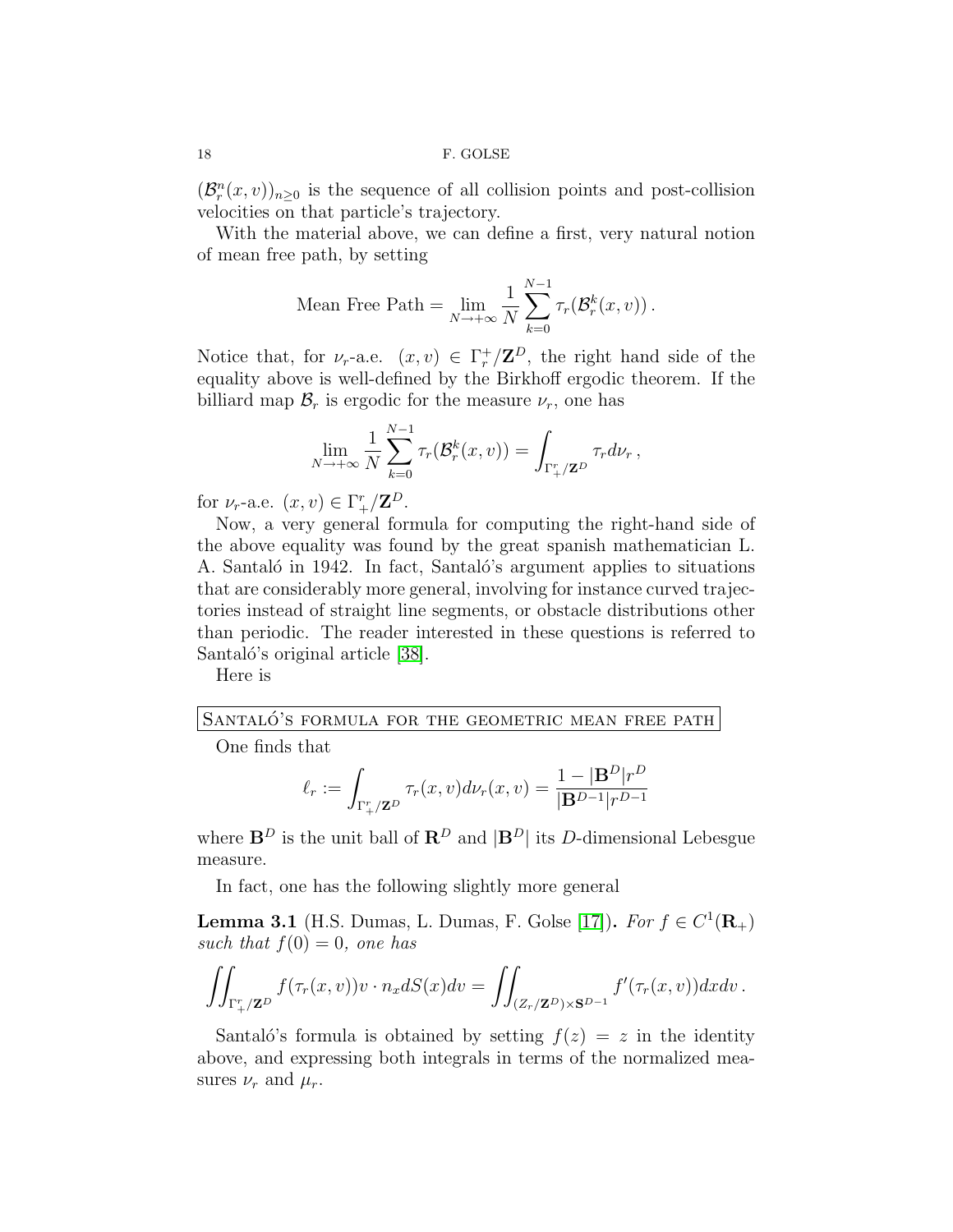## PERIODIC LORENTZ GAS  $\hfill$  19



FIGURE 8. Luis Antonio Santaló Sors (1911-2001)

*Proof.* For each  $(x, v) \in Z_r \times S^{D-1}$  one has

$$
\tau_r(x+tv,v)=\tau_r(x,v)-t\,,
$$

so that

$$
\frac{d}{dt}\tau_r(x+tv,v) = -1\,.
$$

Hence  $\tau_r(x,v)$  solves the transport equation

$$
\begin{cases}\nv \cdot \nabla_x \tau_r(x, v) = -1, & x \in Z_r, \quad v \in \mathbf{S}^{D-1}, \\
\tau_r(x, v) = 0, & x \in \partial Z_r, \quad v \cdot n_x < 0.\n\end{cases}
$$

Since  $f \in C^1(\mathbf{R}_+)$  and  $f(0) = 0$ , one has

$$
\begin{cases}\nv \cdot \nabla_x f(\tau_r(x,v)) = -f'(\tau_r(x,v)), & x \in Z_r, \quad v \in \mathbf{S}^{D-1}, \\
f(\tau_r(x,v)) = 0, & x \in \partial Z_r, \quad v \cdot n_x < 0.\n\end{cases}
$$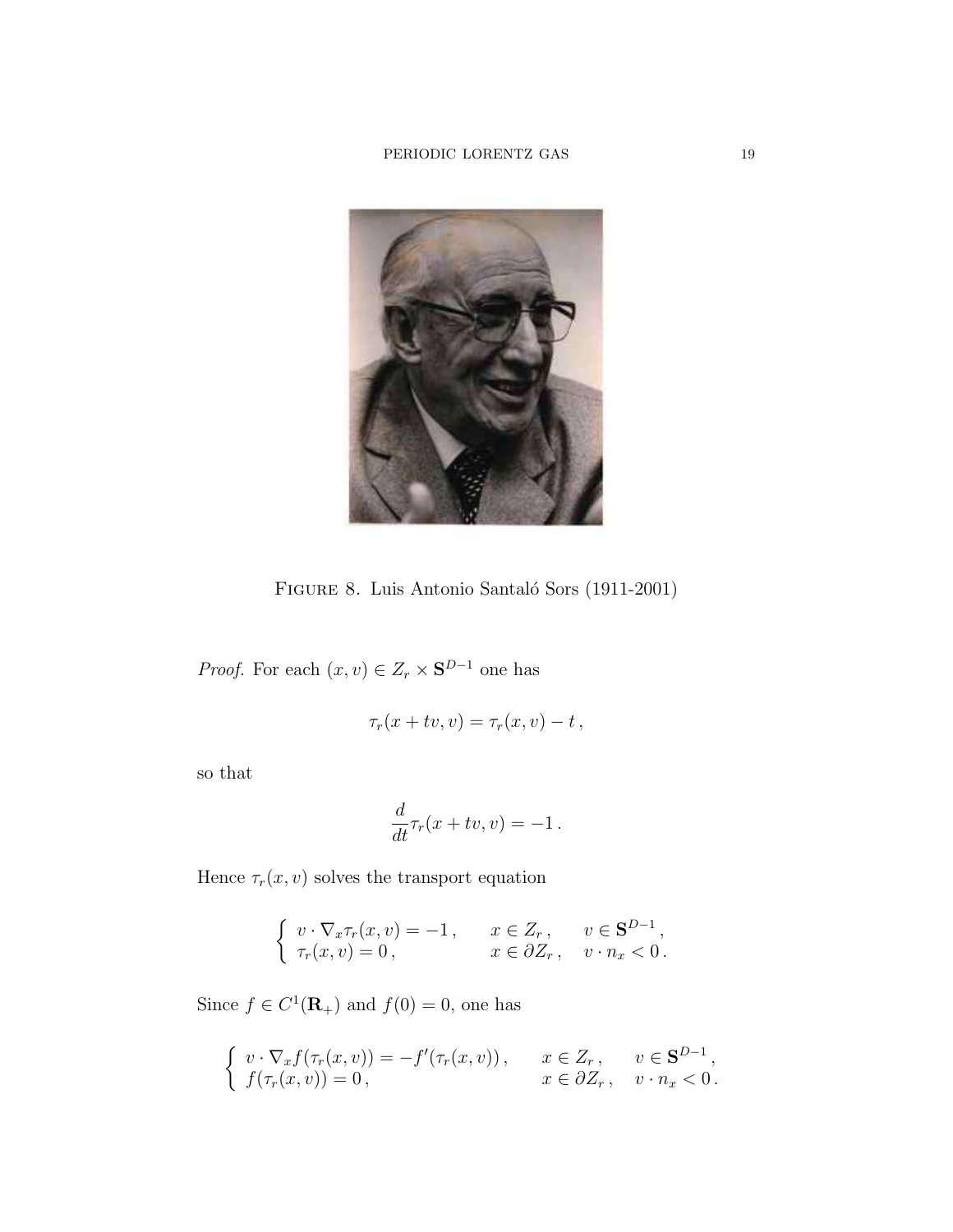Integrating both sides of the equality above, and applying Green's formula shows that

$$
-\iint_{(Z_r/\mathbf{Z}^D)\times\mathbf{S}^{D-1}} f'(\tau_r(x,v)) dx dv
$$
  
= 
$$
\iint_{(Z_r/\mathbf{Z}^D)\times\mathbf{S}^{D-1}} v \cdot \nabla_x (f(\tau_r(x,v))) dx dv
$$
  
= 
$$
-\iint_{(\partial Z_r/\mathbf{Z}^D)\times\mathbf{S}^{D-1}} f(\tau_r(x,v)) v \cdot n_x dS(x) dv
$$

— beware the unusual sign in the right-hand side of the second equality above, coming from the orientation of the unit normal  $n_x$ , which is pointing towards  $Z_r$ .

With the help of Santaló's formula, we define the Boltzmann-Grad limit for the Lorentz gas with periodic as well as random distribution of obstacles as follows:

### Boltzmann-Grad scaling

The Boltzmann-Grad scaling for the periodic Lorentz gas in space dimension D corresponds with the following choice of parameters:

distance between neighboring lattice points = 
$$
\varepsilon \ll 1
$$
,  
obstacle radius =  $r \ll 1$ ,  
mean free path =  $\ell_r \to \frac{1}{\sigma} > 0$ .

Santaló's formula indicates that one should have

$$
r \sim c \varepsilon^{\frac{D}{D-1}}
$$
 with  $c = \left(\frac{\sigma}{|\mathbf{B}^{D-1}|}\right)^{-\frac{1}{D-1}}$  as  $\varepsilon \to 0^+$ .

Therefore, given an initial particle density  $f^{in} \in C_c(\mathbf{R}^D \times \mathbf{S}^{D-1})$ , we define  $f_r$  to be

$$
f_r(t, x, v) = f^{in} \left( r^{D-1} X_r \left( -\frac{t}{r^{D-1}}; \frac{x}{r^{D-1}}, v \right), V_r \left( -\frac{t}{r^{D-1}}; \frac{x}{r^{D-1}}, v \right) \right)
$$

where  $(X_r, V_r)$  is the billiard flow in  $Z_r$  with specular reflection on  $\partial Z_r$ .

Notice that this formula defines  $f_r$  for  $x \in Z_r$  only, as the particle density should remain 0 for all time in the spatial domain occupied by the obstacles. As explained in the previous section, this is a set whose measure vanishes in the Boltzmann-Grad limit, and we shall always implicitly extend the function  $f_r$  defined above by 0 for  $x \notin Z_r$ .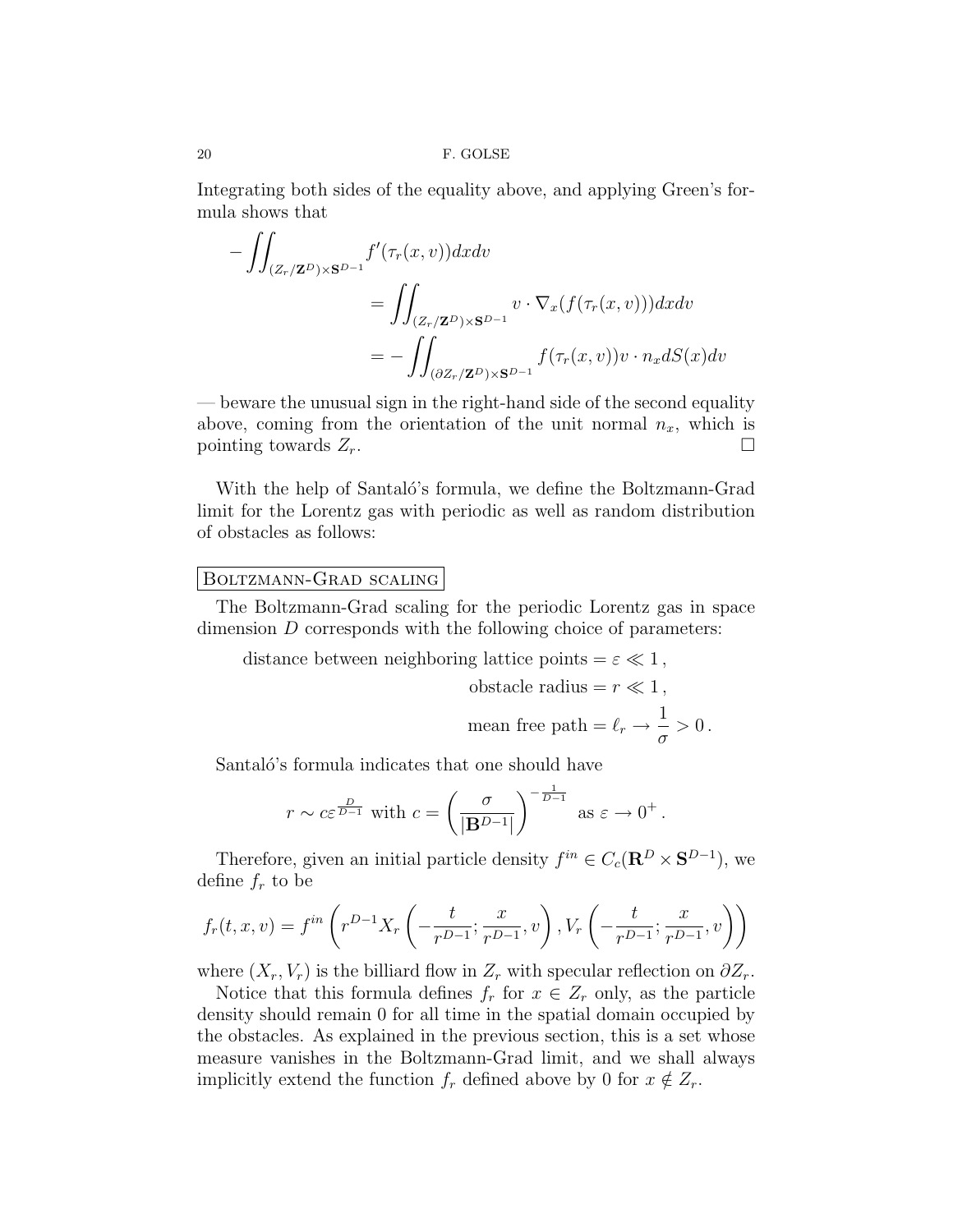Since  $f^{in}$  is a bounded function on  $Z_r \times S^{D-1}$ , the family  $f_r$  defined above is a bounded family of  $L^{\infty}(\mathbf{R}^D \times \mathbf{S}^{D-1})$ . By the Banach-Alaoglu theorem, this family is therefore relatively compact for the weak-\* topology of  $L^{\infty}(\mathbf{R}_{+}\times\mathbf{R}^{D}\times\mathbf{S}^{D-1}).$ 

**Problem:** to find an equation governing the  $L^{\infty}$  weak-\* limit points of the scaled number density  $f_r$  as  $r \to 0^+$ .

In the sequel, we shall describe the answer to this question in the 2-dimensional case  $(D = 2)$ .

### <span id="page-20-0"></span>4. Estimates for the distribution of free-path lengths

In the proof of Gallavotti's theorem for the case of a Poisson distribution of obstacles in space dimension  $D = 2$ , the probability that a strip of width 2r and length t does not meet any obstacle is  $e^{-2nrt}$ , where *n* is the parameter of the Poisson distribution  $\frac{d}{dx}$  i.e. the average number of obstacles per unit surface.

This accounts for the loss term

$$
f^{in}(x - tv, v)e^{-\sigma t}
$$

in the Duhamel series for the solution of the Lorentz kinetic equation, or of the term  $-\sigma f$  on the right-hand side of that equation written in the form

$$
(\partial_t + v \cdot \nabla_x) f = -\sigma f + \sigma \int_0^{2\pi} f(t, x, R(\beta)v) \sin \frac{\beta}{2} \frac{d\beta}{4}.
$$

Things are fundamentally different in the periodic case. To begin with, there are infinite strips included in the billiard table  $Z_r$  which never meet any obstacle.

The contribution of the 1-particle density leading to the loss term in the Lorentz kinetic equation is, in the notation of the proof of Gallavotti's theorem

$$
f^{in}(x - tv, v) \mathbf{1}_{t < \tau_1(x, v, \{c\})}.
$$

The analogous term in the periodic case is

$$
f^{in}(x - tv, v) \mathbf{1}_{t < r^{D-1}\tau_r(x/r, -v)}
$$

where  $\tau_r(x, v)$  is the free-path length in the periodic billiard table  $Z_r$ starting from  $x \in Z_r$  in the direction  $v \in \mathbf{S}^1$ .

Passing to the  $L^{\infty}$  weak-\* limit as  $r \to 0$  reduces to finding

$$
\lim_{r \to 0} \mathbf{1}_{t < r^{D-1}\tau_r(x/r, -v)} \text{ in } w^* - L^{\infty}(\mathbf{R}^2 \times \mathbf{S}^1)
$$

— possibly after extracting a subsequence  $r_n \downarrow 0$ . As we shall see below, this involves the distribution of  $\tau_r$  under the probability measure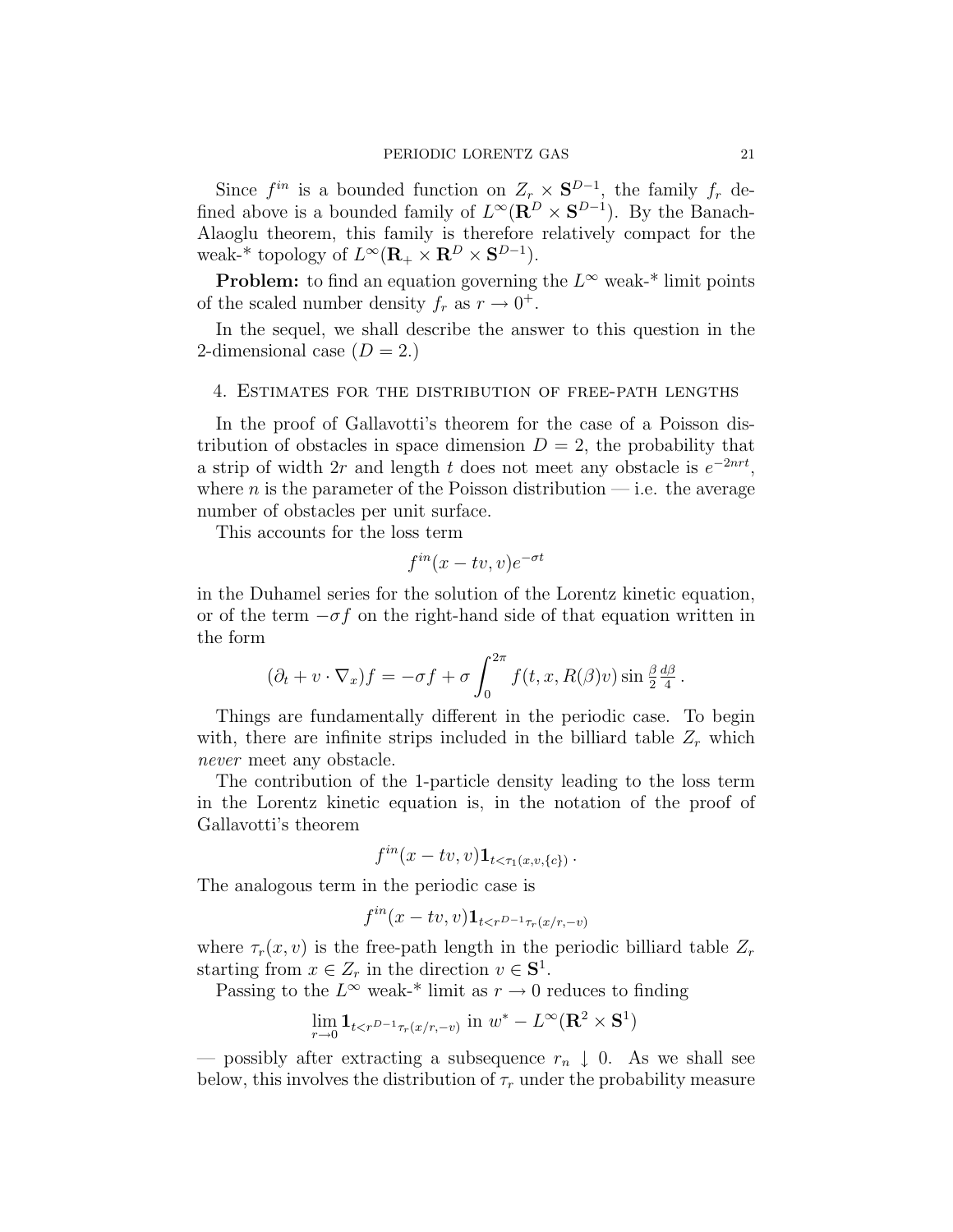

FIGURE 9. Open strips in the periodic billiard table that never meet any obstacle

 $\mu_r$  introduced in the discussion of Santaló's formula — i.e. assuming the initial position  $x$  and direction  $v$  to be independent and uniformly distributed on  $(\mathbf{R}^D/\mathbf{Z}^D) \times \mathbf{S}^{D-1}$ .

We define the (scaled) distribution under  $\mu_r$  of free path lengths  $\tau_r$ to be

$$
\Phi_r(t) := \mu_r(\{(x,v) \in (Z_r/\mathbf{Z}^D) \times \mathbf{S}^{D-1} | \tau_r(x,v) > t/r^{D-1}\}).
$$

Notice the scaling  $t \mapsto t/r^{D-1}$  in this definition. In space dimension  $D$ , Santaló's formula shows that

$$
\iint_{\Gamma_r^+/Z^D} \tau_r(x,v) d\nu_r(x,v) \sim \frac{1}{|\mathbf{B}^{D-1}|} r^{1-D},
$$

and this suggests that the free path length  $\tau_r$  is a quantity of the order of  $1/r^{D-1}$ . (In fact, this argument is not entirely convincing, as we shall see below.)

In any case, with this definition of the distribution of free path lengths under  $\mu_r$ , one arrives at the following estimate.

Theorem 4.1 (Bourgain-Golse-Wennberg [\[6,](#page-59-4) [25\]](#page-60-11)). In space dimension  $D \geq 2$ , there exists  $0 < C_D < C'_D$  such that

$$
\frac{C_D}{t} \le \Phi_r(t) \le \frac{C'_D}{t} \quad \text{ whenever } t > 1 \text{ and } 0 < r < \frac{1}{2} \, .
$$

The lower bound and the upper bound in this theorem are obtained by very different means.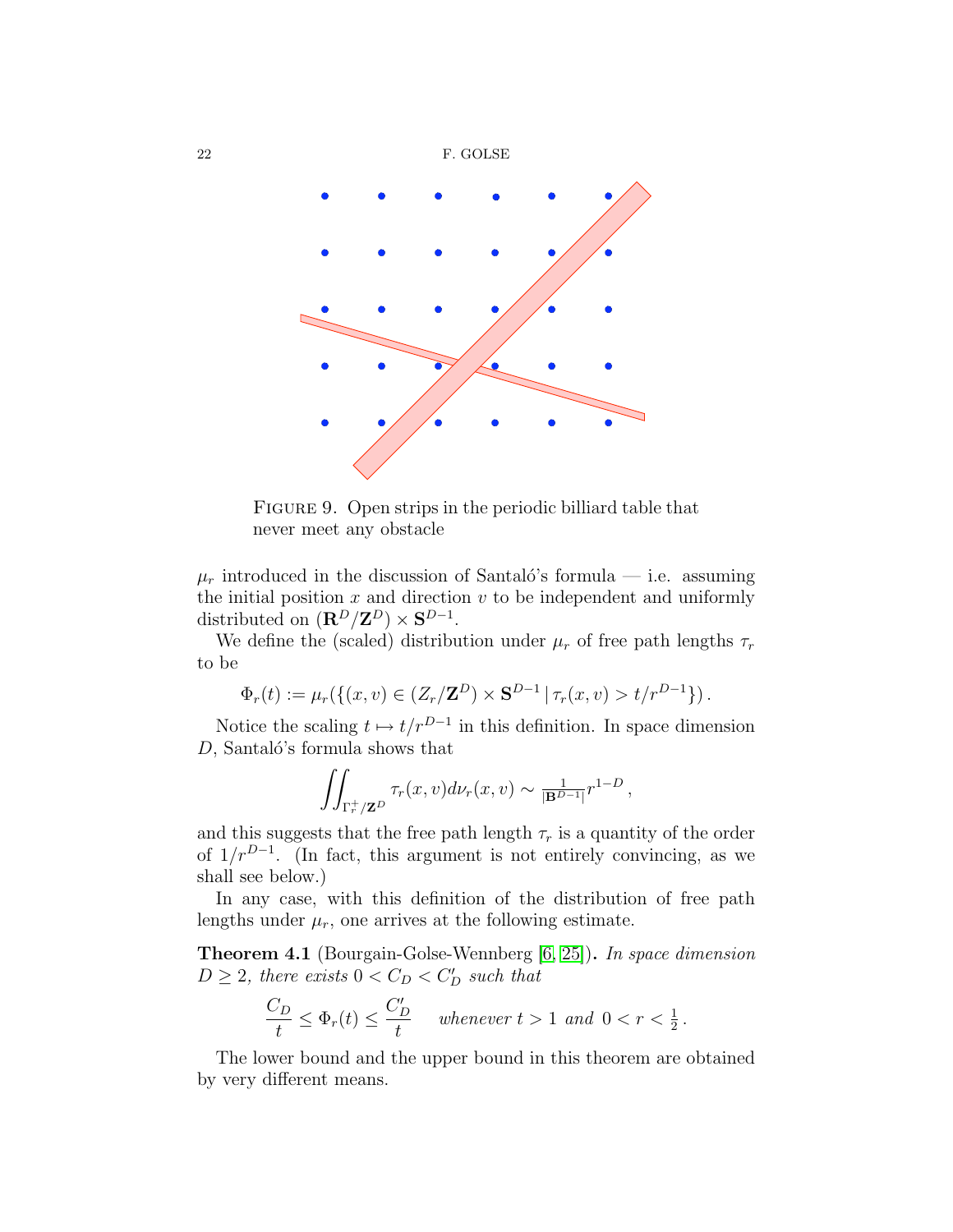The upper bound follows from a Fourier series argument which is reminiscent of Siegel's prood of the classical Minkowski convex body theorem (see [\[39,](#page-61-7) [36\]](#page-61-8).)

The lower bound, on the other hand, is obtained by working in physical space. Specifically, one uses a channel technique, introduced independently by P. Bleher [\[2\]](#page-59-5) for the diffusive scaling.

This lower bound alone has an important consequence:

**Corollary 4.2.** For each  $r > 0$ , the average of the free path length (mean free path) under the probability measure  $\mu_r$  is infinite:

$$
\int_{(Z_r/\mathbf{Z}^D)\times\mathbf{S}^{D-1}} \tau_r(x,v) d\mu_r(x,v) = +\infty.
$$

*Proof.* Indeed, since  $\Phi_r$  is the distribution of  $\tau_r$  under  $\mu_r$ , one has

$$
\int_{(Z_r/\mathbf{Z}^D)\times\mathbf{S}^{D-1}} \tau_r(x,v) d\mu_r(x,v) = \int_0^\infty \Phi_r(t) dt \ge \int_1^\infty \frac{C_D}{t} dt = +\infty.
$$

Recall that the average of the free path length unded the "other" natural probability measure  $\nu_r$  is precisely Santaló's formula for the mean free path:

$$
\ell_r = \iint_{\Gamma_r^+/\mathbf{Z}^D} \tau_r(x, v) d\nu_r(x, v) = \frac{1 - |\mathbf{B}^D| r^D}{|\mathbf{B}^{D-1}| r^{D-1}}.
$$

One might wonder why averaging the free path length  $\tau_r$  under the measures  $\nu_r$  and  $\mu_r$  actually gives two so different results.

First observe that Santaló's formula gives the mean free path under the probability measure  $\nu_r$  concentrated on the surface of the obstacles, and is therefore irrelevant for particles that have not yet encountered an obstacle.

Besides, by using the lemma that implies Santaló's formula with  $f(z) = \frac{1}{2}z^2$ , one has

$$
\iint_{(Z_r/\mathbf{Z}^D)\times\mathbf{S}^{D-1}} \tau_r(x,v) d\mu_r(x,v) = \frac{1}{\ell_r} \int_{\Gamma_r^+/\mathbf{Z}^D} \frac{1}{2} \tau_r(x,v)^2 d\nu_r(x,v).
$$

Whenever the components  $v_1, \ldots, v_D$  are independent over **Q**, the linear flow in the direction  $v$  is topologically transitive and ergodic on the D-torus, so that  $\tau_r(x, v) < +\infty$  for each  $r > 0$  and  $x \in \mathbb{R}^D$ . On the other hand,  $\tau_r(x, v) = +\infty$  for some  $x \in Z_r$  (the periodic billiard table) whenever  $v$  belongs to some specific class of unit vectors whose components are rationally dependent, a class that becomes dense in  $S^{D-1}$  as  $r \to 0^+$ . Thus,  $\tau_r$  is strongly oscillating (finite for irrational directions,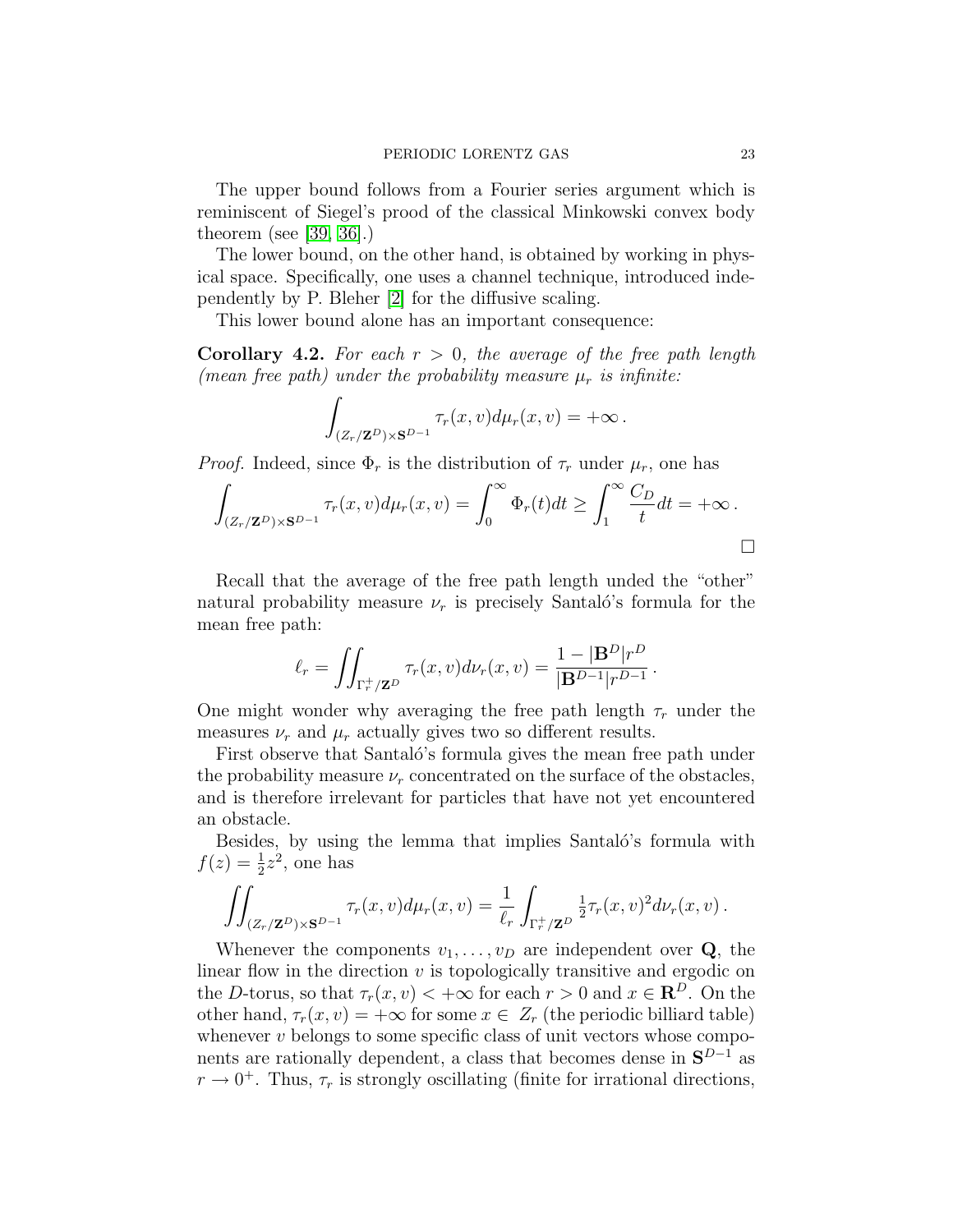possibly infinite for a class of rational directions that becomes dense as  $r \to 0^+$ ), and this explains why  $\tau_r$  doesn't have a second moment under  $\nu_r$ .

### Proof of the Bourgain-Golse-Wennberg lower bound

We shall restrict our attention to the case of space dimension  $D = 2$ .

As mentionned above, there are *infinite open strips* included in  $Z_r$  $-$  i.e. never meeting any obstacle. Call a *channel* any such open strip of maximum width, and let  $\mathcal{C}_r$  be the set of all channels included in  $Z_r$ .

If  $S \in \mathcal{C}_r$  and  $x \in S$ , define  $\tau_S(x, v)$  the exit time from the channel starting from  $x$  in the direction  $v$ , defined as

$$
\tau_S(x, v) = \inf\{t > 0 \mid x + tv \in \partial S\}, \quad (x, v) \in S \times \mathbf{S}^1.
$$

Obviously, any particle starting from  $x$  in the channel  $S$  in the direction v must exit S before it hits an obstacle (since no obstacle intersects  $S$ ). Therefore

$$
\tau_r(x,v) \ge \sup\{\tau_S(x,v) \,|\, S \in \mathcal{C}_r \text{ s.t. } x \in S\},\
$$

so that

$$
\Phi_r(t) \geq \mu_r \left( \bigcup_{S \in \mathcal{C}_r} \{ (x, v) \in (S/\mathbf{Z}^2) \times \mathbf{S}^1 \mid \tau_S(x, v) > t/r \} \right).
$$

This observation suggests that one should carefully study the set of channels  $\mathcal{C}_r$ .

Step 1: description of  $\mathcal{C}_r$ . Given  $\omega \in \mathbf{S}^1$ , we define

 $\mathcal{C}_r(\omega) := \{$ channels of direction  $\omega$  in  $\mathcal{C}_r$ };

We begin with a lemma which describes the structure of  $\mathcal{C}_r(\omega)$ .

**Lemma 4.3.** Let  $r \in [0, \frac{1}{2}]$  $(\frac{1}{2})$  and  $\omega \in \mathbf{S}^1$ . Then 1) if  $S \in \mathcal{C}_r(\omega)$ , then

$$
\mathcal{C}_r(\omega) := \{ S + k \, | \, k \in \mathbb{Z}^2 \} ;
$$

2) if  $C_r(\omega) \neq \emptyset$ , then

$$
\omega = \frac{(p, q)}{\sqrt{p^2 + q^2}}
$$

with

$$
(p,q) \in \mathbb{Z}^2 \setminus \{(0,0)\}\
$$
 such that  $g.c.d.(p,q) = 1$  and  $\sqrt{p^2 + q^2} < \frac{1}{2r}$ .

We henceforth denote by  $A_r$  the set of all such  $\omega \in \mathbf{S}^1$ . Then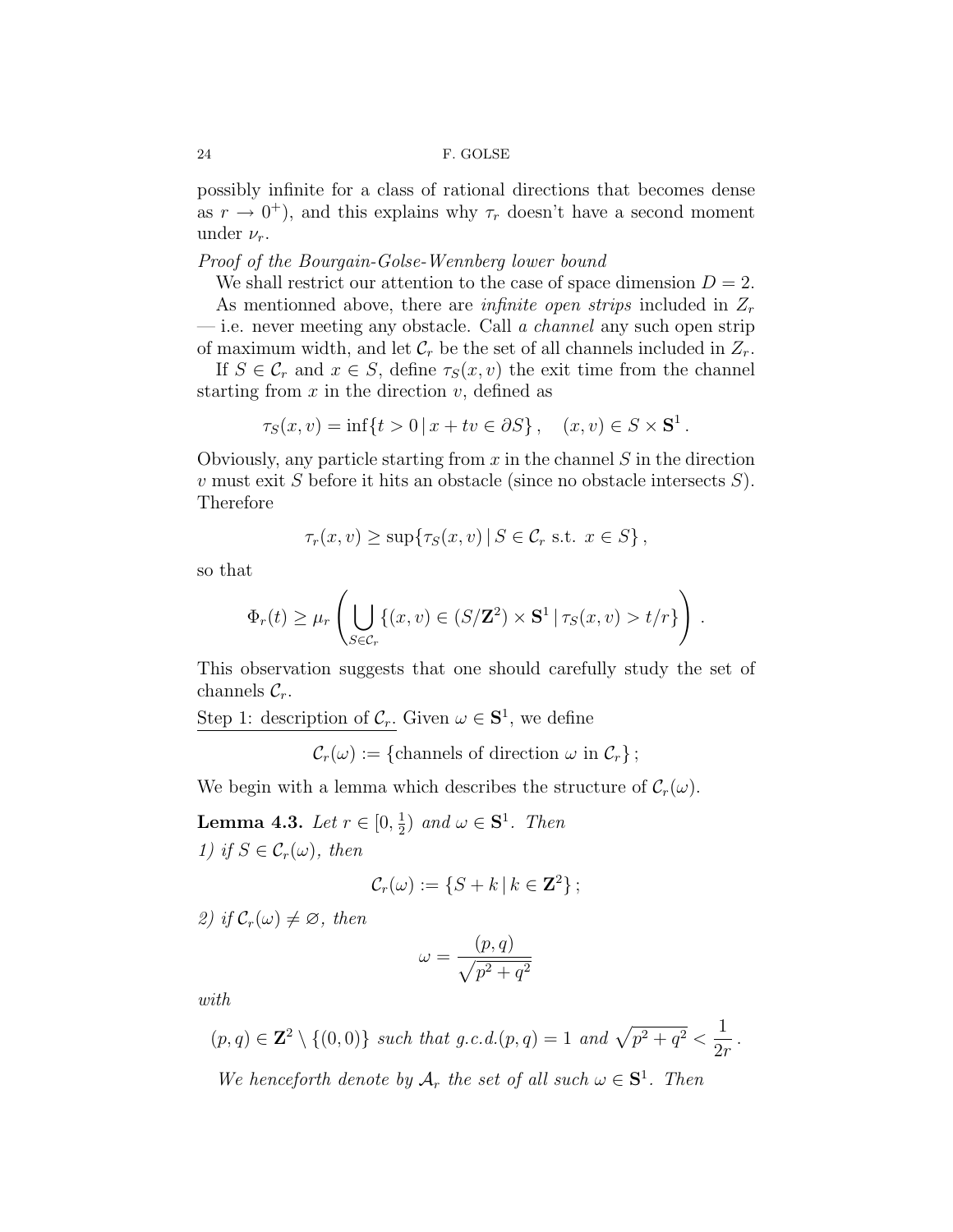

FIGURE 10. A channel of direction  $\omega = \frac{1}{\sqrt{2}}$  $\frac{1}{5}(2,1);$  minimal distance d between lines L and L' of direction  $\omega$ through lattice points

3) for  $\omega \in A_r$ , the elements of  $\mathcal{C}_r(\omega)$  are open strips of width

$$
w(\omega, r) = \frac{1}{\sqrt{p^2 + q^2}} - 2r.
$$

Proof of the Lemma. Statement 1) is obvious.

As for statement 2), if L is an infinite line of direction  $\omega \in S^1$  such that  $\omega_2/\omega_1$  is irrational, then  $L/\mathbf{Z}^2$  is an orbit of a linear flow on  $\mathbf{T}^2$ with irrational slope  $\omega_2/\omega_1$ . Therefore  $L/\mathbb{Z}^2$  is dense in  $\mathbb{T}^2$  so that L cannot be included in  $Z_r$ .

Assume that

$$
\omega = \frac{(p,q)}{\sqrt{p^2 + q^2}} \text{ with } (p,q) \in \mathbf{Z}^2 \setminus \{(0,0)\} \text{ coprime},
$$

and let  $L, L'$  be two infinite lines with direction  $\omega$ , with equations

$$
qx - py = a
$$
 and  $qx - py = a'$  respectively.

Obviously

$$
dist(L, L') = \frac{|a - a'|}{\sqrt{p^2 + q^2}}.
$$

If  $L \cup L'$  is the boundary of a channel of direction

$$
\omega = \frac{(p,q)}{\sqrt{p^2+q^2}} \in \mathcal{A}_0
$$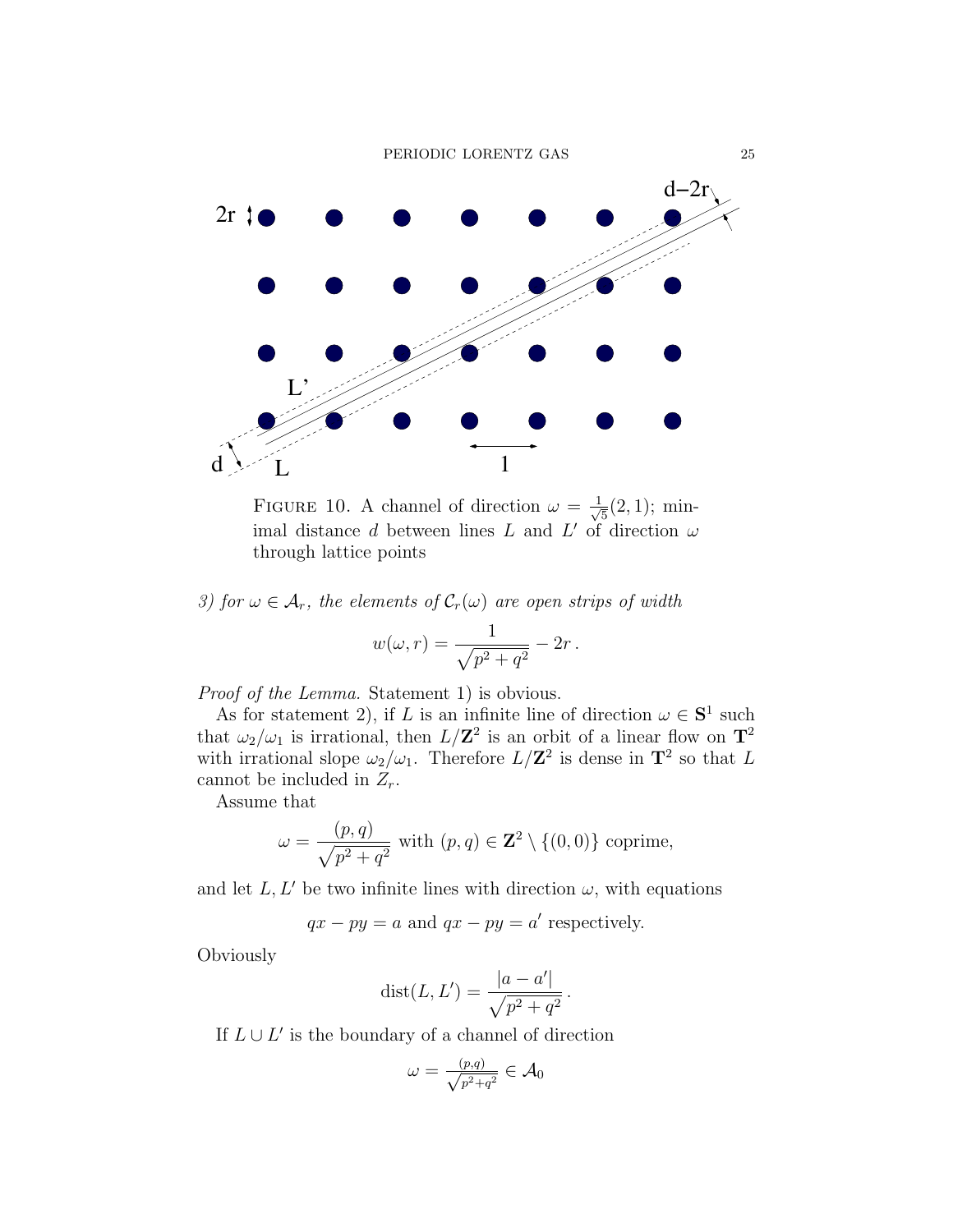included in  $\mathbb{R}^2 \setminus \mathbb{Z}^2$  — i.e. of an element of  $\mathcal{C}_0(\omega)$ , then L and L' intersect  $\mathbb{Z}^2$  so that

$$
a, a' \in p\mathbf{Z} + q\mathbf{Z} = \mathbf{Z}
$$

— the equality above following from the assumption that  $p$  and  $q$  are coprime.

Since  $dist(L, L') > 0$  is minimal, then  $|a - a'| = 1$ , so that

$$
dist(L, L') = \frac{1}{\sqrt{p^2 + q^2}}.
$$

Likewise, if  $L \cup L' = \partial S$  with  $S \in \mathcal{C}_r$ , then L and L' are parallel infinite lines tangent to  $\partial Z_r$ , and the minimal distance between any such distinct lines is

$$
dist(L, L') = \frac{1}{\sqrt{p^2 + q^2}} - 2r.
$$

This entails 2) and 3).

Step 2: the exit time from a channel. Let  $\omega = \frac{(p,q)}{\sqrt{2m}}$  $\frac{p,q}{p^2+q^2} \in \mathcal{A}_r$  and let  $S \in \mathcal{C}_r(\omega)$ . Cut S into three parallel strips of equal width and call  $\hat{S}$ the middle one. For each  $t > 1$  define

$$
\theta \equiv \theta(\omega, r, t) := \arcsin\left(\frac{rw(\omega, r)}{3t}\right)
$$

.

**Lemma 4.4.** If  $x \in \hat{S}$  and  $v \in (R[-\theta]\omega, R[\theta]\omega)$ , where  $R[\theta]$  designates the rotation of an angle  $\theta$ , then

$$
\tau_S(x,v) \geq t/r.
$$

Moreover

$$
\mu_r((\hat{S}/\mathbf{Z}^2) \times (R[-\theta]\omega, R[\theta]\omega)) = \frac{2}{3}w(\omega, r)\theta(\omega, r, t).
$$

The proof of this lemma is perhaps best explained by considering Figure 11.

Step 3: putting all channels together. Recall that we need to estimate

$$
\mu_r\left(\bigcup_{S\in\mathcal{C}_r} \{(x,v)\in (S/\mathbf{Z}^2)\times \mathbf{S}^1\,|\,\tau_S(x,v)>t/r\}\right)\,.
$$

Pick

$$
\mathcal{A}_r \ni \omega = \frac{(p,q)}{\sqrt{p^2+q^2}} \neq \frac{(p',q')}{\sqrt{p'^2+q'^2}} = \omega' \in \mathcal{A}_r.
$$

| _ |  |  |
|---|--|--|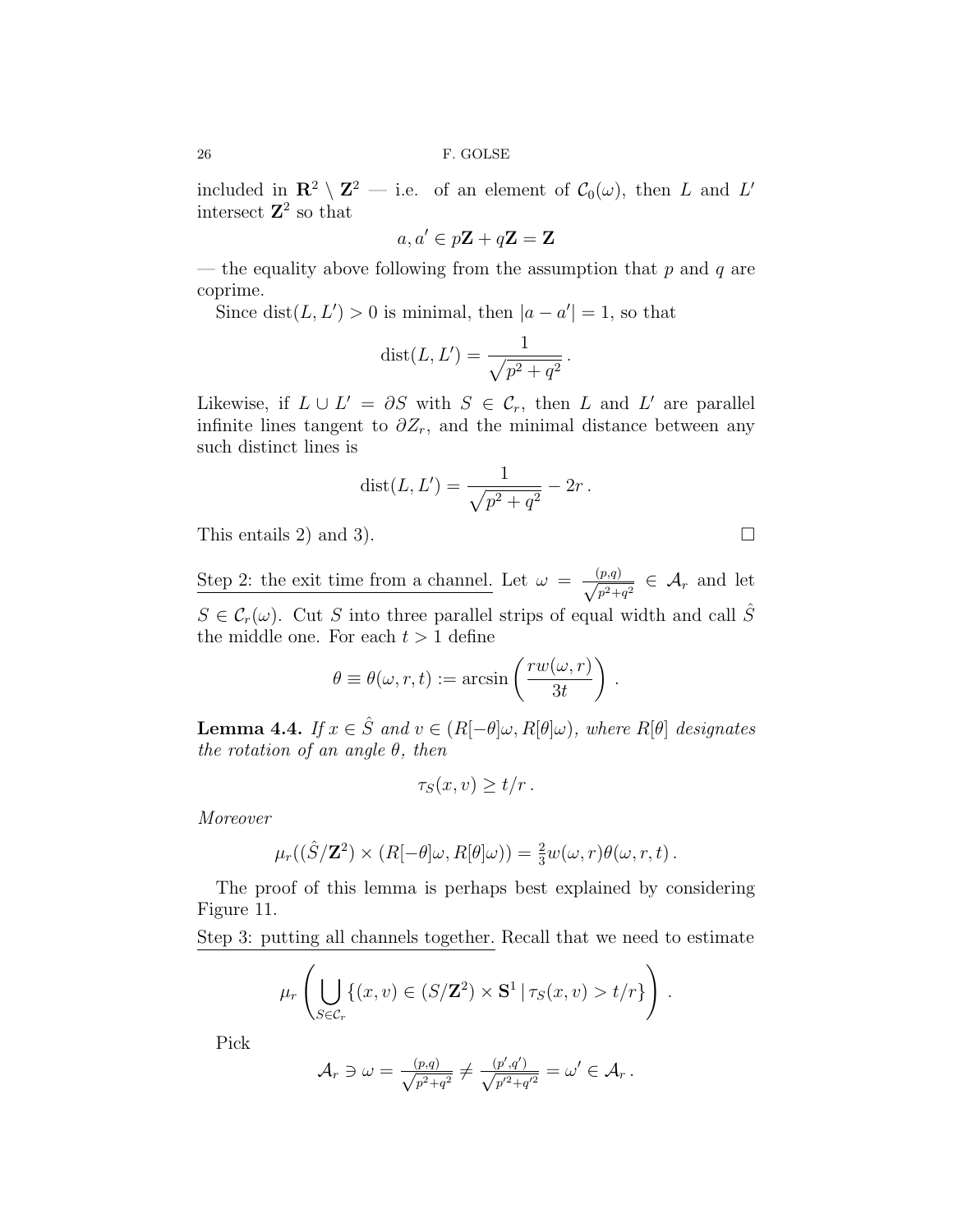

FIGURE 11. Exit time from the middle third  $\hat{S}$  of an infinite strip  $S$  of width  $w$ 

Observe that

$$
|\sin(\widehat{\omega}, \widehat{\omega'})| = \frac{|pq'-p'q|}{\sqrt{p^2+q^2}\sqrt{p'^2+q'^2}} \ge \frac{1}{\sqrt{p^2+q^2}\sqrt{p'^2+q'^2}}
$$
  
\n
$$
\ge \max\left(\frac{2r}{\sqrt{p^2+q^2}}, \frac{2r}{\sqrt{p'^2+q'^2}}\right) \ge \sin\theta(\omega, r, t) + \sin\theta(\omega', r, t)
$$
  
\n
$$
\ge \sin(\theta(\omega, r, t) + \theta(\omega', r, t))
$$

whenever  $t > 1$ .

Then, whenever  $S \in \mathcal{C}_r(\omega)$  and  $S' \in \mathcal{C}_r(\omega')$ 

$$
(\hat{S} \times (R[-\theta]\omega, R[\theta]\omega))) \cap (\hat{S}' \times (R[\theta']\omega', R[\theta']\omega')) = \varnothing
$$

with  $\theta = \theta(\omega, r, t)$ ,  $\theta' = \theta'(\omega', r, t)$  and  $R[\theta]$  =the rotation of an angle θ.

Moreover, if  $\omega = \frac{(p,q)}{\sqrt{2\pi}}$  $\frac{p,q}{p^2+q^2} \in \mathcal{A}_r$  then

$$
|\hat{S}/\mathbf{Z}^2| = \frac{1}{3}w(\omega, r)\sqrt{p^2 + q^2},
$$

while

$$
\#\{S/\mathbf{Z}^2\,|\,S\in\mathcal{C}_r(\omega)\}=1\,.
$$

Conclusion: Therefore, whenever  $t > 1$ 

$$
\bigcup_{S \in \mathcal{C}_r} (\hat{S}/\mathbf{Z}^2) \times (R[-\theta]\omega, R[\theta]\omega)
$$
  

$$
\subset \bigcup_{S \in \mathcal{C}_r} \{ (x, v) \in (S/\mathbf{Z}^2) \times \mathbf{S}^1 \mid \tau_S(x, v) > t/r \}.
$$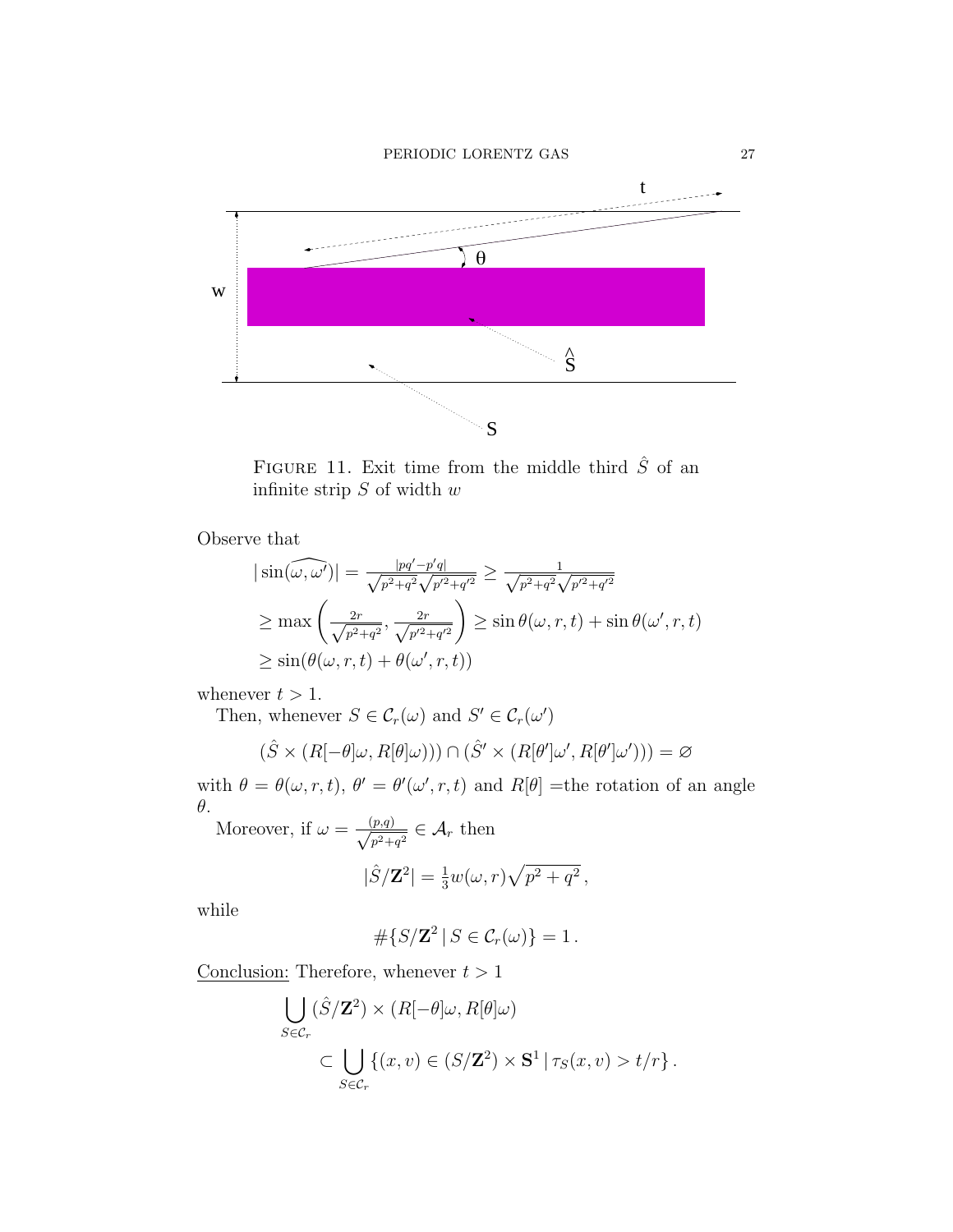

A channel modulo  $\mathbf{Z}^2$ 

and the left-hand side is a disjoint union. Hence

$$
\mu_r \left( \bigcup_{S \in \mathcal{C}_r} \{ (x, v) \in (S/\mathbf{Z}^2) \times \mathbf{S}^1 \mid \tau_S(x, v) > t/r \} \right)
$$
\n
$$
\geq \sum_{\omega \in \mathcal{A}_r} \mu_r((\hat{S}/\mathbf{Z}^2) \times (R[-\theta]\omega, R[\theta]\omega))
$$
\n
$$
= \sum_{\substack{g.c.d.(p,q)=1 \\ p^2+q^2 < 1/4r^2}} \frac{1}{3} w(\omega, r) \sqrt{p^2 + q^2} \cdot 2\theta(\omega, r, t)
$$
\n
$$
= \sum_{\substack{g.c.d.(p,q)=1 \\ p^2+q^2 < 1/4r^2}} \frac{2}{3} \sqrt{p^2 + q^2} w(\omega, r) \arcsin\left(\frac{rw(\omega, r)}{3t}\right)
$$
\n
$$
\geq \sum_{\substack{g.c.d.(p,q)=1 \\ p^2+q^2 < 1/4r^2}} \frac{2}{3} \sqrt{p^2 + q^2} \frac{rw(\omega, r)^2}{3t}.
$$

Now

$$
\sqrt{p^2 + q^2} < 1/4r \Rightarrow w(\omega, r) = \frac{1}{\sqrt{p^2 + q^2}} - 2r \ge \frac{1}{2\sqrt{p^2 + q^2}},
$$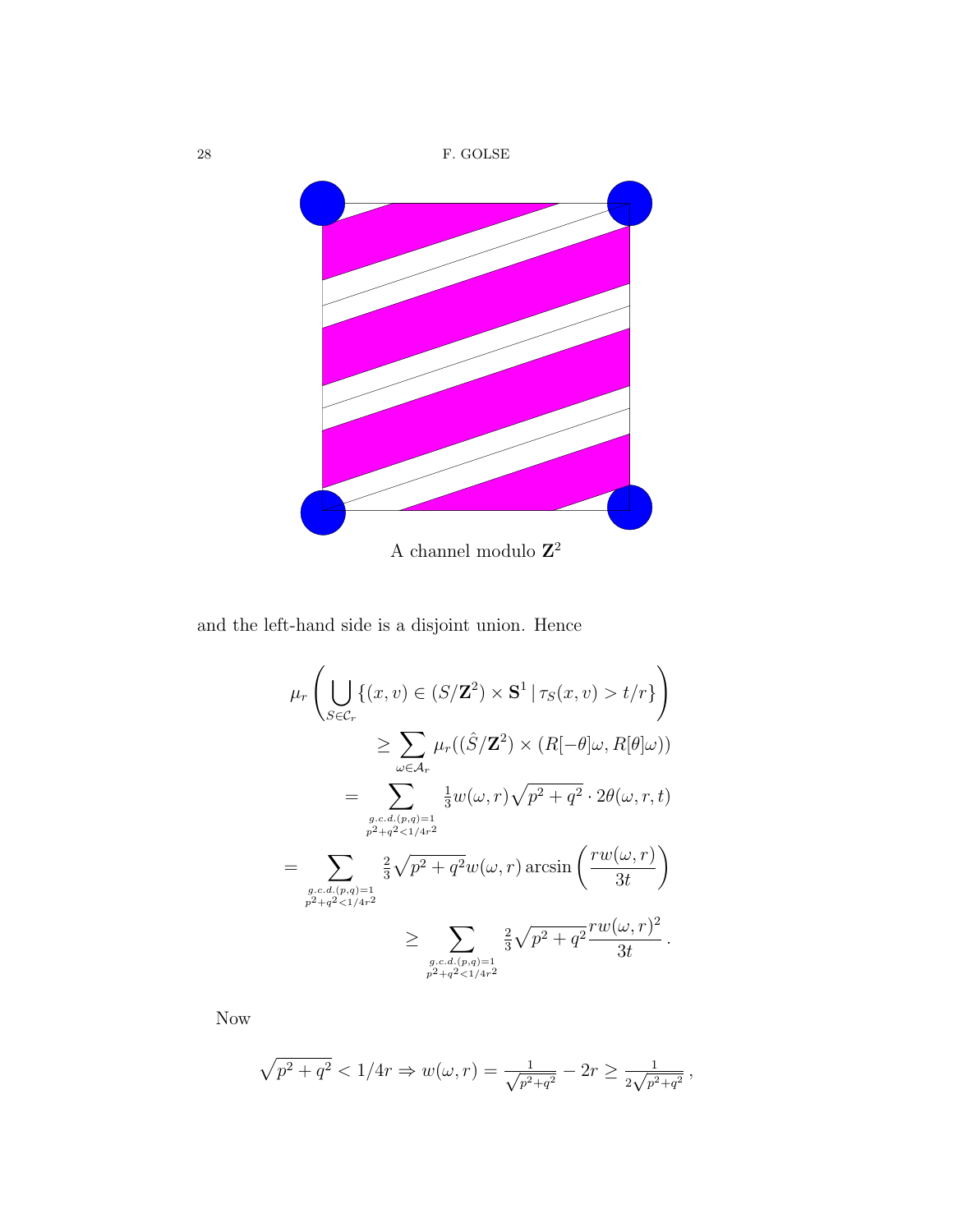

FIGURE 12. Black lines issued from the origin terminate at integer points with coprime coordinates; red lines terminate at integer points whose coordinates are not coprime

so that, eventually

$$
\Phi_r(t) \ge \sum_{\substack{g.c.d.(p,q)=1\\p^2+q^2 < 1/16r^2}} \frac{\frac{2}{3}\sqrt{p^2+q^2} \frac{rw(\omega, r)^2}{3t}}{3t}
$$
\n
$$
\ge \frac{r^2}{18t} \sum_{\substack{g.c.d.(p,q)=1\\p^2+q^2 < 1/16r^2}} \left[ \frac{1}{r\sqrt{p^2+q^2}} \right].
$$

This gives the desired conclusion since

$$
\sum_{\substack{g.c.d.(p,q)=1\\p^2+q^2<1/16r^2}}\left[\frac{1}{4r\sqrt{p^2+q^2}}\right] = \sum_{p^2+q^2<1/16r^2}1\sim \frac{\pi}{16r^2}.
$$

The first equality is proved as follows: the term

$$
\left[\frac{1}{4r\sqrt{p^2+q^2}}\right]
$$

is the number of integer points on the segment of length  $1/4r$  in the direction  $(p, q)$  with  $(p, q) \in \mathbb{Z}^2$  such that  $g.c.d.(p, q) = 1$ .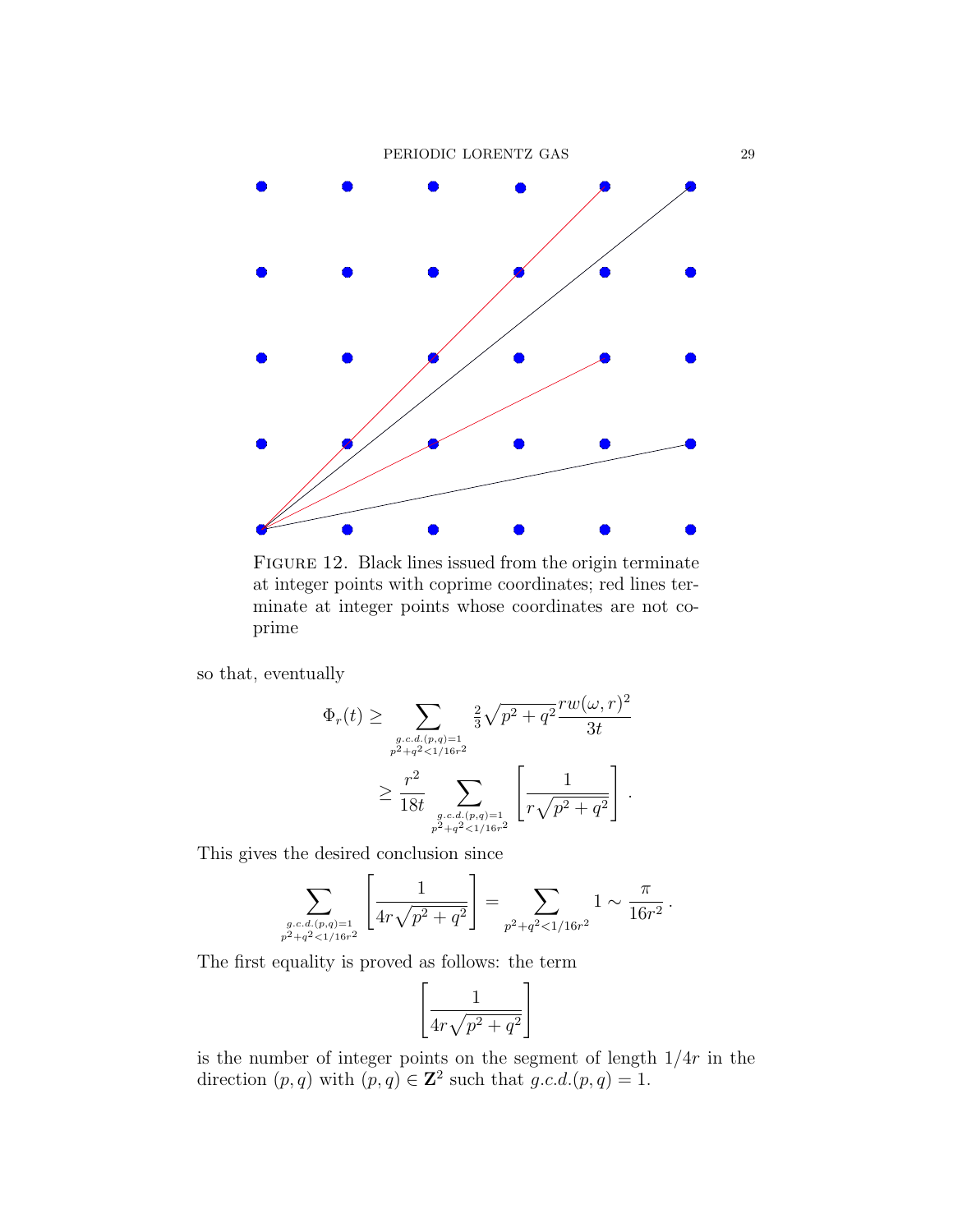30 F. GOLSE

The Bourgain-Golse-Wennberg theorem raises the question, of whether  $\Phi_r(t) \simeq C/t$  in some sense as  $r \to 0^+$  and  $t \to +\infty$ . Given the very different nature of the arguments used to establish the upper and the lower bounds in that theorem, this is a highly nontrivial problem, whose answer seems to be known only in space dimension  $D = 2$  so far. We shall return to this question later, and see that the 2-dimensional situation is amenable to a class of very specific techniques based on continued fractions, that can be used to encode particle trajectories of the periodic Lorentz gas.

A first answer to this question, in space dimension  $D = 2$ , is given by the following

**Theorem 4.5** (Caglioti-Golse [\[9\]](#page-60-12)). Assume  $D = 2$  and define, for each  $v \in \mathbf{S}^1$ ,

$$
\phi_r(t|v) = \mu_r(\{x \in Z_r/\mathbf{Z}^2 \,|\, \tau_r(x,v) \ge t/r\}, \quad t \ge 0\,.
$$

Then there exists  $\Phi : \mathbf{R}_{+} \to \mathbf{R}_{+}$  such that

$$
\frac{1}{|\ln \varepsilon|} \int_{\varepsilon}^{1/4} \phi_r(t, v) \frac{dr}{r} \to \Phi(t) \ a.e. \ in \ v \in \mathbf{S}^1
$$

in the limit as  $\varepsilon \to 0^+$ . Moreover

$$
\Phi(t) \sim \frac{1}{\pi^2 t} \text{ as } t \to +\infty \, .
$$

Shortly after [\[9\]](#page-60-12) appeared, F. Boca and A. Zaharescu improved our method and managed to compute  $\Phi(t)$  explicitly for each  $t \geq 0$ . One should keep in mind that their formula had been conjectured earlier by P. Dahlqvist [\[14\]](#page-60-13), on the basis of a formal computation.

<span id="page-29-0"></span>**Theorem 4.6** (Boca-Zaharescu [\[3\]](#page-59-6)). For each  $t > 0$ 

$$
\Phi_r(t) \to \Phi(t) = \frac{6}{\pi^2} \int_t^{\infty} (s - t) g(s) ds
$$

in the limit as  $r \to 0^+$ , where

$$
g(s) = \begin{cases} 1 & s \in [0,1], \\ \frac{1}{s} + 2\left(1 - \frac{1}{s}\right)^2 \ln\left(1 - \frac{1}{s}\right) - \frac{1}{2} \left|1 - \frac{2}{s}\right|^2 \ln\left|1 - \frac{2}{s}\right| & s \in (1,\infty). \end{cases}
$$

In the sequel, we shall return to the continued and Farey fractions techniques used in the proofs of these two results, and generalize them.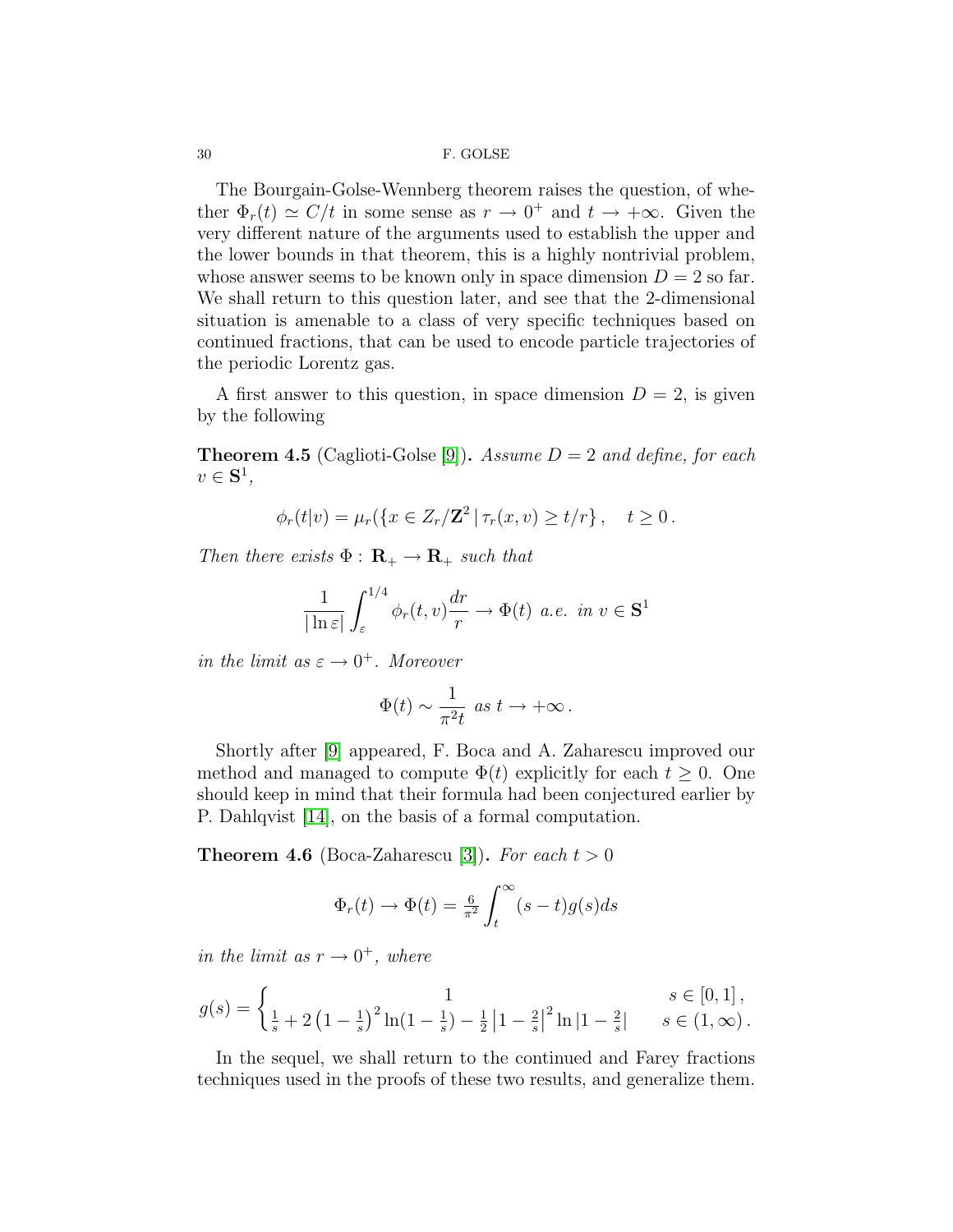

FIGURE 13. Graph of  $\Phi(t)$  (blue curve) and  $g(t) = \Phi''(t)$ (green curve)

## <span id="page-30-0"></span>5. A negative result for the Boltzmann-Grad limit of the periodic Lorentz gas

The material at our disposal so far provides us with a first answer albeit a negative one  $-$  to the problem of determining the Boltzmann-Grad limit of the periodic Lorentz gas.

For simplicity, we consider the case of a Lorentz gas enclosed in a periodic box  $\mathbf{T}^D = \mathbf{R}^D / \mathbf{Z}^D$  of unit side. The distance between neighboring obstacles is supposed to be  $\varepsilon^{D-1}$  with  $0 < \varepsilon = 1/n$ , for  $n \in \mathbb{N}$ and  $n > 2$  so that  $\varepsilon < 1/2$ , while the obstacle radius is  $\varepsilon^D < \frac{1}{2}$  $\frac{1}{2} \varepsilon^{D-1}$  so that obstacles never overlap. Define

$$
Y_{\varepsilon} = \{ x \in \mathbf{T}^D \, | \, \text{dist}(x, \varepsilon^{D-1} \mathbf{Z}^D) > \varepsilon^D \} = \varepsilon^{D-1} (Z_{\varepsilon} / \mathbf{Z}^D) \, .
$$

For each  $f^{in} \in C(\mathbf{T}^D \times \mathbf{S}^{D-1})$ , let  $f_{\varepsilon}$  be the solution of

$$
\partial_t f_{\varepsilon} + v \cdot \nabla_x f_{\varepsilon} = 0, \quad (x, v) \in Y_{\varepsilon} \times \mathbf{S}^{D-1}
$$

$$
f_{\varepsilon}(t, x, v) = f_{\varepsilon}(t, x, \mathcal{R}[n_x]v), \quad (x, v) \in \partial Y_{\varepsilon} \times \mathbf{S}^{D-1}
$$

$$
f_{\varepsilon}|_{t=0} = f^{in},
$$

where  $n_x$  is unit normal vector to  $\partial Y_\varepsilon$  at the point x, pointing towards the interior of  $Y_{\varepsilon}$ .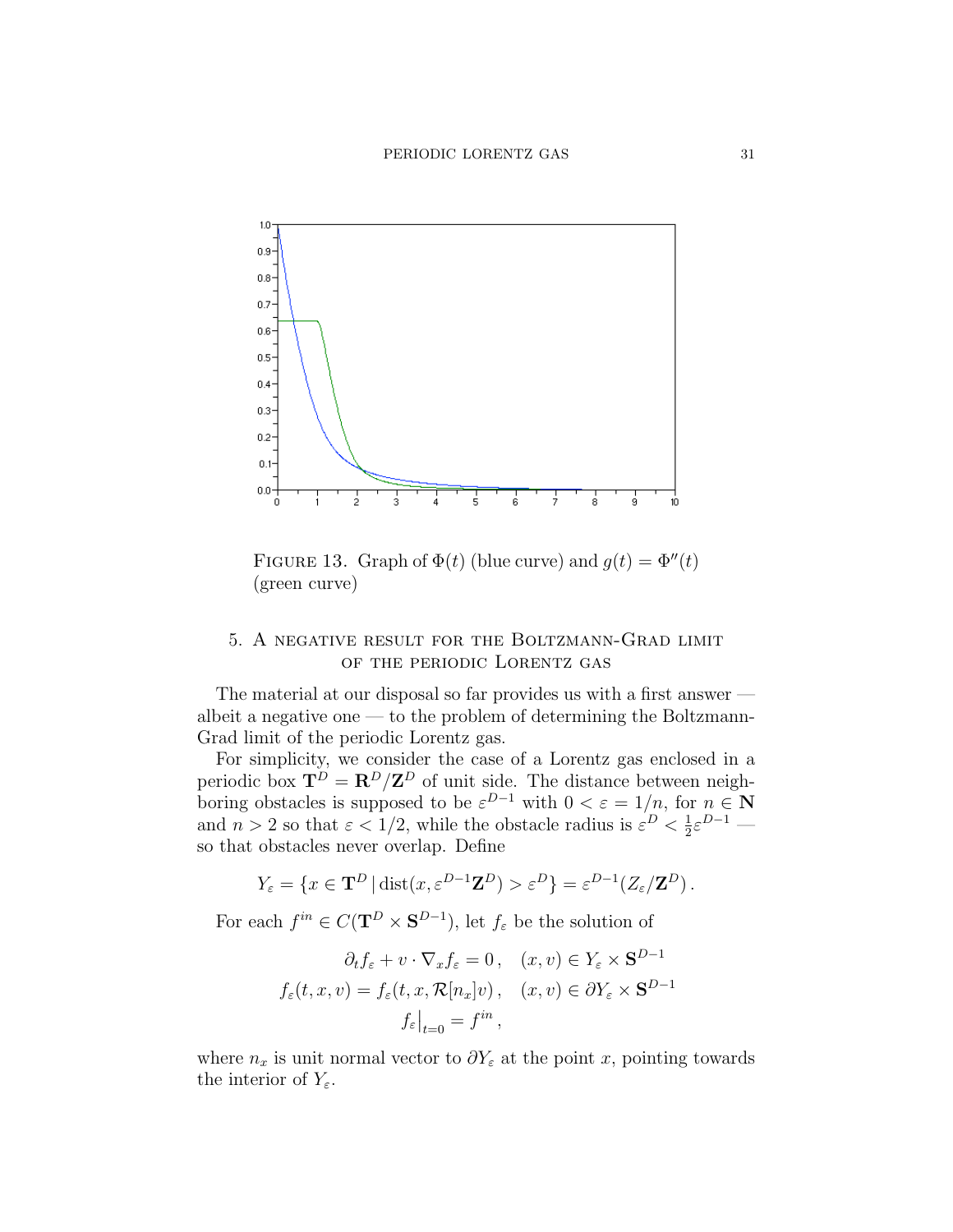By the method of characteristics

$$
f_{\varepsilon}(t, x, v) = f^{in} \left( \varepsilon^{D-1} X_{\varepsilon} \left( -\frac{t}{\varepsilon^{D-1}} ; \frac{x}{\varepsilon^{D-1}}, v \right) ; V_{\varepsilon} \left( -\frac{t}{\varepsilon^{D-1}} ; \frac{x}{\varepsilon^{D-1}}, v \right) \right)
$$

where  $(X_{\varepsilon}, V_{\varepsilon})$  is the billiard flow in  $Z_{\varepsilon}$ .

The main result in this section is the following

**Theorem 5.1** (Golse [\[21,](#page-60-14) [24\]](#page-60-15)). There exist initial data  $f^{in} \equiv f^{in}(x) \in$  $C(\mathbf{T}^D)$  such that no subsequence of  $f_{\varepsilon}$  converges for the weak-\* topology of  $L^{\infty}(\mathbf{R}_{+}\times\mathbf{T}^{D}\times\mathbf{S}^{D-1})$  to the solution f of a linear Boltzmann equation of the form

$$
(\partial_t + v \cdot \nabla_x) f(t, x, v) = \sigma \int_{\mathbf{S}^{D-1}} p(v, v') (f(t, x, v') - f(t, x, v)) dv'
$$

$$
f\Big|_{t=0} = f^{in},
$$

where  $\sigma > 0$  and  $0 \le p \in L^2(\mathbf{S}^{D-1} \times \mathbf{S}^{D-1})$  satisfies

$$
\int_{\mathbf{S}^{D-1}} p(v, v') dv' = \int_{\mathbf{S}^{D-1}} p(v', v) dv' = 1 \ a.e. \ in \ v \in \mathbf{S}^{D-1}.
$$

This theorem has the following important — and perhaps surpris $ing$  — consequence: the Lorentz kinetic equation cannot govern the Boltzmann-Grad limit of the particle density in the case of a periodic distribution of obstacles.

Proof. The proof of the negative result above involves two different arguments:

a) the existence of a spectral gap for any linear Boltzmann equation, and

b) the lower bound for the distribution of free path lengths in the Bourgain-Golse-Wennberg theorem.

Step 1: Spectral gap for the linear Boltzmann equation:

With  $\sigma > 0$  and p as above, consider the unbounded operator A on  $L^2(\mathbf{T}^D \times \mathbf{S}^{D-1})$  defined by

$$
(A\phi)(x,v) = -v \cdot \nabla_x \phi(x,v) - \sigma \phi(x,v) + \sigma \int_{\mathbf{S}^{D-1}} p(v,v')\phi(x,v')dv',
$$

with domain

$$
D(A) = \{ \phi \in L^2(\mathbf{T}^D \times \mathbf{S}^{D-1}) \mid v \cdot \nabla_x \phi \in L^2(\mathbf{T}^D \times \mathbf{S}^{D-1}) \}.
$$

Then

Theorem 5.2 (Ukai-Point-Ghidouche [\[45\]](#page-61-9)). There exists positive constants C and  $\gamma$  such that

$$
||e^{tA}\phi - \langle \phi \rangle||_{L^2(\mathbf{T}^D \times \mathbf{S}^{D-1})} \leq Ce^{-\gamma t} ||\phi||_{L^2(\mathbf{T}^D \times \mathbf{S}^{D-1})}, \quad t \geq 0,
$$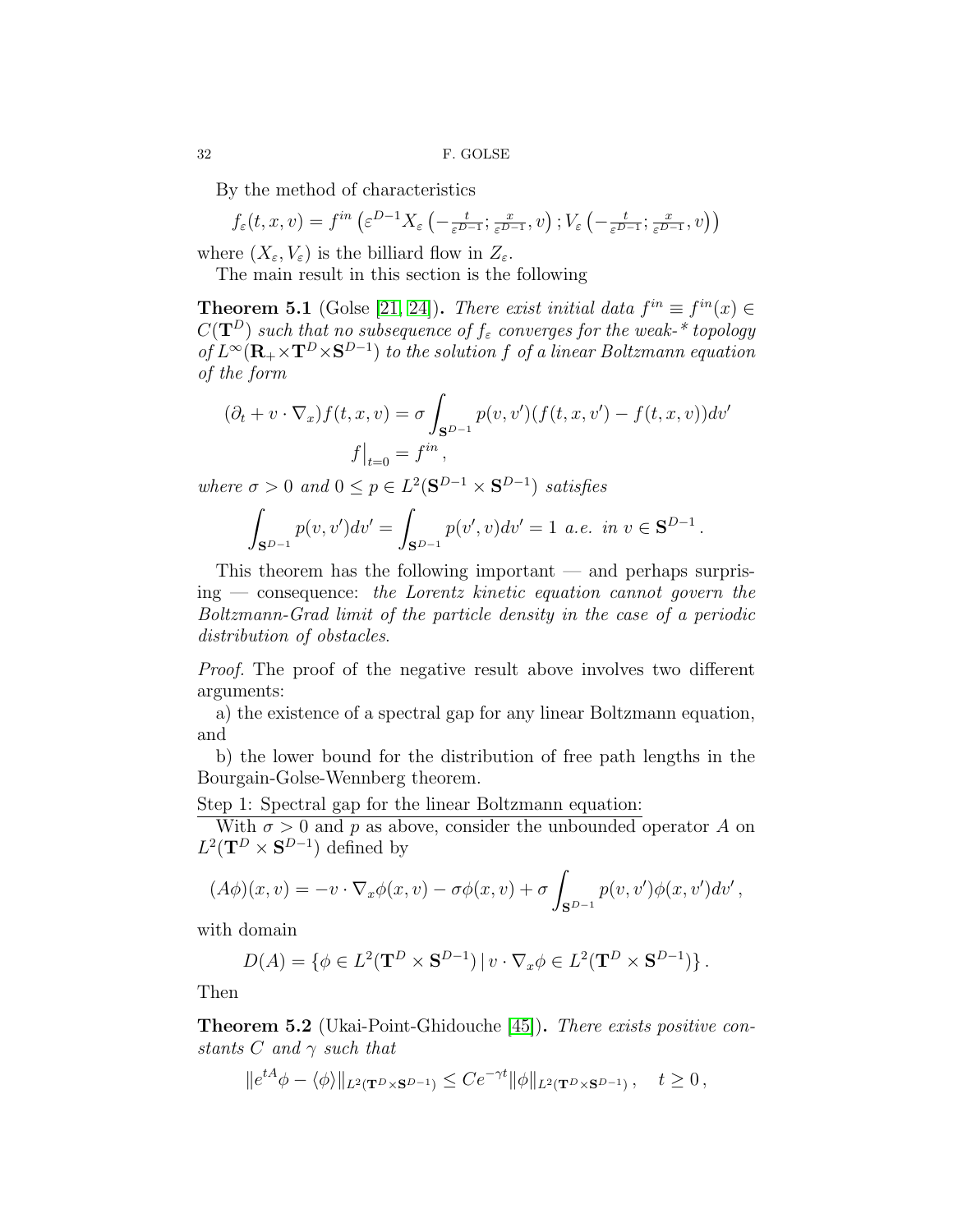for each  $\phi \in L^2(\mathbf{T}^D\times \mathbf{S}^{D-1})$ , where

$$
\langle \phi \rangle = \frac{1}{|\mathbf{S}^{D-1}|} \iint_{\mathbf{T}^D \times \mathbf{S}^{D-1}} \phi(x, v) dx dv.
$$

Taking this theorem for granted, we proceed to the next step in the proof, leading to an explicit lower bound for the particle density.

Step 2: Comparison with the case of absorbing obstacles

Assume that  $f^{in} \equiv f^{in}(x) \geq 0$  on  $\mathbf{T}^D$ . Then

$$
f_{\varepsilon}(t, x, v) \ge g_{\varepsilon}(t, x, v) = f^{in}(x - tv) \mathbf{1}_{Y_{\varepsilon}}(x) \mathbf{1}_{\varepsilon^{D-1} \tau_{\varepsilon}(x/\varepsilon^{D-1}, v) > t}.
$$

Indeed, q is the density of particles with the *same* initial data as  $f$ , but assuming that each particle disappear when colliding with an obstacle instead of being reflected.

Then

$$
\mathbf{1}_{Y_{\varepsilon}}(x) \to 1
$$
 a.e. on  $\mathbf{T}^D$  and  $|\mathbf{1}_{Y_{\varepsilon}}(x)| \leq 1$ 

while, after extracting a subsequence if needed,

$$
\mathbf{1}_{\varepsilon^{D-1}\tau_{\varepsilon}(x/\varepsilon^{D-1},v)>t}\rightharpoonup \Psi(t,v)\text{ in }L^{\infty}(\mathbf{R}_{+}\times\mathbf{T}^{D}\times\mathbf{S}^{D-1})\text{ weak-*}.
$$

Therefore, if f is a weak-\* limit point of  $f_{\varepsilon}$  in  $L^{\infty}(\mathbf{R}_{+}\times\mathbf{T}^{D}\times\mathbf{S}^{D-1})$ as  $\varepsilon\to 0$ 

$$
f(t, x, v) \ge f^{in}(x - tv)\Psi(t, v)
$$
 for a.e.  $(t, x, v)$ .

Step 3: using the lower bound on the distribution of  $\tau_r$ 

Denoting by dv the uniform probability measure on  $S^{D-1}$ 

$$
\frac{1}{|\mathbf{S}^{D-1}|} \iint_{\mathbf{T}^D \times \mathbf{S}^{D-1}} f(t, x, v)^2 dx dv
$$
  
\n
$$
\geq \frac{1}{|\mathbf{S}^{D-1}|} \iint_{\mathbf{T}^D \times \mathbf{S}^{D-1}} f^{in} (x - tv)^2 \Psi(t, v)^2 dx dv
$$
  
\n
$$
= \int_{\mathbf{T}^D} f^{in} (y)^2 dy \frac{1}{|\mathbf{S}^{D-1}|} \int_{\mathbf{S}^{D-1}} \Psi(t, v)^2 dv
$$
  
\n
$$
\geq ||f^{in}||^2_{L^2(\mathbf{T}^D)} \left(\frac{1}{|\mathbf{S}^{D-1}|} \int_{\mathbf{S}^{D-1}} \Psi(t, v) dv\right)^2
$$
  
\n
$$
= ||f^{in}||^2_{L^2(\mathbf{T}^D)} \Phi(t)^2.
$$

By the Bourgain-Golse-Wennberg lower bound on the distribution Φ of free path lengths

$$
||f(t,\cdot,\cdot)||_{L^2(\mathbf{T}^D\times\mathbf{S}^{D-1})}\geq \frac{C_D}{t}||f^{in}||_{L^2(\mathbf{T}^D)},\quad t>1.
$$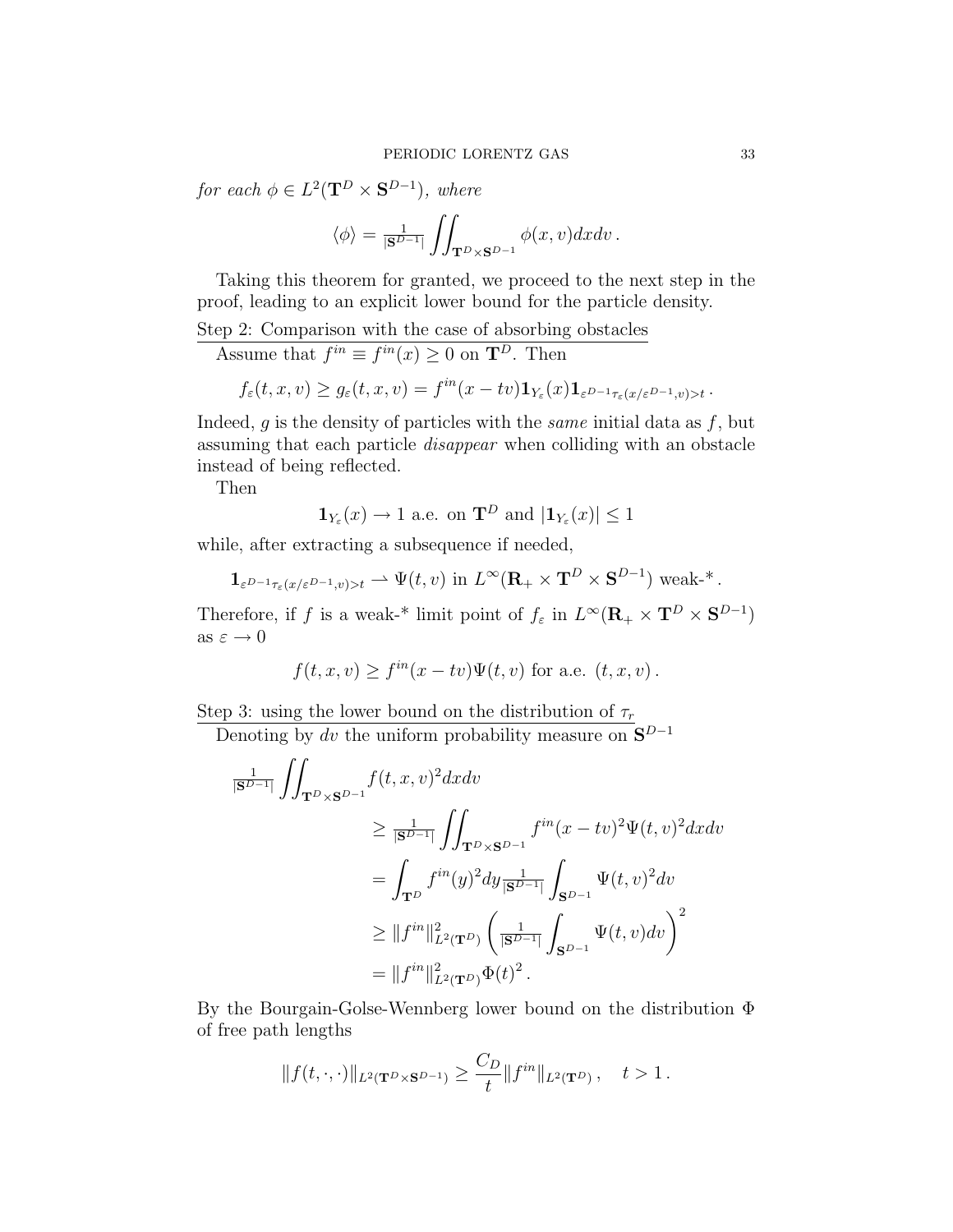34 F. GOLSE

On the other hand, by the spectral gap estimate, if  $f$  is a solution of the linear Boltzmann equation, one has

$$
||f(t,\cdot,\cdot)||_{L^2(\mathbf{T}^D\times\mathbf{S}^{D-1})}\leq \int_{\mathbf{T}^D}f^{in}(y)dy+Ce^{-\gamma t}||f^{in}||_{L^2(\mathbf{T}^D)}
$$

so that

$$
\frac{C_D}{t} \le \frac{\|f^{in}\|_{L^1(\mathbf{T}^D)}}{\|f^{in}\|_{L^2(\mathbf{T}^D)}} + Ce^{-\gamma t}
$$

for each  $t > 1$ .

Step 4: choice of initial data

Pick  $\rho$  to be a bump function supported near  $x = 0$  and such that

$$
\int \rho(x)^2 dx = 1.
$$

Take  $f^{in}$  to be  $x \mapsto \lambda^{D/2} \rho(\lambda x)$  periodicized, so that

$$
\int_{\mathbf{T}^D} f^{in}(x)^2 dx = 1, \text{ while } \int_{\mathbf{T}^D} f^{in}(y) dy = \lambda^{-D/2} \int \rho(x) dx.
$$

For such initial data, the inequality above becomes

$$
\frac{C_D}{t} \le \lambda^{-D/2} \int \rho(x) dx + Ce^{-\gamma t}
$$

Conclude by choosing  $\lambda$  so that

$$
\lambda^{-D/2} \int \rho(x) dx < \sup_{t > 1} \left( \frac{C_D}{t} - Ce^{-\gamma t} \right) > 0 \, .
$$

.

 $\Box$ 

## Remarks:

1) The same result (with the same proof) holds for any smooth obstacle shape included in a shell

$$
\{x\in{\bf R}^D\,|\,C\varepsilon^D<\mathrm{dist}(x,\varepsilon^{D-1}{\bf Z}^D)
$$

2) The same result (with same proof) holds if the specular reflection boundary condition is replaced by more general boundary conditions, such as absorption (partial or complete) of the particles at the boundary of the obstacles, diffuse reflection, or any convex combination of specular and diffuse reflection  $\frac{m}{n}$  in the classical kinetic theory of gases, such boundary conditons are known as "accomodation boundary conditions".

3) But introducing even the smallest amount of stochasticity in any periodic configuration of obstacles can again lead to a Boltzmann-Grad limit that is described by the Lorentz kinetic model.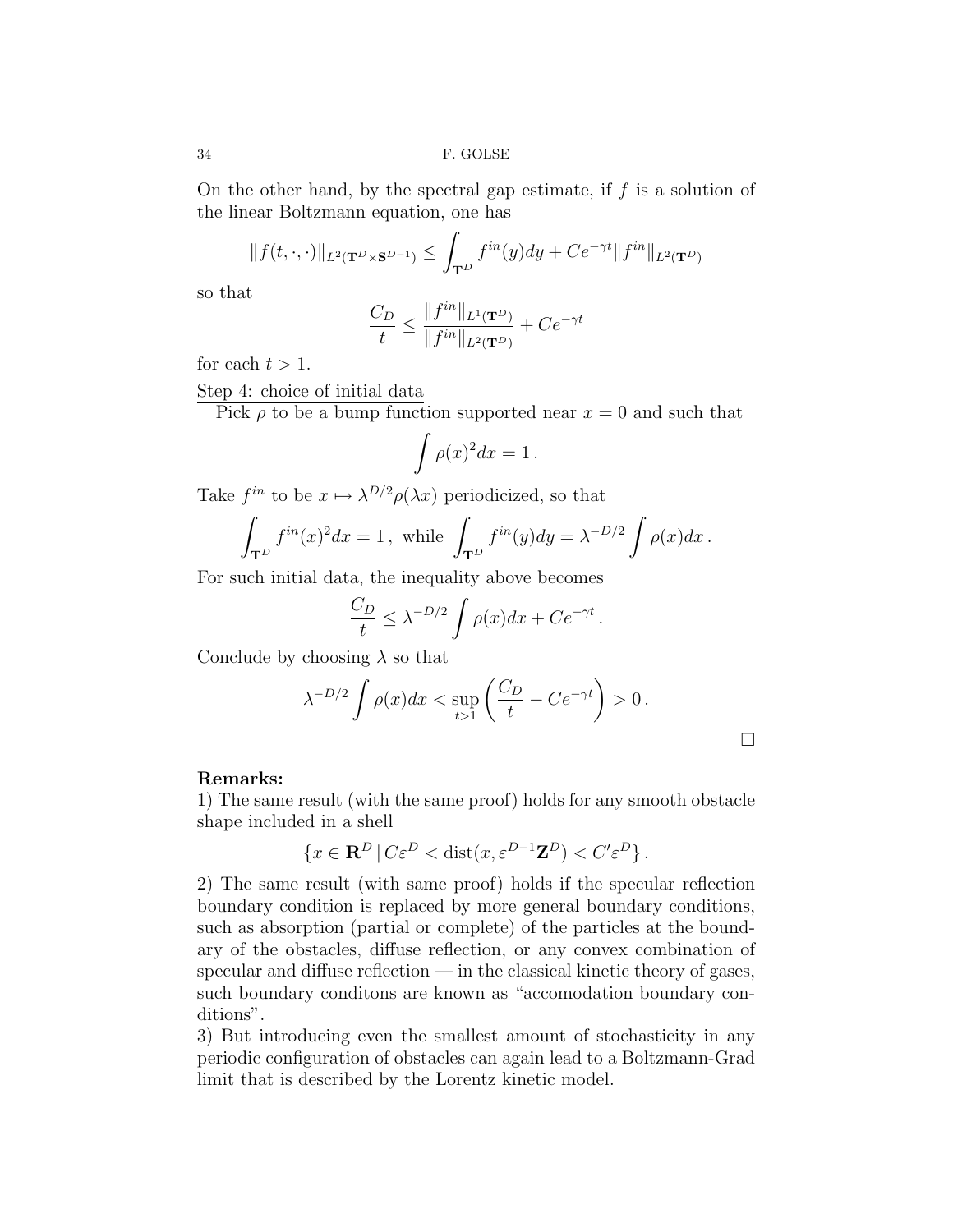Example. (Wennberg-Ricci [\[37\]](#page-61-10)) In space dimension 2, take obstacles that are disks of radius  $r$  centered at the vertices of the lattice  $r^{1/(2-\eta)}\mathbf{Z}^2$ , assuming that  $0 < \eta < 1$ . Santaló's formula suggests that the free-path lengths scale like  $r^{\eta/(2-\eta)} \to 0$ .

Suppose the obstacles are removed independently with large probability — specifically, with probability  $p = 1 - r^{\eta/(2-\eta)}$ . In that case, the Lorentz kinetic equation governs the 1-particle density in the Boltzmann-Grad limit as  $r \to 0^+$ .

Having explained why neither the Lorentz kinetic equation nor any linear Boltzmann equation can govern the Boltzmann-Grad limit of the periodic Lorentz gas, in the remaining part of these notes, we build the necessary material used in the description of that limit.

#### <span id="page-34-0"></span>6. Coding particle trajectories with continued fractions

With the Bourgain-Golse-Wennberg lower bound for the distribution of free path lengths in the periodic Lorentz gas, we have seen that the 1-particle phase space density is bounded below by a quantity that is incompatible with the spectral gap of any linear Boltzmann equation — in particular with the Lorentz kinetic equation.

In order to further analyze the Boltzmann-Grad limit of the periodic Lorentz gas, we cannot content ourselves with even more refined estimates on the distribution of free path lengths, but we need a convenient way to encode particle trajectories.

More precisely, the two following problems must be answered somehow:

First problem: for a particle leaving the surface of an obstacle in a given direction, to find the position of its next collision with an obstacle;

Second problem: average  $-$  in some sense to be defined  $-$  in order to eliminate the direction dependence.

From now on, our discussion is limited to the case of spatial dimension  $D = 2$ , as we shall use continued fractions, a tool particularly well adapted to understanding the rational approximation of real numbers. Treating the case of a space dimension  $D > 2$  along the same lines would require a better understanding of *simultaneous* rational approximation of  $D-1$  real numbers (by  $D-1$  rational numbers with the same denominator), a notoriously more difficult problem.

We first introduce some basic geometrical objects used in coding particle trajectories.

The first such object is the notion of *impact parameter*.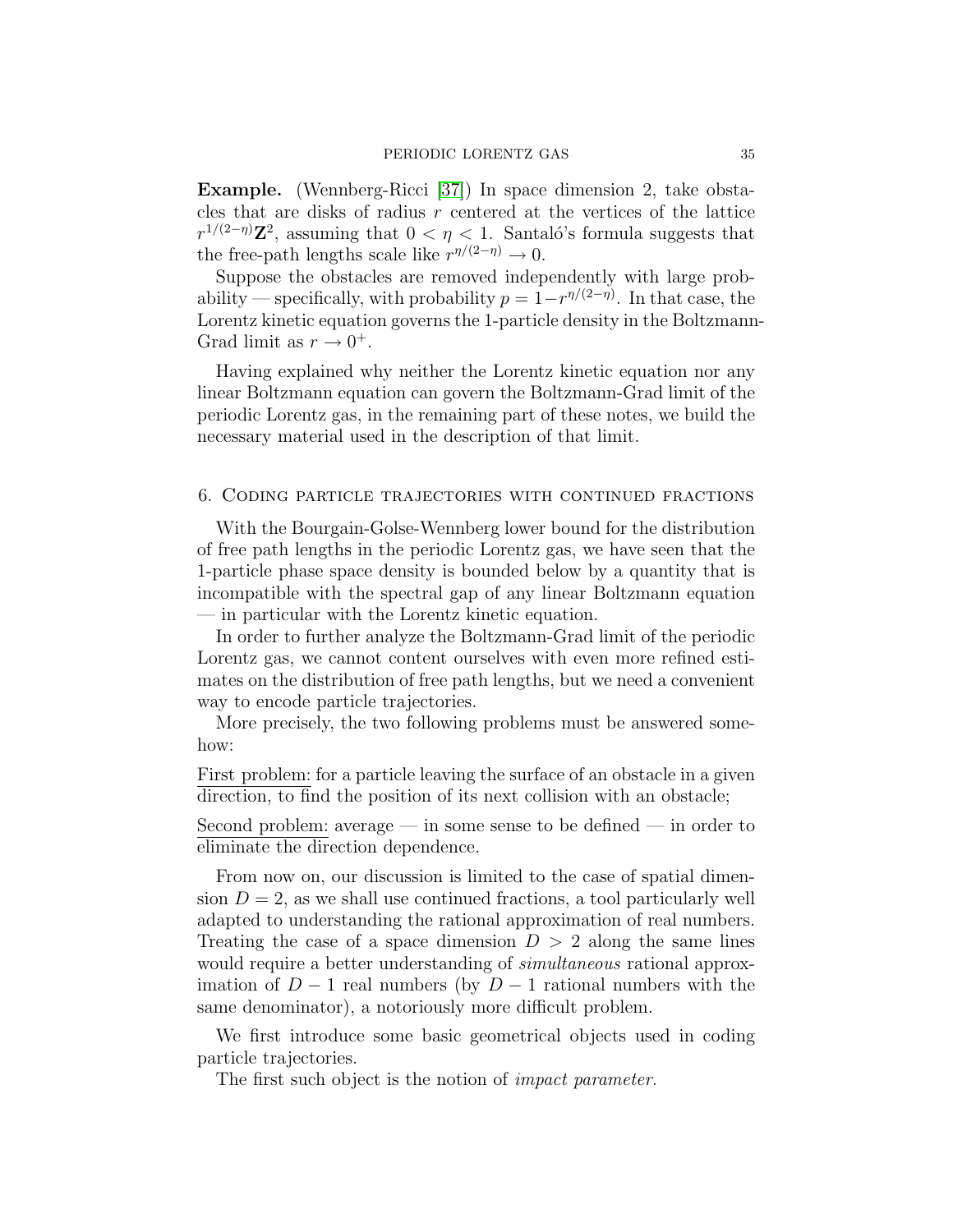



FIGURE 14. The impact parameter  $h$  corresponding with the collision point  $x$  at the surface of an obstacle, and a direction v

For a particle with velocity  $v \in S^1$  located at the position x on the surface of an obstacle (disk of radius  $r$ ), we define its impact parameter  $h_r(x, v)$  by the formula

$$
h_r(x,v)=\sin(\widehat{n_x,v})\,.
$$

In other words, the absolute value of the impact parameter  $h_r(x, v)$  is the distance of the center of the obstacle to the infinite line of direction v passing through  $x$ .

Obviously

$$
h_r(x, \mathcal{R}[n_x]v) = h_r(x, v)
$$

where we recall the notation  $\mathcal{R}[n]v = v - 2v \cdot nn$ .

The next important object in computing particle trajectories in the Lorentz gas is the *transfer map*.

For a particle leaving the surface of an obstacle in the direction  $v$ and with impact parameter  $h'$ , define

$$
T_r(h', v) = (s, h)
$$
 with  $\begin{cases} s = r \times \text{distance to the next collision point} \\ h = \text{impact parameter at the next collision} \end{cases}$ 

Particle trajectories in the Lorentz gas are completely determined by the transfer map  $T_r$  and its iterates.

Therefore, a first step in finding the Boltzmann-Grad limit of the periodic, 2-dimensional Lorentz gas, is to compute the limit of  $T_r$  as  $r \rightarrow 0^+$ , in some sense that will be explained later.

At first sight, this seems to be a desperately hard problem to solve, as particle trajectories in the periodic Lorentz gas depend on their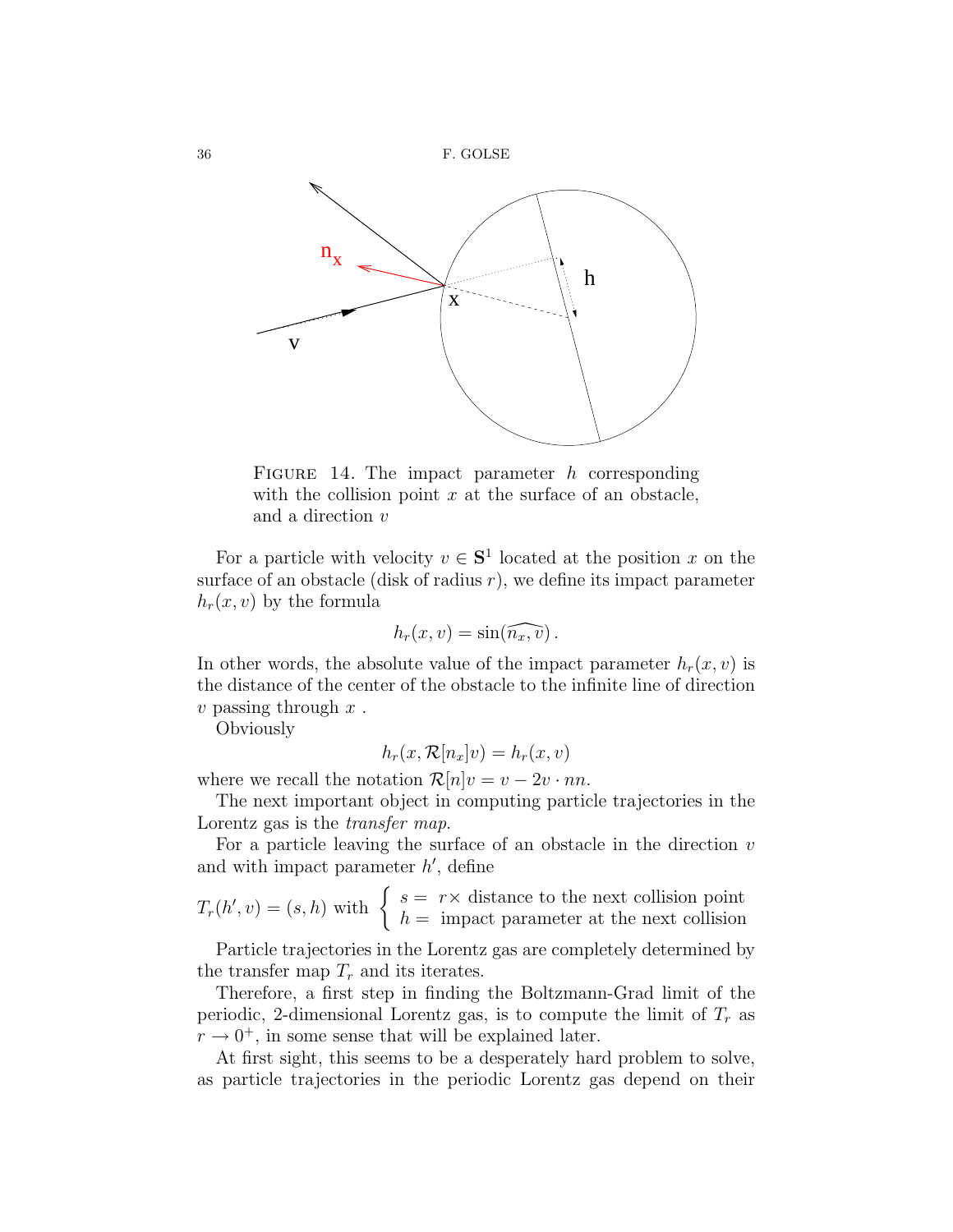

FIGURE 15. The transfer map

directions and the obstacle radius in the strongest possible way. Fortunately, there is an interesting property of rational approximation on the real line that greatly reduces the complexity of this problem.

#### The 3-length theorem

Question (R. Thom, 1989): on a flat 2-torus with a disk removed, consider a linear flow with irrational slope. What is the longest orbit?

**Theorem 6.1** (Blank-Krikorian [\[1\]](#page-59-0)). On a flat 2-torus with a seqment removed, consider a linear flow with irrational slope  $0 < \alpha < 1$ . The orbits of this flow have at most 3 different lengths  $-$  exceptionally 2, but generically 3. Moreover, in the generic case where these orbits have exactly 3 different lengths, the length of the longest orbit is the sum of the two other lengths.

These lengths are expressed in terms of the continued fraction expansion of the slope  $\alpha$ .

Together with E. Caglioti in [\[9\]](#page-60-12), we proposed the idea of using the Blank-Krikorian 3-length theorem to analyze particle paths in the 2 dimensional periodic Lorentz gas.

More precisely, orbits with the same lengths in the Blank-Krikorian theorem define a 3-term partition of the flat 2-torus into parallel strips, whose lengths and widths are computed exactly in terms of the continued fraction expansion of the slope (see Figure  $17<sup>1</sup>$  $17<sup>1</sup>$ .)

The collision pattern for particles leaving the surface of one obstacle — and therefore the transfer map — can be explicitly determined in this way, for a.e. direction  $v \in \mathbf{S}^1$ .

In fact, there is a classical result known as the 3-length theorem, which is related to Blank-Krikorian's. Whereas the Blank-Krikorian

<span id="page-36-0"></span><sup>1</sup>Figures 16 and 17 are taken from a conference by E. Caglioti at the Centre International de Rencontres Mathématiques, Marseilles, February 18-22, 2008.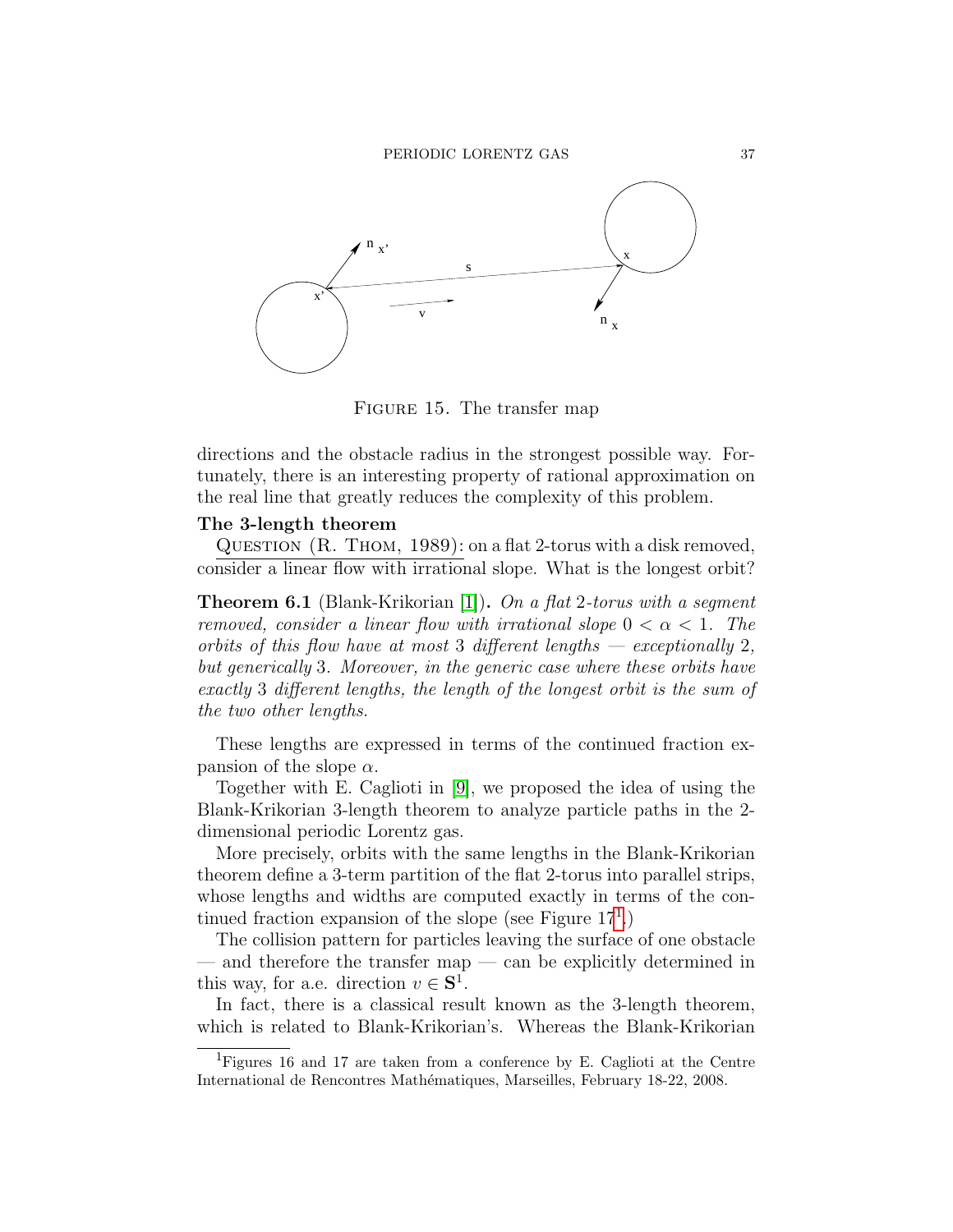38 F. GOLSE



FIGURE 16. Three types of orbits: the blue orbit is the shortest, the red one is the longest, while the green one is of the intermediate length.The black segment removed is orthogonal to the direction of the trajectories.

theorem considers a linear flow with irrational slope on the flat 2-torus, the classical 3-length theorem is a statement about rotations of an  $i$ irrational angle  $-i.e.$  about sections of the linear flow with irrational slope.

**Theorem 6.2** (3-length theorem). Let  $\alpha \in (0,1) \setminus \mathbf{Q}$  and  $N \geq 1$ . The sequence

$$
\{n\alpha \mid 0 \le n \le N\}
$$

defines  $N+1$  intervals on the circle of unit length  $\simeq \mathbf{R}/\mathbf{Z}$ . The lengths of these intervals take at most 3 different values.

This striking result was conjectured by H. Steinhaus, and proved in 1957 independently by P. Erdös, G. Hajos, J. Suranyi, N. Swieczkowski, P. Szüsz — reported in [\[42\]](#page-61-11), and by Vera Sòs [\[41\]](#page-61-12).

As we shall see, the 3-length theorem (in either form) is the key to encoding particle paths in the 2-dimensional Lorentz gas. We shall need explicitly the formulas giving the lengths and widths of the 3 strips in the partition of the flat 2-torus defined by the Blank-Krikorian theorem.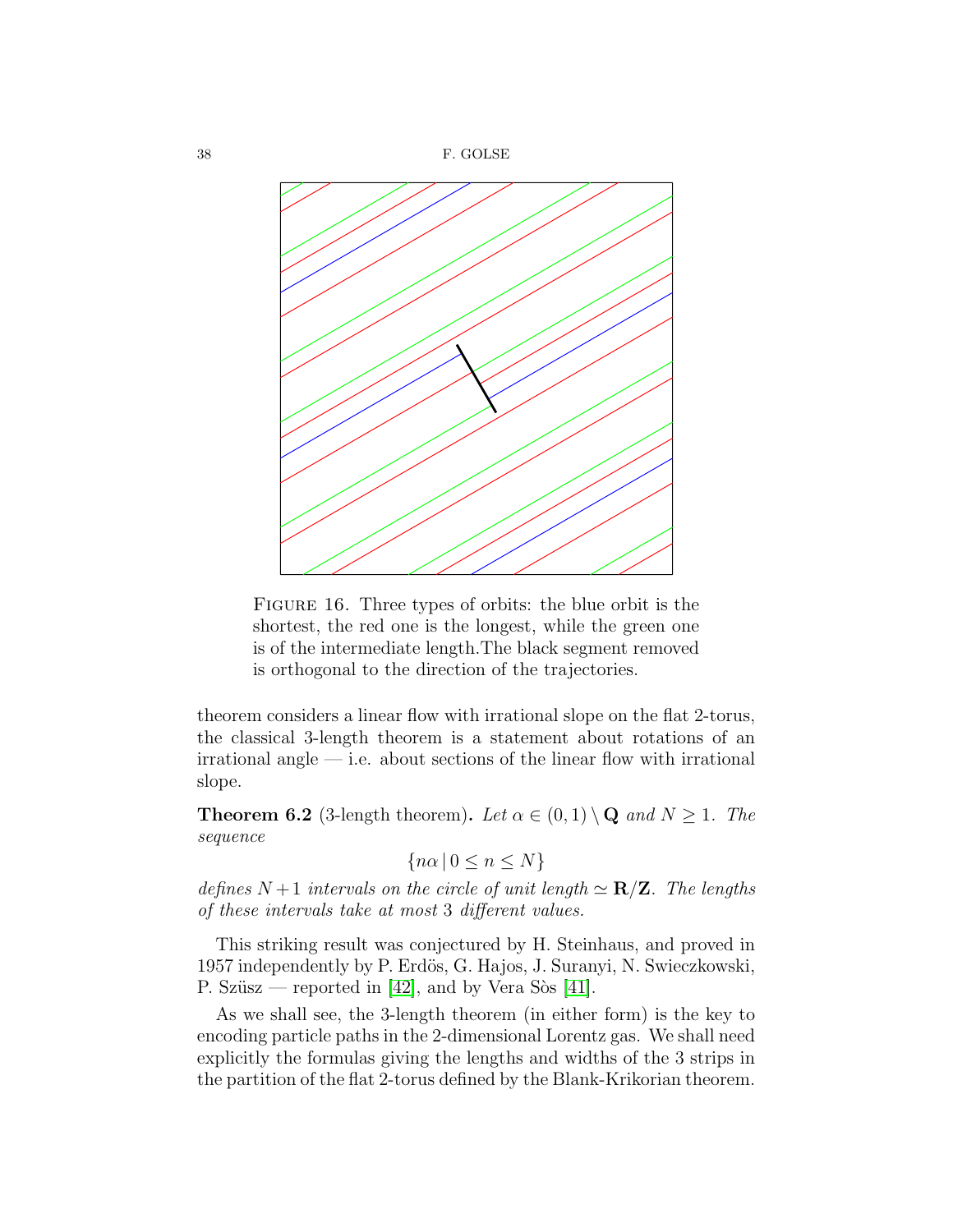### PERIODIC LORENTZ GAS 39



Figure 17. The 3-term partition. The shortest orbits are collected in the blue strip, the longest orbits in the red strip, while the orbits of intermediate length are collected in the green strip.

As this is based on the continued fraction expansion of the slope of the linear flow considered in the Blank-Krikorian theorem, we first recall some basic facts about continued fractions. An excellent reference for more information on this subject is [\[28\]](#page-61-13).

## Continued fractions

Assume  $0 < v_2 < v_1$  and set  $\alpha = v_2/v_1$ , and consider the continued fraction expansion of  $\alpha$ :

$$
\alpha = [0; a_0, a_1, a_2, \ldots] = \cfrac{1}{a_0 + \cfrac{1}{a_1 + \ldots}}.
$$

Define the sequences of convergents  $(p_n, q_n)_{n\geq 0}$  — meaning that

$$
\frac{p_{n+2}}{q_{n+2}} = [0; a_0, \dots, a_n], \quad n \ge 2
$$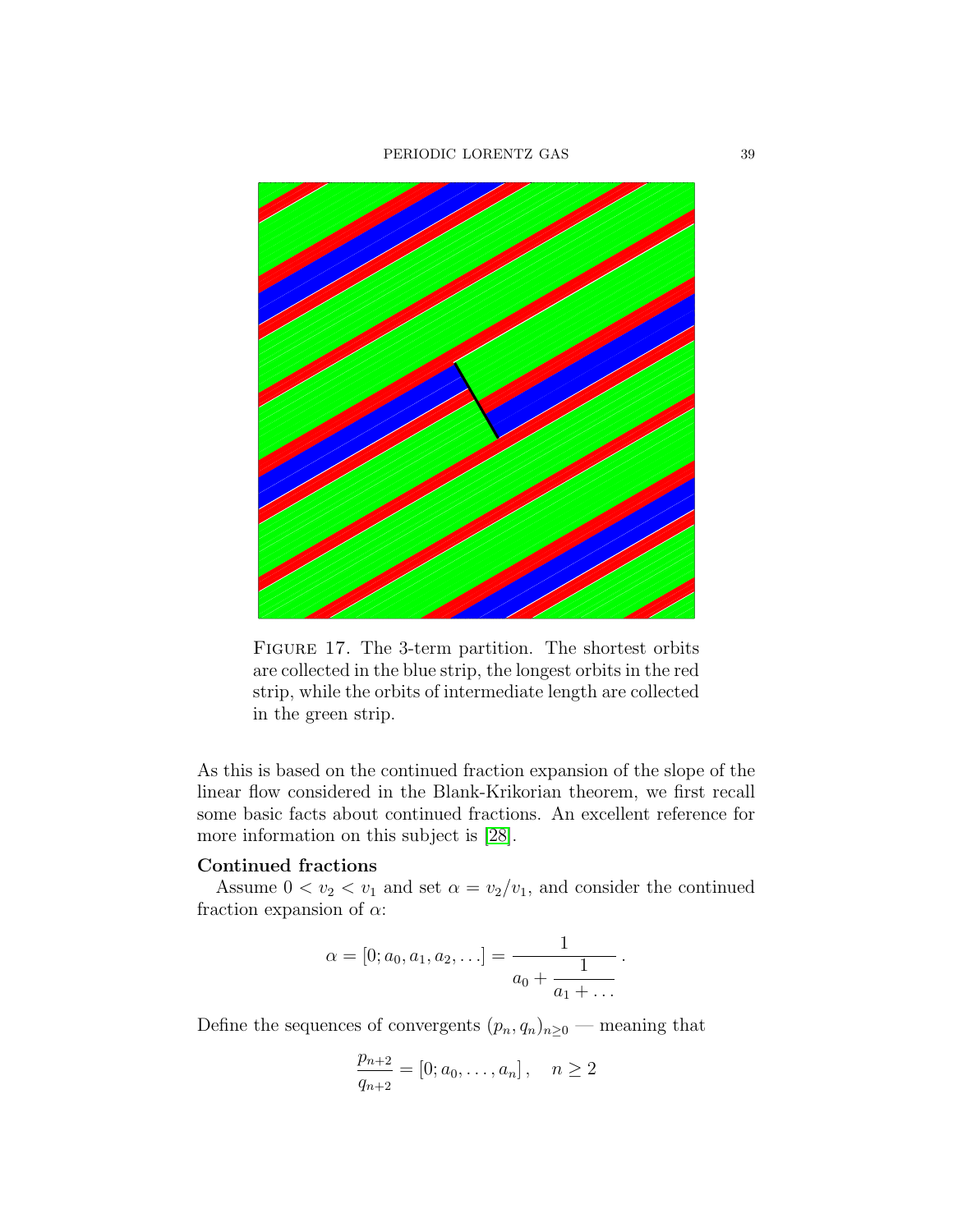40 F. GOLSE



Figure 18. Left: Hugo D. Steinhaus (1887-1972); right: Vera T. Sós

— by the recursion formulas

$$
p_{n+1} = a_n p_n + p_{n-1}, \t p_0 = 1, p_1 = 0,
$$
  

$$
q_{n+1} = a_n q_n + q_{n-1} \t q_0 = 0, q_1 = 1.
$$

Finally, let  $d_n$  denote the sequence of errors

$$
d_n = |q_n \alpha - p_n| = (-1)^{n-1} (q_n \alpha - p_n), \quad n \ge 0,
$$

so that

$$
d_{n+1} = -a_n d_n + d_{n-1} , \quad d_0 = 1 , d_1 = \alpha .
$$

The sequence  $d_n$  is decreasing and converges to 0, at least exponentially fast. (In fact, the irrational number for which the rational approximation by continued fractions is the slowest is the one for which the sequence of denominators  $q_n$  have the slowest growth, i.e. the golden mean √

$$
\theta = [0; 1, 1, \ldots] = \frac{1}{1 + \frac{1}{1 + \ldots}} = \frac{\sqrt{5} - 1}{2}.
$$

The sequence of errors associated with  $\theta$  satisfies  $d_{n+1} = -d_n + d_{n-1}$ for each  $n \ge 1$  with  $d_0 = 1$  and  $d_1 = \theta$ , so that  $d_n = \theta^n$  for each  $n \ge 0$ .)

By induction, one verifies that

$$
q_n d_{n+1} + q_{n+1} d_n = 1, \quad n \ge 0.
$$

**Notation:** we write  $p_n(\alpha)$ ,  $q_n(\alpha)$ ,  $d_n(\alpha)$  to indicate the dependence of these quantities in  $\alpha$ .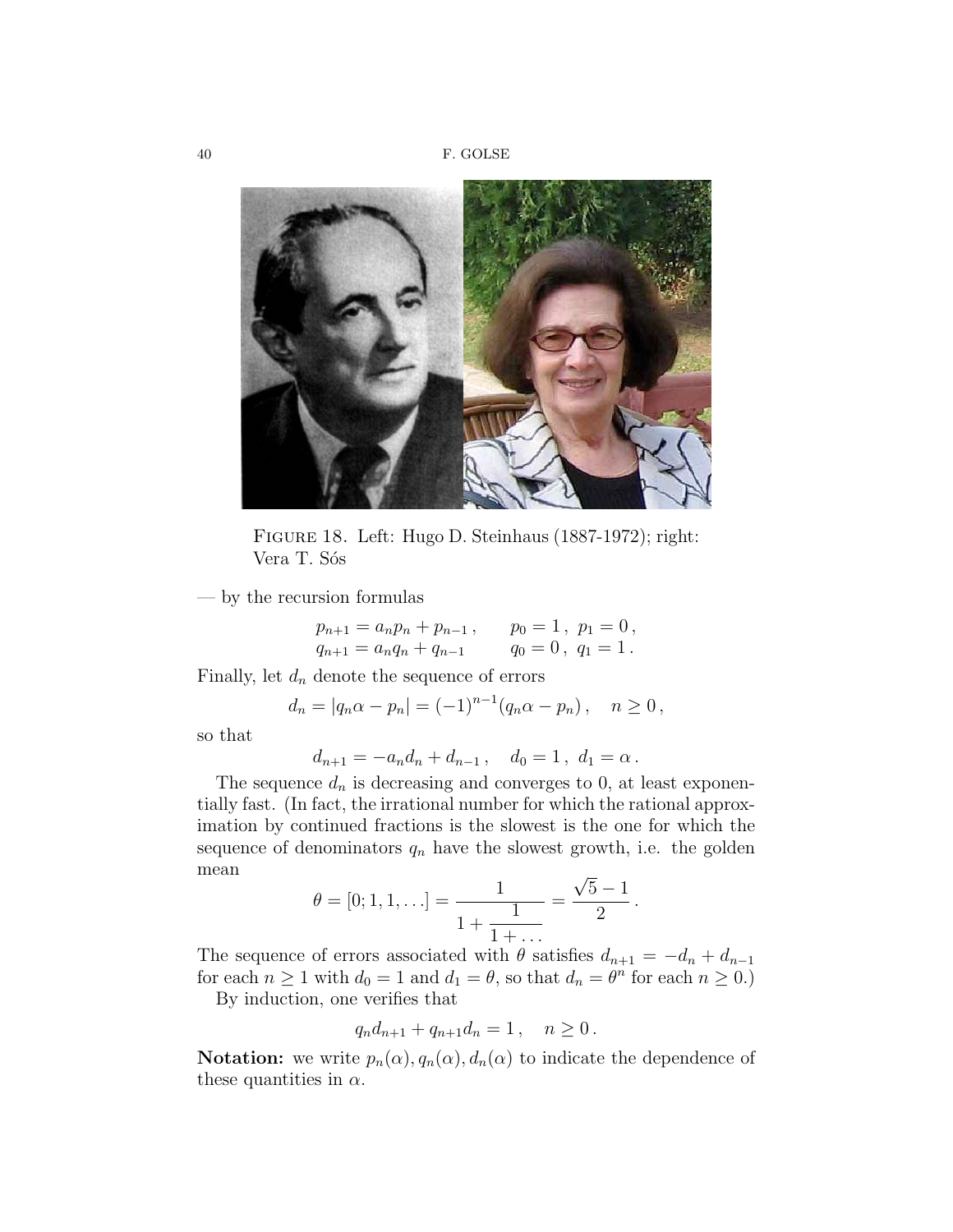

FIGURE 19. Collision pattern seen from the surface of one obstacle. Here,  $\varepsilon = 2r/v_1$ .

#### Collision patterns

The Blank-Krikorian 3-length theorem has the following consequence, of fundamental importance in our analysis.

Any particle leaving the surface of one obstacle in some irrational direction v will next collide with one of at most  $3$  — exceptionally  $2$  other obstacles.

Any such collision pattern involving the 3 obstacles seen by the departing particle in the direction of its velocity is completely determined by exactly 4 parameters, computed in terms of the continued fraction expansion of  $v_2/v_1$  — in the case where  $0 < v_2 < v_1$ , to which the general case can be reduced by obvious symmetry arguments.

Assume therefore  $0 < v_2 < v_1$  with  $\alpha = v_2/v_1 \notin \mathbf{Q}$ . Henceforth, we set  $\varepsilon = 2r\sqrt{1 + \alpha^2}$  and define

$$
N(\alpha, \varepsilon) = \inf \{ n \ge 0 \mid d_n(\alpha) \le \varepsilon \},
$$
  

$$
k(\alpha, \varepsilon) = -\left[ \frac{\varepsilon - d_{N(\alpha, \varepsilon) - 1}(\alpha)}{d_{N(\alpha, \varepsilon)}(\alpha)} \right].
$$

The parameters defining the collision pattern are  $A, B, Q$  — as they appear on the previous figure — together with an extra parameter  $\Sigma \in \{\pm 1\}$ . Here is how they are computed in terms of the continued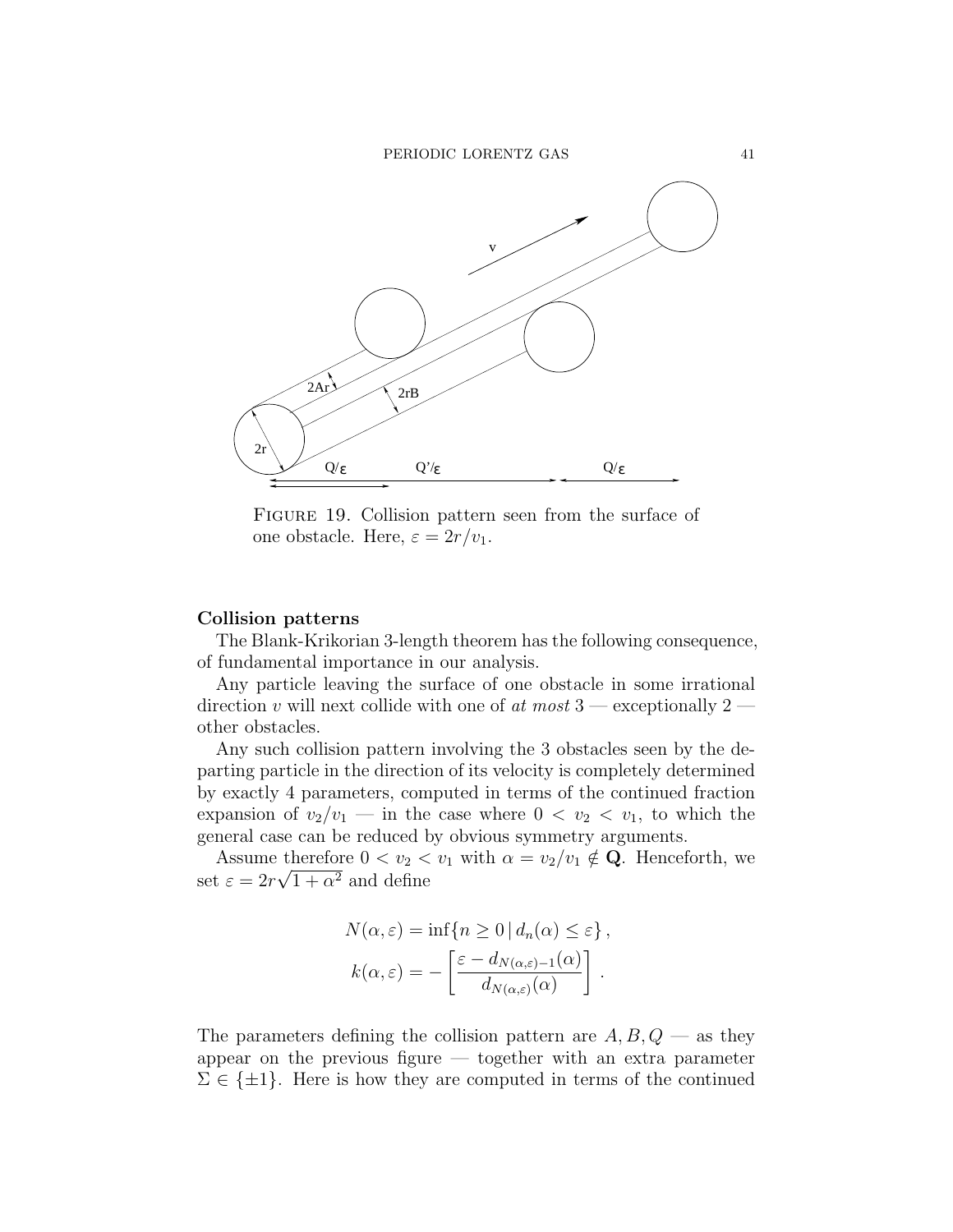fraction expansion of  $\alpha = v_2/v_1$ :

$$
A(v,r) = 1 - \frac{d_{N(\alpha,\varepsilon)}(\alpha)}{\varepsilon},
$$
  
\n
$$
B(v,r) = 1 - \frac{d_{N(\alpha,\varepsilon)-1}(\alpha)}{\varepsilon} + \frac{k(\alpha,\varepsilon)d_{N(\alpha,\varepsilon)}(\alpha)}{\varepsilon},
$$
  
\n
$$
Q(v,r) = \varepsilon q_{N(\alpha,\varepsilon)}(\alpha),
$$
  
\n
$$
\Sigma(v,r) = (-1)^{N(\alpha,\varepsilon)}.
$$

The extra-parameter  $\Sigma$  in the list above has the following geometrical meaning. It determines the relative position of the closest and next to closest obstacles seen from the particle leaving the surface of the obstacle at the origin in the direction v.

The case represented on the figure where the closest obstacle is on top of the strip consisting of the longest particle path corresponds with  $\Sigma = +1$ , the case where that obstacle is at the bottom of this same strip corresponds with  $\Sigma = -1$ .

The figure above showing one example of collision pattern involves still another parameter, denoted  $Q'$  on that figure.

This parameter  $Q'$  is not independent from  $A, B, Q$ , since one must have

$$
AQ + BQ' + (1 - A - B)(Q + Q') = 1
$$

each term in this sum corresponding to the surface of one of the three strips in the 3-term partition of the 2-torus. (Remember that the length of the longest orbit in the Blank-Krikorian theorem is the sum of the two other lengths.) Therefore

$$
Q'(v,r) = \frac{1 - Q(v,r)(1 - B(v,r))}{1 - A(v,r)}
$$

.

Once the structure of collision patterns elucidated with the help of the Blank-Krikorian variant of the 3-length theorem, we return to our original problem, namely that of computing the transfer map.

In the next proposition, we shall see that the transfer map in a given, irrational direction  $v \in S^1$  can be expressed explicitly in terms of the parameters  $A, B, Q, \Sigma$  defining the collision pattern correponding with this direction.

Denote

$$
\mathbf{K} := ]0,1[^3 \times \{\pm 1\}
$$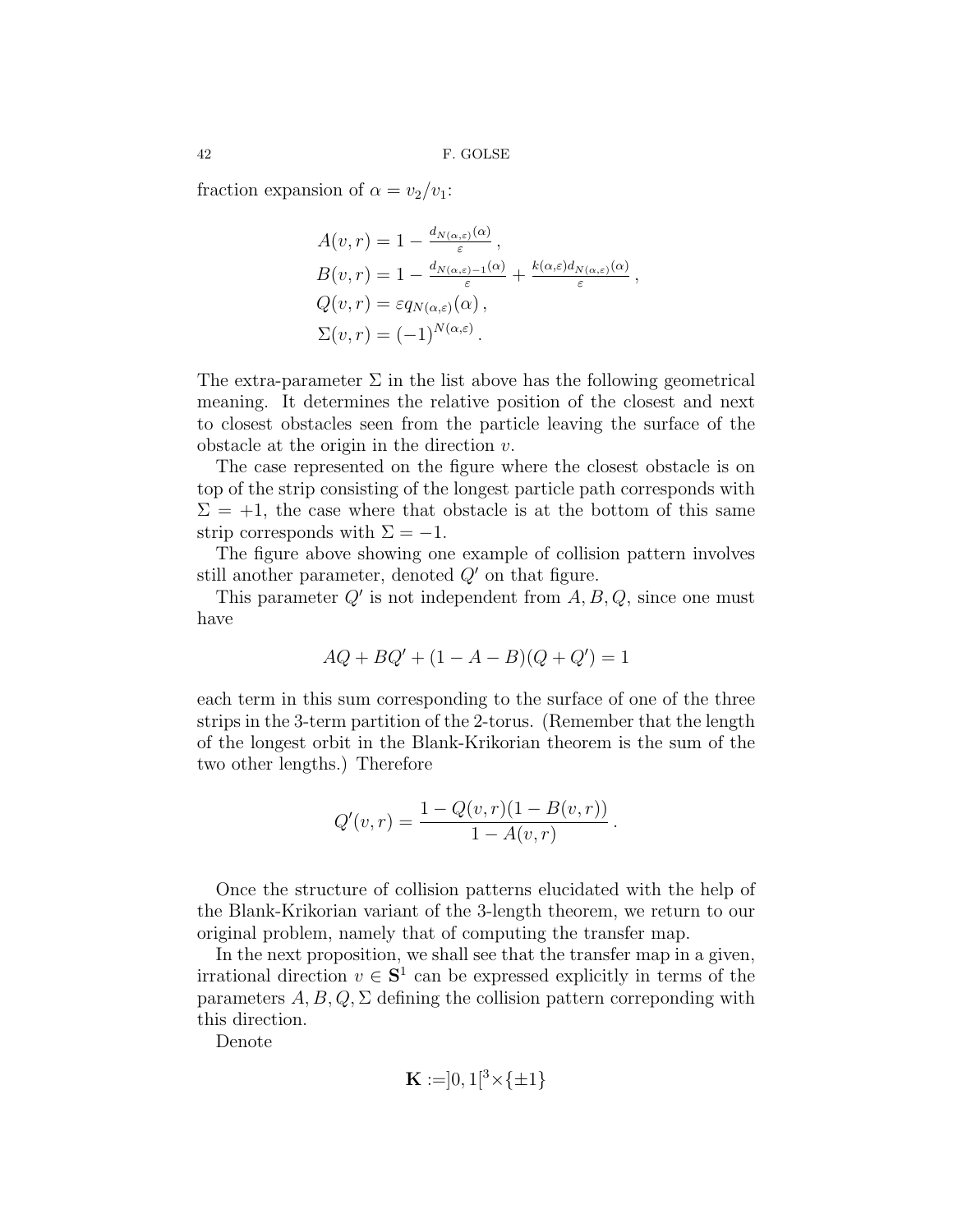and let  $(A, B, Q, \Sigma) \in \mathbf{K}$  be the parameters defining the collision pattern seen by a particle leaving the surface of one obstacle in the direction v. Set

$$
\mathbf{T}_{A,B,Q,\Sigma}(h') = (Q, h' - 2\Sigma(1 - A))
$$
  
if  $1 - 2A < \Sigma h' \le 1$ ,  

$$
\mathbf{T}_{A,B,Q,\Sigma}(h') = (Q', h' + 2\Sigma(1 - B))
$$
  
if  $-1 \le \Sigma h' < -1 + 2B$ ,  

$$
\mathbf{T}_{A,B,Q,\Sigma}(h') = (Q' + Q, h' + 2\Sigma(A - B))
$$
  
if  $-1 + 2B \le \Sigma h' \le 1 - 2A$ .

With this notation, the transfer map is essentially given by the explicit formula  ${\bf T}_{A,B,Q,\Sigma}$ , except for an error of the order  $O(r^2)$  on the free-path length from obstacle to obstacle.

Proposition 6.3 (Caglioti-Golse [\[10,](#page-60-16) [11\]](#page-60-17)). One has

$$
T_r(h', v) = \mathbf{T}_{(A, B, Q, \Sigma)(v, r)}(h') + (O(r^2), 0)
$$

in the limit as  $r \to 0^+$ .

In fact, the proof of this proposition can be read on the figure above that represents a generic collision pattern. The first component in the explicit formula

$$
\mathbf{T}_{(A,B,Q,\Sigma)(v,r)}(h')
$$

represents exactly  $r \times$  the distance between the vertical segments that are the projections of the diameters of the 4 obstacles on the vertical ordinate axis. Obviously, the free-path length from obstacle to obstacle is the distance between the corresponding vertical segments, minus a quantity of the order  $O(r)$  that is the distance from the surface of the obstacle to the corresponding vertical segment.

On the other hand, the second component in the same explicit formula is exact, as it relates impact parameters, which are precisely the intersections of the infinite line that contains the particle path with the vertical segments corresponding with the two obstacles joined by this particle path.

If we summarize what we have done so far, we see that we have solved our first problem stated at the beginning of the present section, namely that of finding a convenient way of coding the billiard flow in the periodic case and for space dimension 2, for a.e. given direction  $v$ .

#### 7. An ergodic theorem for collision patterns

<span id="page-42-0"></span>It remains to solve the second problem, namely, to find a convenient way of averaging the computation above so as to get rid of the dependence on the direction v.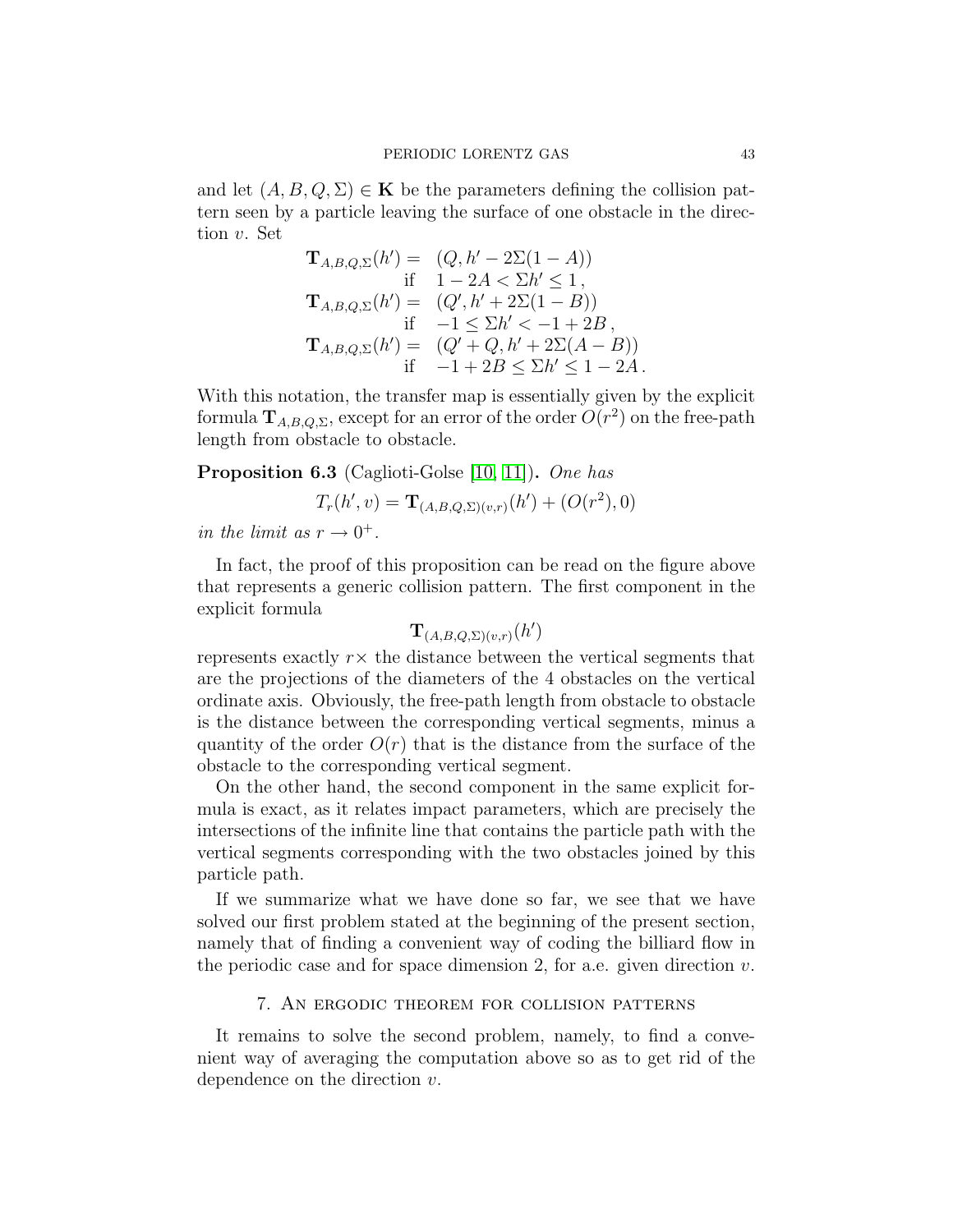#### 44 F. GOLSE

Before going further in this direction, we need to recall some known facts about the ergodic theory of continued fractions.

## The Gauss map

Consider the Gauss map, which is defined on all irrational numbers in  $(0, 1)$  as follows:

$$
T: (0,1) \setminus \mathbf{Q} \ni x \mapsto Tx = \frac{1}{x} - \left[\frac{1}{x}\right] \in (0,1) \setminus \mathbf{Q}.
$$

This Gauss map has the following invariant probability measure found by Gauss himself:

$$
dg(x) = \frac{1}{\ln 2} \frac{dx}{1+x} \, .
$$

Moreover, the Gauss map  $T$  is ergodic for the invariant measure  $dg(x)$ . By Birkhoff's theorem, for each  $f \in L^1(0, 1; dg)$ 

$$
\frac{1}{N} \sum_{k=0}^{N-1} f(T^k x) \to \int_0^1 f(z) dg(z) \text{ a.e. in } x \in (0,1)
$$

as  $N \to +\infty$ .

How the Gauss map is related to continued fractions is explained as follows: for

$$
\alpha = [0; a_0, a_1, a_2, \ldots] = \frac{1}{a_0 + \frac{1}{a_1 + \ldots}} \in (0, 1) \setminus \mathbf{Q}
$$

the terms  $a_k(\alpha)$  of the continued fraction expansion of  $\alpha$  can be computed from the iterates of the Gauss map acting on  $\alpha$ : specifically

$$
a_k(\alpha) = \left[\frac{1}{T^k \alpha}\right], \quad k \ge 0
$$

As a consequence, the Gauss map corresponds with the shift to the left on infinite sequences of positive integers arising in the continued fraction expansion of irrationals in  $(0, 1)$ . In other words,

$$
T[0; a_0, a_1, a_2, \ldots] = [0; a_1, a_2, a_3 \ldots],
$$

equivalently recast as

$$
a_n(T\alpha) = a_{n+1}(\alpha) , \quad n \ge 0 .
$$

Thus, the terms  $a_k(\alpha)$  of the continued fraction expansion of any  $\alpha \in (0,1) \setminus \mathbf{Q}$  are easily expressed in terms of the sequence of iterates  $(T^k\alpha)_{k\geq 0}$  of the Gauss map acting on  $\alpha$ . The error  $d_n(\alpha)$  is also expressed in term of that same sequence  $(T^k\alpha)_{k\geq 0}$ , by equally simple formulas.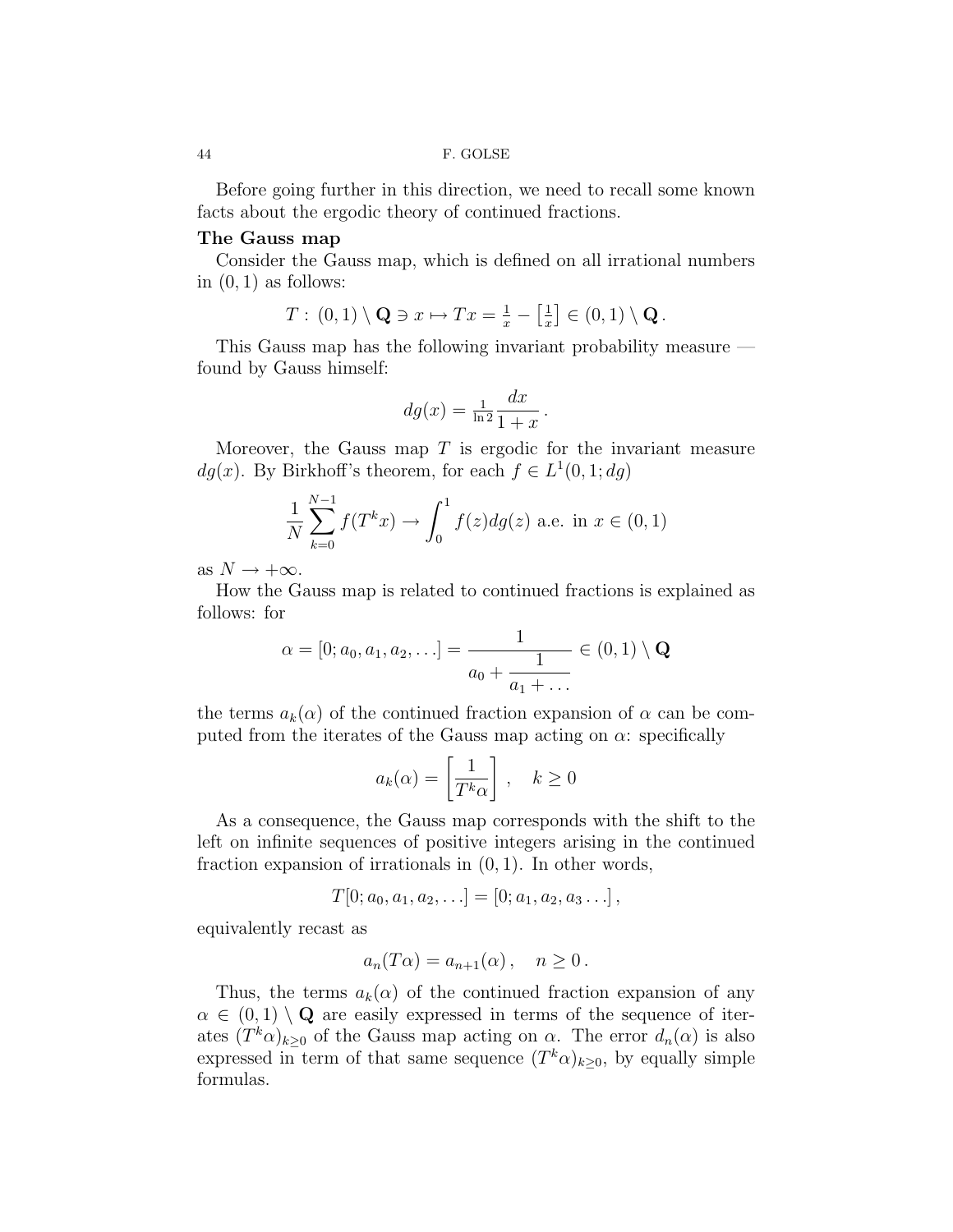Starting from the induction relation on the error terms

$$
d_{n+1}(\alpha) = -a_n(\alpha)d_n(\alpha) + d_{n-1}(\alpha), \quad d_0(\alpha) = 1, \ d_1(\alpha) = \alpha
$$

and the explicit formula relating  $a_n(T\alpha)$  to  $a_n(\alpha)$ , we see that

$$
\alpha d_n(T\alpha) = d_{n+1}(\alpha) , \quad n \ge 0 .
$$

This entails the formula

$$
d_n(\alpha) = \prod_{k=0}^{n-1} T^k \alpha, \quad n \ge 0.
$$

Observe that, for each  $\theta \in [0,1] \setminus \mathbf{Q}$ , one has

 $\theta \cdot T\theta < \frac{1}{2}$ ,

so that

$$
d_n(\alpha) \le 2^{-[n/2]}, \quad n \ge 0,
$$

which establishes the exponential decay mentionned above. (As a matter of fact, exponential convergence is the slowest possible for the continued fraction algorithm, as it corresponds with the rational approximation of algebraic numbers of degree 2, which are the hardest to approximate by rational numbers.)

Unfortunately, the dependence of  $q_n(\alpha)$  in  $\alpha$  is more complicated. Yet one can find a way around this, with the following observation. Starting from the relation

$$
q_{n+1}(\alpha)d_n(\alpha) + q_n(\alpha)d_{n+1}(\alpha) = 1,
$$

we see that

$$
q_n(\alpha)d_{n-1}(\alpha) = \sum_{j=1}^n (-1)^{n-j} \frac{d_n(\alpha)d_{n-1}(\alpha)}{d_j(\alpha)d_{j-1}(\alpha)}
$$
  
= 
$$
\sum_{j=1}^n (-1)^{n-j} \prod_{k=j}^{n-1} T^{k-1} \alpha T^k \alpha.
$$

Using once more the inequality  $\theta \cdot T\theta < \frac{1}{2}$  for  $\theta \in [0,1] \setminus \mathbf{Q}$ , one can truncate the summation above at the cost of some exponentially small error term. Specifically, one finds that

$$
\left| q_n(\alpha)d_{n-1}(\alpha) - \sum_{j=n-l}^n (-1)^{n-j} \frac{d_n(\alpha)d_{n-1}(\alpha)}{d_j(\alpha)d_{j-1}(\alpha)} \right|
$$
  
= 
$$
\left| q_n(\alpha)d_{n-1}(\alpha) - \sum_{j=n-l}^n (-1)^{n-j} \prod_{k=j}^{n-1} T^{k-1} \alpha T^k \alpha \right| \leq 2^{-l}.
$$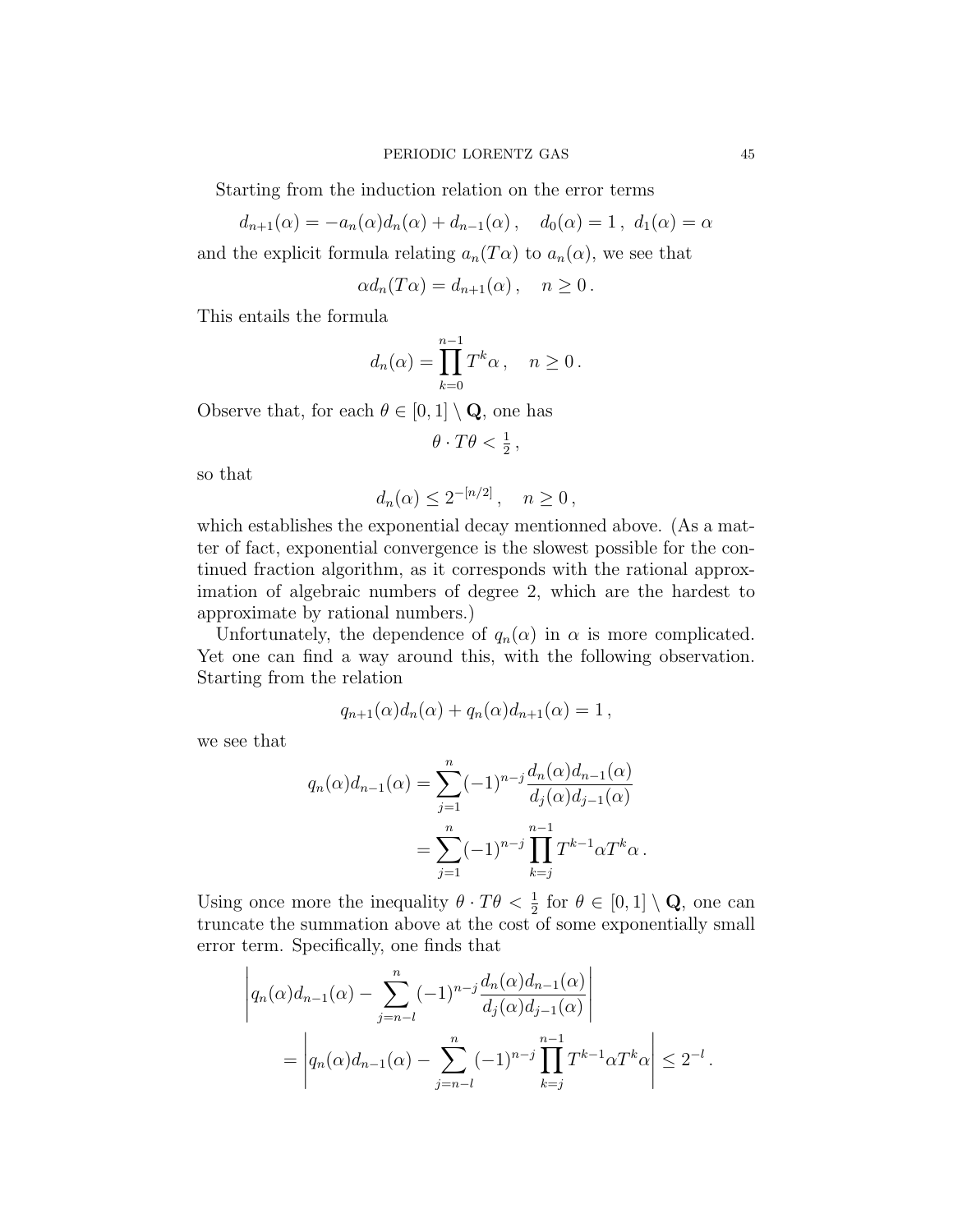More information on the ergodic theory of continued fractions can be found in the classical monograph [\[28\]](#page-61-13) on continued fractions, and in Sinai's book on ergodic theory [\[40\]](#page-61-14).

#### An ergodic theorem

We have seen in the previous section that the transfer map satisfies

$$
T_r(h', v) = \mathbf{T}_{(A, B, Q, \Sigma)(v, r)}(h') + (O(r^2), 0)
$$
 as  $r \to 0^+$ 

for each  $v \in \mathbf{S}^1$  such that  $v_2/v_1 \in (0,1) \setminus \mathbf{Q}$ .

Obviously, the parameters  $(A, B, Q, \Sigma)$  are extremely sensitive to variations in v and r as  $r \to 0^+$ , so that even the explicit formula for  $T_{A,B,Q,\Sigma}$ , is not too useful in itself.

Each time one must handle a strongly oscillating quantity such as the free path length  $\tau_r(x, v)$  or the transfer map  $T_r(h', v)$ , it is usually a good idea to consider the distribution of that quantity under some natural probability measure than the quantity itself. Following this principle, we are led to consider the family of probability measures in  $(s, h) \in \mathbf{R}_{+} \times [-1, 1]$ 

$$
\delta((s,h)-T_r(h',v)),
$$

or equivalently

$$
\delta((s,h)-T_{(A,B,Q,\Sigma)(v,r)}(h')).
$$

A first obvious idea would be to average out the dependence in  $v$  of this family of measures: as we shall see later, this is not an easy task.

A somewhat less obvious idea is to average over obstacle radius. Perhaps surprisingly, this is easier than averaging over the direction  $v$ .

That averaging over obstacle radius is a natural operation in this context can be explained by the following observation. We recall that the sequence of errors  $d_n(\alpha)$  in the continued fraction expansion of an irrational  $\alpha \in (0,1)$  satisfies

$$
\alpha d_n(T\alpha) = d_{n+1}(\alpha) , \quad n \ge 0 ,
$$

so that

$$
N(\alpha, \varepsilon) = \inf\{n \ge 1 \, | \, d_n(\alpha) \le \varepsilon\}
$$

is transformed by the Gauss map as follows:

$$
N(a,\varepsilon) = N(T\alpha,\varepsilon/\alpha) + 1.
$$

In other words, the transfer map for the 2-dimensional periodic Lorentz gas in the billiard table  $Z_r$  (meaning, with circular obstacles of radius r centered at the vertices of the lattice  $\mathbb{Z}^2$  in the direction v corresponding with the slope  $\alpha$  is essentially the same as for the billiard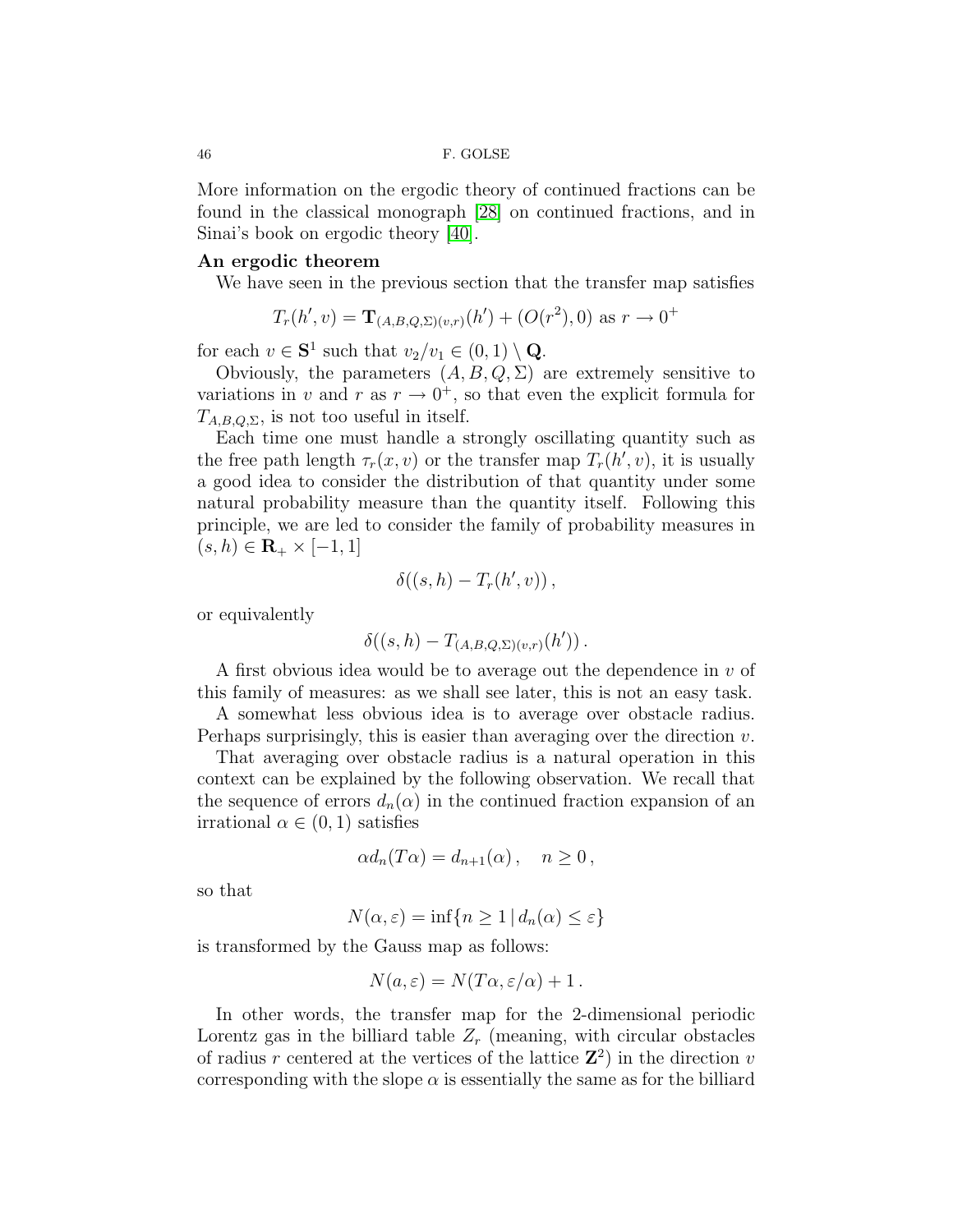table  $Z_{r/\alpha}$  but in the direction corresponding with the slope  $T\alpha$ . Since the problem is invariant under the transformation

$$
\alpha \mapsto T\alpha \,, \qquad r \mapsto r/\alpha
$$

this suggests the idea of averaging with respect to the scale invariant measure in the variable r, i.e.  $\frac{dr}{r}$  on  $\mathbf{R}_{+}^{*}$ .

The key result in this direction is the following ergodic lemma for functions that depend on *finitely many*  $d_n$ s.

**Lemma 7.1** (Caglioti-Golse [\[9,](#page-60-12) [22,](#page-60-18) [11\]](#page-60-17)). For  $\alpha \in (0,1) \setminus \mathbf{Q}$ , set

$$
N(\alpha, \varepsilon) = \inf \{ n \ge 0 \, | \, d_n(\alpha) \le \varepsilon \} .
$$

For each  $m \geq 0$  and each  $f \in C(\mathbf{R}^{m+1}_{+})$ , one has

$$
\frac{1}{|\ln \eta|} \int_{\eta}^{1/4} f\left(\frac{d_{N(\alpha,\varepsilon)}(\alpha)}{\varepsilon}, \dots, \frac{d_{N(\alpha,\varepsilon)-m}(\alpha)}{\varepsilon}\right) \frac{d\varepsilon}{\varepsilon} \to L_m(f)
$$

a.e. in  $\alpha \in (0,1)$  as  $\eta \to 0^+$ , where the limit  $L_m(f)$  is independent of α.

With this lemma, we can average over obstacle radius any function that depends on collision patterns, i.e. any function of the parameters  $A, B, Q, \Sigma.$ 

**Proposition 7.2** (Caglioti-Golse [\[11\]](#page-60-17)). Let  $\mathbf{K} = [0, 1]^3 \times \{\pm 1\}$ . For each  $F \in C(\mathbf{K})$ , there exists  $\mathcal{L}(F) \in \mathbf{R}$  independent of v such that

$$
\frac{1}{\ln(1/\eta)} \int_{\eta}^{1/2} F(A(v,r), B(v,r), Q(v,r), \Sigma(v,r)) \frac{dr}{r} \to \mathcal{L}(F)
$$

for a.e.  $v \in \mathbf{S}^1$  such that  $0 < v_2 < v_1$  in the limit as  $\eta \to 0^+$ .

Sketch of the proof. First eliminate the  $\Sigma$  dependence by decomposing

$$
F(A, B, Q, \Sigma) = F_{+}(A, B, Q) + \Sigma F_{-}(A, B, Q).
$$

Hence it suffices to consider the case where  $F \equiv F(A, B, Q)$ .

Setting  $\alpha = v_2/v_1$  and  $\varepsilon = 2r/v_1$ , we recall that

$$
A(v,r) \text{ is a function of } \frac{d_{N(\alpha,\varepsilon)}(\alpha)}{\varepsilon},
$$
  
 
$$
B(v,r) \text{ is a function of } \frac{d_{N(\alpha,\varepsilon)}(\alpha)}{\varepsilon} \text{ and } \frac{d_{N(\alpha,\varepsilon)-1}(\alpha)}{\varepsilon}.
$$

As for the dependence of F on Q, proceed as follows: in  $F(A, B, Q)$ , replace  $Q(v, r)$  with

$$
\frac{\varepsilon}{d_{N(\alpha,\varepsilon)-1}}\sum_{j=N(\alpha,\varepsilon)-l}^{N(\alpha,\varepsilon)}(-1)^{N(\alpha,\varepsilon)-j}\frac{d_{N(\alpha,\varepsilon)}(\alpha)d_{N(\alpha,\varepsilon)-1}(\alpha)}{d_{j}(\alpha)d_{j-1}(\alpha)},
$$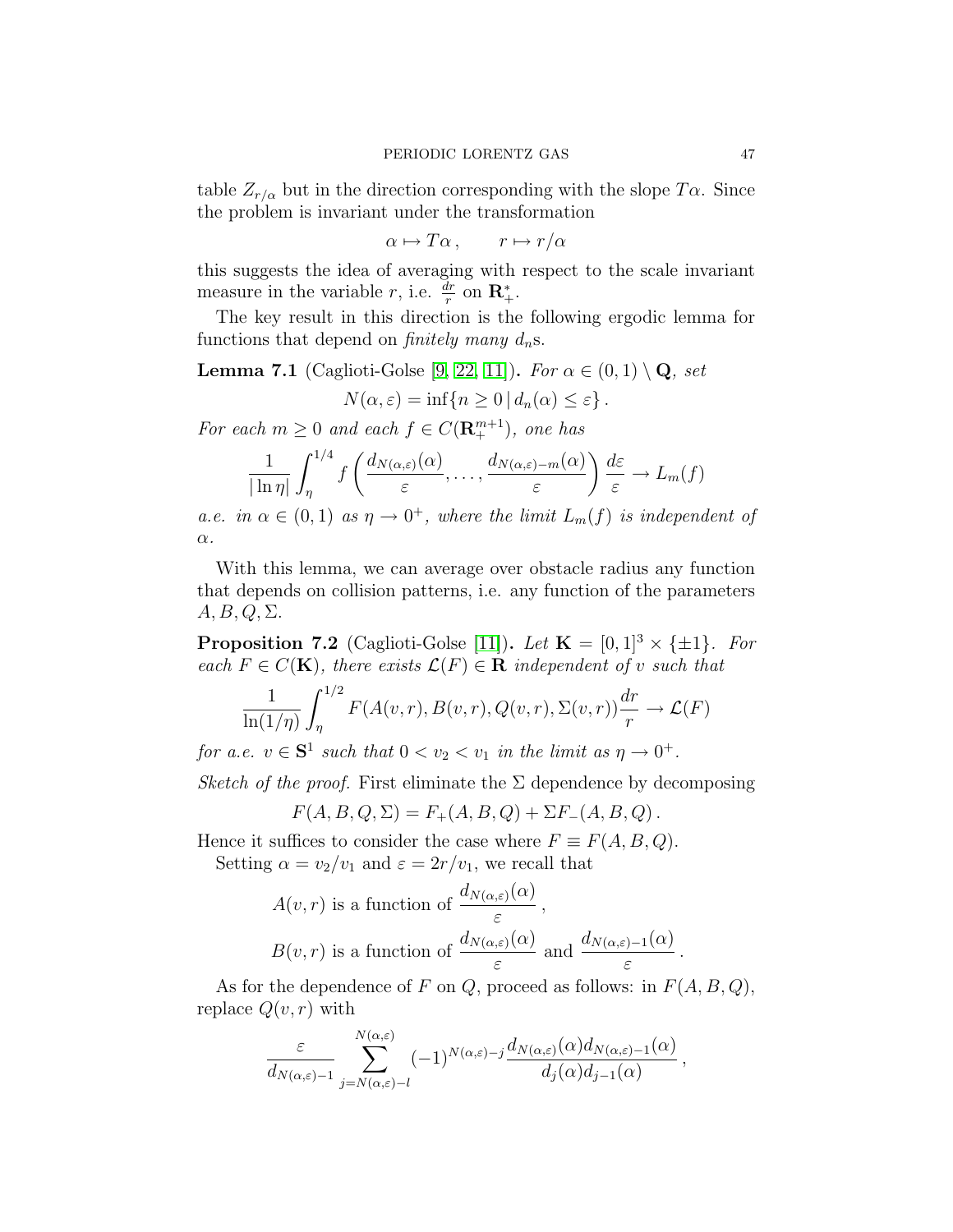at the expense of an error term of the order

 $O(\text{modulus of continuity of } F(2^{-m})) \to 0 \text{ as } l \to 0,$ 

uniformly as  $\varepsilon \to 0^+$ .

This substitution leads to an integrand of the form

$$
f\left(\frac{d_{N(\alpha,\varepsilon)}(\alpha)}{\varepsilon},\ldots,\frac{d_{N(\alpha,\varepsilon)-m-1}(\alpha)}{\varepsilon}\right)
$$

to which we apply the ergodic lemma above: its Cesaro mean converges, in the small radius limit, to some limit  $\mathcal{L}_m(F)$  independent of  $\alpha$ .

By uniform continuity of  $F$ , one finds that

$$
|\mathcal{L}_m(F) - \mathcal{L}_{m'}(F)| = O(\text{modulus of continuity of } F(2^{-m \vee m'}))
$$

(with the notation  $m \vee m' = \max(v, v')$ ), so that  $\mathcal{L}_m(F)$  is a Cauchy sequence as  $m \to \infty$ . Hence

$$
\mathcal{L}_m(F) \to \mathcal{L}(F)
$$
 as  $m \to \infty$ 

and with the error estimate above for the integrand, one finds that

$$
\frac{1}{\ln(1/\eta)} \int_{\eta}^{1/2} F(A(v,r), B(v,r), Q(v,r), \Sigma(v,r)) \frac{dr}{r} \to \mathcal{L}(F)
$$
  
as  $\eta \to 0^+$ .

With the ergodic theorem above, and the explicit approximation of the transfer map expressed in terms of the parameters  $(A, B, Q, \Sigma)$ that determine collision patterns in any given direction  $v$ , we easily arrive at the following notion of a "probability of transition" for a particle leaving the surface of an obstacle with an impact parameter  $h'$ to hit the next obstacle on its trajectory at time  $s/r$  with an impact parameter h.

**Theorem 7.3** (Caglioti-Golse, [\[10,](#page-60-16) [11\]](#page-60-17)). For each  $h' \in [-1, 1]$ , there exists a probability density  $P(s,h|h')$  on  $\mathbf{R}_{+} \times [-1,1]$  such that, for each  $f \in C(\mathbf{R}_{+} \times [-1, 1]),$ 

$$
\frac{1}{|\ln \eta|} \int_{\eta}^{1/4} f(T_r(h', v)) \frac{dr}{r} \to \int_0^{\infty} \int_{-1}^1 f(s, h) P(s, h|h') ds dh
$$

*a.e.* in  $v \in \mathbf{S}^1$  as  $\eta \to 0^+$ .

In other words, the transfer map converges in distribution and in the sense of Cesàro, in the small radius limit, to a transition probability  $P(s, h|h')$  that is independent of v.

We are therefore left with the following problems: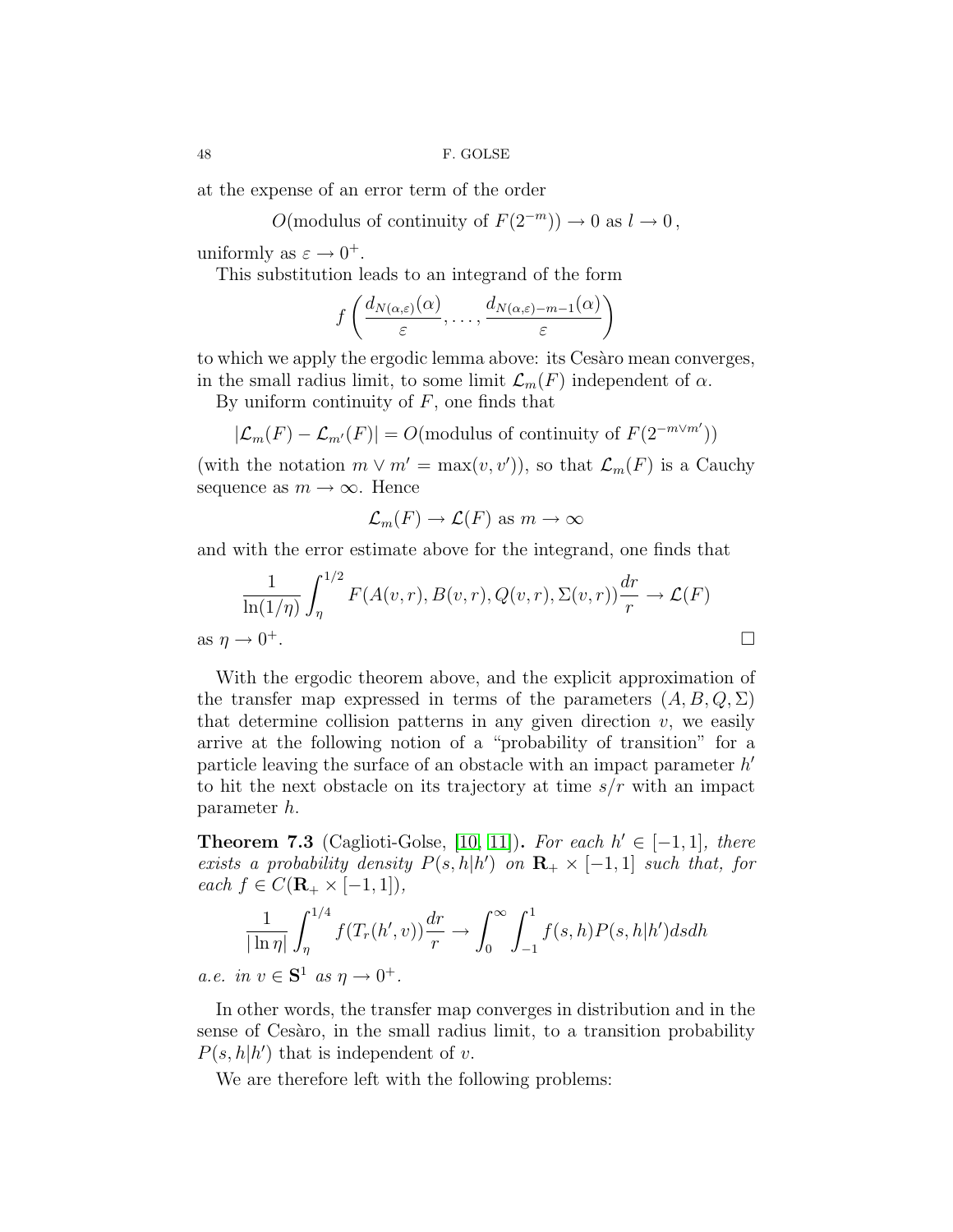a) to compute the transition probability  $P(s, h|h')$  explicitly and discuss its properties, and

<span id="page-48-0"></span>b) to explain the role of this transition probability in the Boltzmann-Grad limit of the periodic Lorentz gas dynamics.

# 8. EXPLICIT COMPUTATION OF THE TRANSITION PROBABILITY  $P(s, h|h')$

Most unfortunately, our argument leading to the existence of the limit  $\mathcal{L}(F)$ , the core result of the previous section, cannot be used for computing explicitly the value  $\mathcal{L}(F)$ . Indeed, the convergence proof is based on the ergodic lemma in the last section, coupled to a sequence of approximations of the parameter Q in collision patterns that involve only finitely many error terms  $d_n(\alpha)$  in the continued fraction expansion of  $\alpha$ . The existence of the limit is obtained through Cauchy's criterion, precisely because of the difficulty in finding an explicit expression for the limit.

Nevertheless, we have arrived at the following expression for the transition probability  $P(s, h|h')$ :

<span id="page-48-2"></span>Theorem 8.1 (Caglioti-Golse [\[10,](#page-60-16) [11\]](#page-60-17)). The transition probability density  $P(s,h|h')$  is expressed in terms of  $a=\frac{1}{2}$  $\frac{1}{2}|h-h'|$  and  $b=\frac{1}{2}$  $\frac{1}{2} |h + h'|$ by the explicit formula

$$
P(s,h|h') = \frac{3}{\pi^2 sa} \left[ \left( (s - \frac{1}{2}sa) \wedge (1 + \frac{1}{2}sa) - (1 \vee (\frac{1}{2}s + \frac{1}{2}sb) \right)_{+} + \left( (s - \frac{1}{2}sa) \wedge 1 - ((\frac{1}{2}s + \frac{1}{2}sb) \vee (1 - \frac{1}{2}sa) \right)_{+} + sa \wedge |1 - s| \mathbf{1}_{s < 1} + (sa - |1 - s|)_{+} \right],
$$

with the notations  $x \wedge y = \min(x, y)$  and  $x \vee y = \max(x, y)$ . Moreover, the function

$$
(s, h, h') \mapsto (1+s)P(s, h|h')
$$
 belongs to  $L^2(\mathbf{R}_+ \times [-1, 1]^2)$ .

In fact, the key result in the proof of this theorem is the asymptotic distribution of 3-obstacle collision patterns — i.e. the computation of the limit  $\mathcal{L}(f)$ , whose existence has been proved in the last section's proposition.

<span id="page-48-1"></span>**Theorem 8.2** (Caglioti-Golse [\[11\]](#page-60-17)). Define  $\mathbf{K} = [0, 1]^3 \times \{\pm 1\}$ ; then, for each  $F \in C(K)$ 

$$
\frac{1}{|\ln \eta|} \int_{\eta}^{1/4} F((A, B, Q, \Sigma)(v, r)) \frac{dr}{r} \to \mathcal{L}(F)
$$

$$
= \int_{\mathbf{K}} F(A, B, Q, \Sigma) dm(A, B, Q, \Sigma) \ a.e. \ in \ v \in \mathbf{S}^1
$$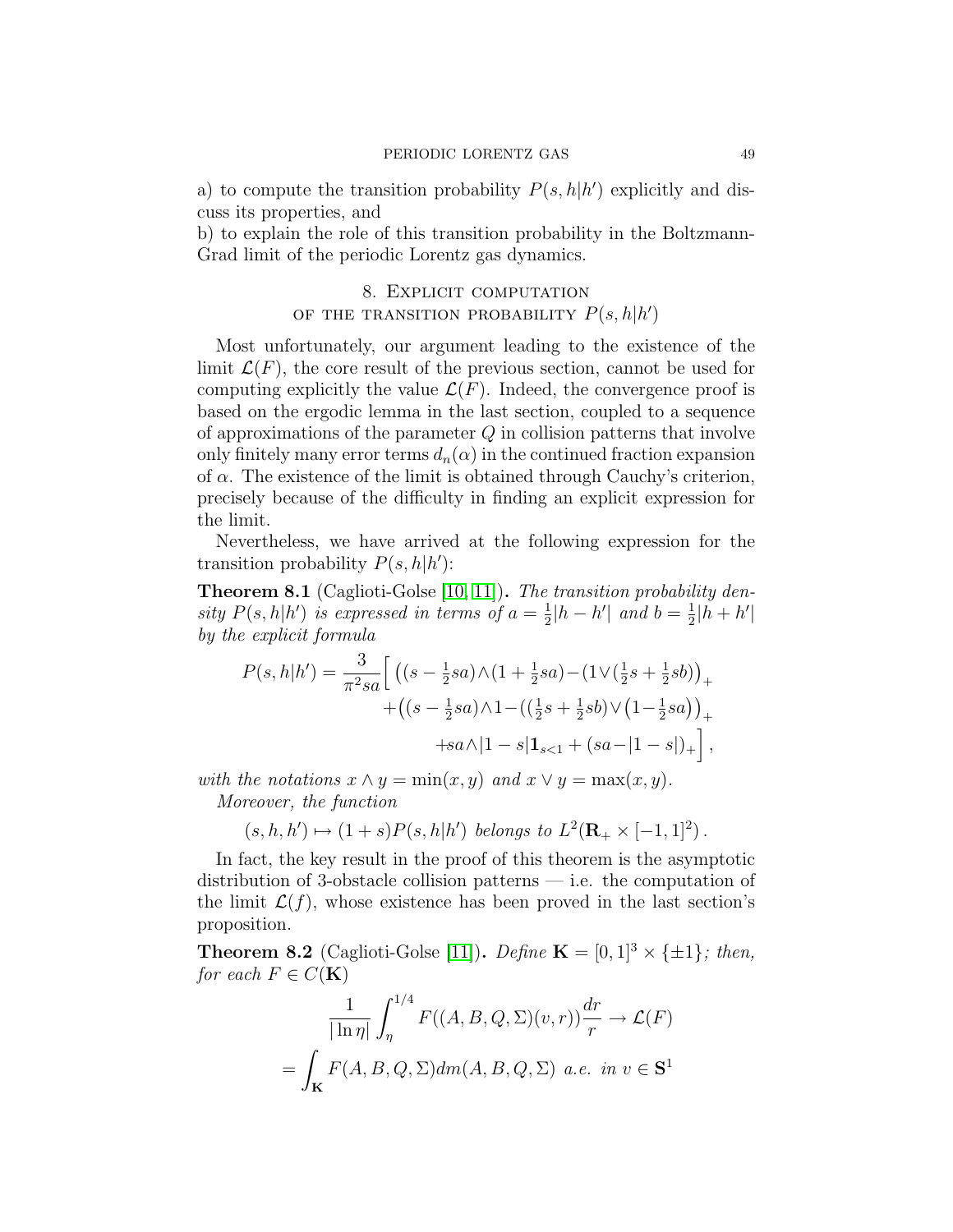as  $\eta \rightarrow 0^+$ , where

$$
dm(A, B, Q, \Sigma) = dm_0(A, B, Q) \otimes \frac{1}{2} (\delta_{\Sigma=1} + \delta_{\Sigma=-1}),
$$
  

$$
dm_0(A, B, Q) = \frac{12}{\pi^2} \mathbf{1}_{0 \le A \le 1} \mathbf{1}_{0 \le B \le 1-A} \mathbf{1}_{0 \le Q \le \frac{1}{2-A-B}} \frac{dA dB dQ}{1-A}.
$$

Before giving an idea of the proof of the theorem above on the distribution of 3-obstacle collision patterns, it is perhaps worthwhile explaining why the measure  $m$  above is somehow natural in the present context.

To begin with, the constraints  $0 < A < 1$  and  $0 < B < 1 - A$  have an obvious geometric meaning (see figure 18 on collision patterns.) More precisely, the widths of the three strips in the 3-term partition of the 2-torus minus the slit constructed in the penultimate section (as a consequence of the Blank-Krikorian 3-length theorem) add up to 1. Since A is the width of the strip consisting of the shortest orbits in the Blank-Krikorian theorem, and  $B$  that of the strip consisting of the next to shortest orbits, one has

$$
0 < A + B \le 1
$$

with equality only in the exceptional case where the orbits have at most 2 different lengths, which occurs for a set of measure 0 in  $v$  or  $r$ . Therefore, one has

$$
0 < B(v, r) < 1 - A(v, r), \quad \text{for a.e. } r \in \left(0, \frac{1}{2}\right).
$$

Likewise, the total area of the 2-torus is the sum of the areas of the strips consisting of all orbits with the 3 possible lengths:

$$
1 = QA + Q'B + (Q + Q')(1 - A - B) = Q(1 - B) + Q'(1 - A)
$$
  
\n
$$
\ge Q(2 - A - B)
$$

as  $Q' \geq Q$  (see again the figure above on collision patterns.)

Therefore, the volume element

$$
\frac{dA dB dQ}{1-A}
$$

in the expression of  $dm_0$  imples that the parameters  $A$ ,  $\frac{B}{1-A}$  — or equivalently B mod.  $1 - A$  — and Q are independent and uniformly distributed in the largest subdomain of  $[0, 1]^3$  that is compatible with the geometric constraints.

The first theorem is a consequence of the second: indeed,  $P(s, h|h')dsdh$ is the image measure of  $dm(A, B, Q, \Sigma)$  under the map

$$
\mathbf{K} \ni (A, B, Q, \Sigma) \mapsto T_{(A, B, Q, \Sigma)}(h', v) .
$$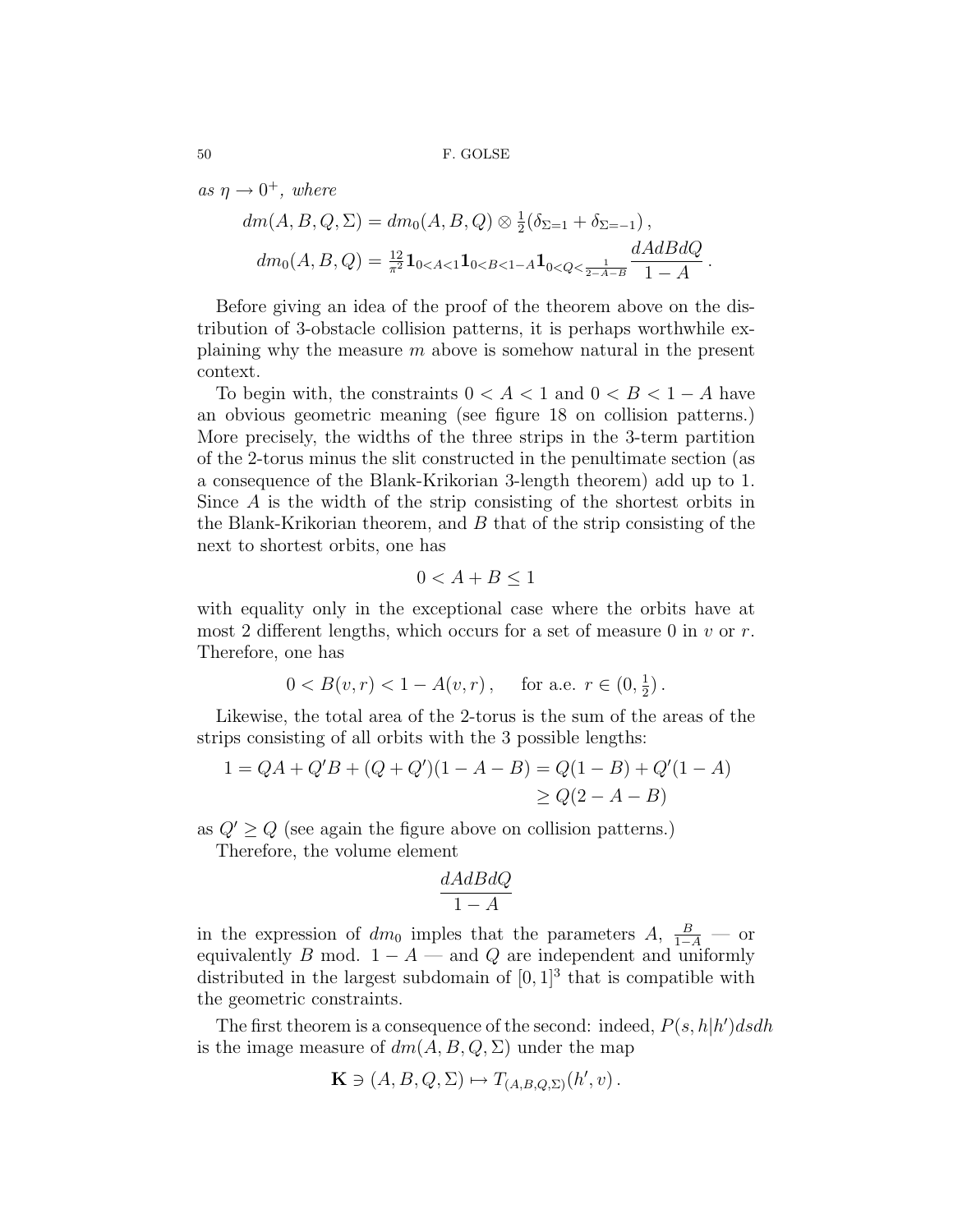That  $(1 + s)P(s, h|h')$  is square integrable is proved by inspection by using the explicit formula for  $P(s, h|h')$ .

Therefore, it remains to prove the second theorem.

We are first going to show that the family of averages over velocities satisfy

$$
\int_{0}^{\lfloor v \rfloor = 1}_{0 < v_2 < v_1} F(A(v, r), B(v, r), Q(v, r), \Sigma(v, r)) dv
$$
\n
$$
\to \frac{\pi}{8} \int_{\mathbf{K}} F(A, B, Q, \Sigma) dm(A, B, Q, \Sigma)
$$

as  $r \to 0^+$  for each  $F \in C_b(\mathbf{K})$ .

On the other hand, because of the proposition in the previous section

$$
\frac{1}{\ln(1/\eta)} \int_{\eta}^{1/2} F(A(v,r), B(v,r), Q(v,r), \Sigma(v,r)) \frac{dr}{r} \to \mathcal{L}(F)
$$

for a.e.  $v \in \mathbf{S}^1$  such that  $0 < v_2 < v_1$  in the limit as  $\eta \to 0^+$ .

Since we know that the limit  $\mathcal{L}(F)$  is independent of v, comparing the two convergence statements above shows that

$$
\mathcal{L}(F) = \int_{\mathbf{K}} F(A, B, Q, \Sigma) dm(A, B, Q, \Sigma).
$$

Therefore, we are left with the task of computing

$$
\lim_{r \to 0^+} \int_{0 \le v_2 < v_1} F(A(v,r), B(v,r), Q(v,r), \Sigma(v,r)) dv.
$$

The method for computing this type of expression is based on

a) Farey fractions (sometimes called "slow continued fractions"), and

b) estimates for Kloosterman's sums, due to Boca-Zaharescu [\[3\]](#page-59-6).

To begin with, we need to recall a few basic facts about Farey fractions.

#### Farey fractions

Put a filtration on the set of rationals in  $[0, 1]$  as follows

$$
\mathcal{F}_{\mathcal{Q}} = \{ \frac{p}{q} \mid 0 \le p \le q \le \mathcal{Q}, \text{ g.c.d.}(p, q) = 1 \}
$$

indexed in increasing order:

$$
0 = \frac{0}{1} < \gamma_1 < \ldots < \gamma_j = \frac{p_j}{q_j} < \ldots < \gamma_{\varphi(\mathcal{Q})} = \frac{1}{1} = 1
$$

where  $\varphi$  denotes Euler's totient function:

$$
\phi(n) = n \prod_{p \text{ prime} \atop p|n} \left(1 - \frac{1}{p}\right).
$$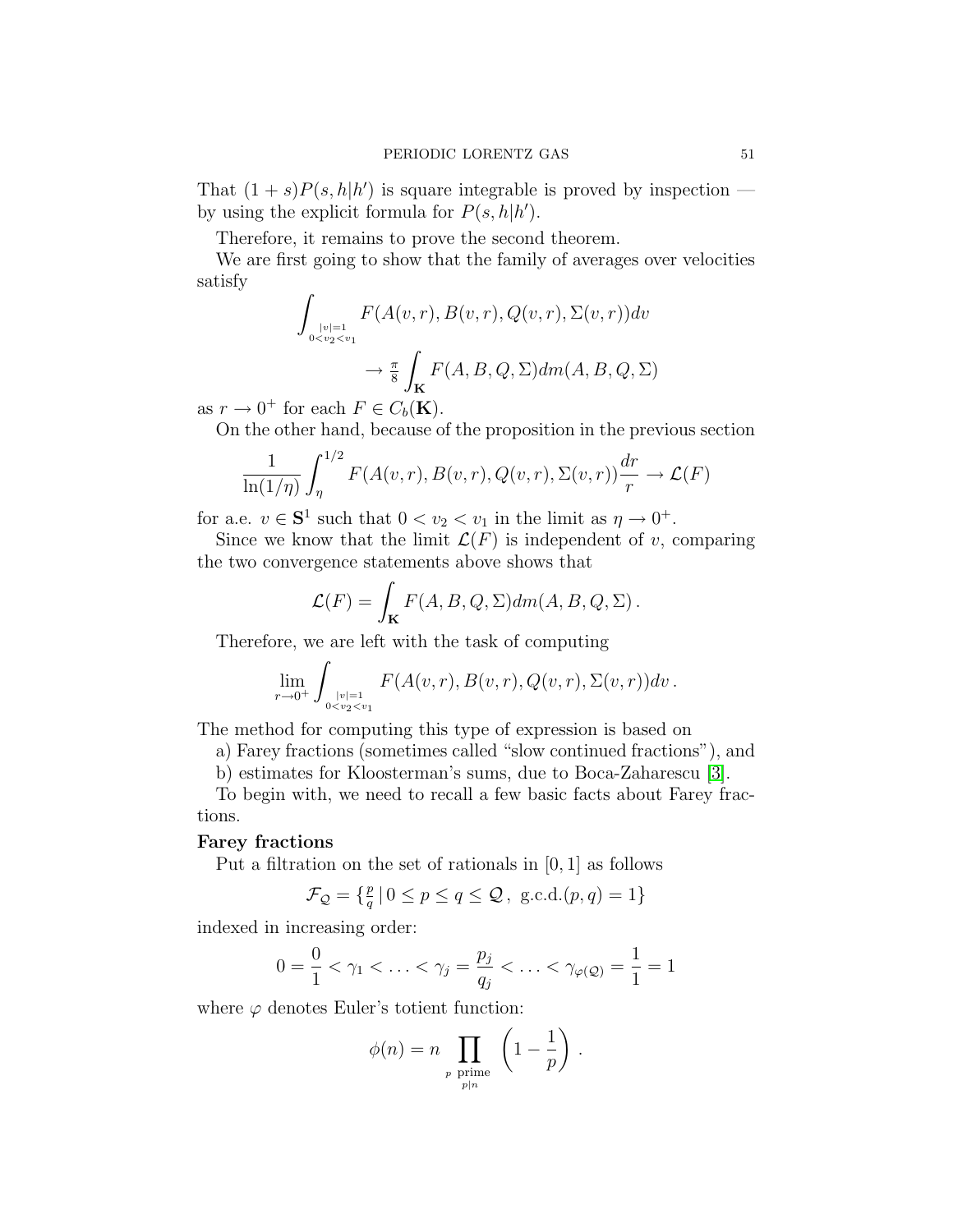



FIGURE 20. The Stern-Brocot tree. Each fraction  $\gamma$  on the n-th line is the mediant of the two fractions closest to  $\gamma$  on the  $n-1$ -st line. The first line consists of 0 and 1 written as  $0 = \frac{0}{1}$  and  $1 = \frac{1}{1}$ . Each rational in [0, 1] is obtained in this way.

An important operation in the construction of Farey fractions is the notion of "mediant" of two fractions. Given two rationals

$$
\gamma = \frac{p}{q} \text{ and } \hat{\gamma} = \frac{\hat{p}}{\hat{q}}
$$

with

$$
0 \le p \le q
$$
,  $0 \le \hat{p} \le \hat{q}$ , and g.c.d. $(p,q) =$  g.c.d. $(\hat{p}, \hat{q}) = 1$ ,

their mediant is defined as

$$
mediant = \gamma \oplus \hat{\gamma} := \frac{p + \hat{p}}{q + \hat{q}} \in (\gamma, \hat{\gamma}).
$$

Hence, if  $\gamma = \frac{p}{q}$  $\frac{p}{q}<\hat{\gamma}=\frac{\hat{p}}{\hat{q}}$  $\frac{\tilde{p}}{\tilde{q}}$  adjacent in  $\mathcal{F}_{\mathcal{Q}}$ , then

$$
\hat{a}q - a\hat{q} = 1 \text{ and } q + \hat{q} > \mathcal{Q}.
$$

Conversely,  $q, \hat{q}$  are denominators of adjacent fractions in  $\mathcal{F}_{\mathcal{Q}}$  if and only if

$$
0 \le q, \hat{q} \le Q, \quad q + \hat{q} > Q, \quad \text{g.c.d.}(q, q') = 1.
$$

Given  $\alpha \in (0,1) \backslash \mathbf{Q}$  and  $\mathbf{Q} \geq 1$ , there exists a unique pair of adjacent Farey fractions in  $\mathcal{F}_{\mathcal{Q}}$ , henceforth denoted  $\gamma(\alpha, \mathcal{Q})$  and  $\hat{\gamma}(\alpha, \mathcal{Q})$ , such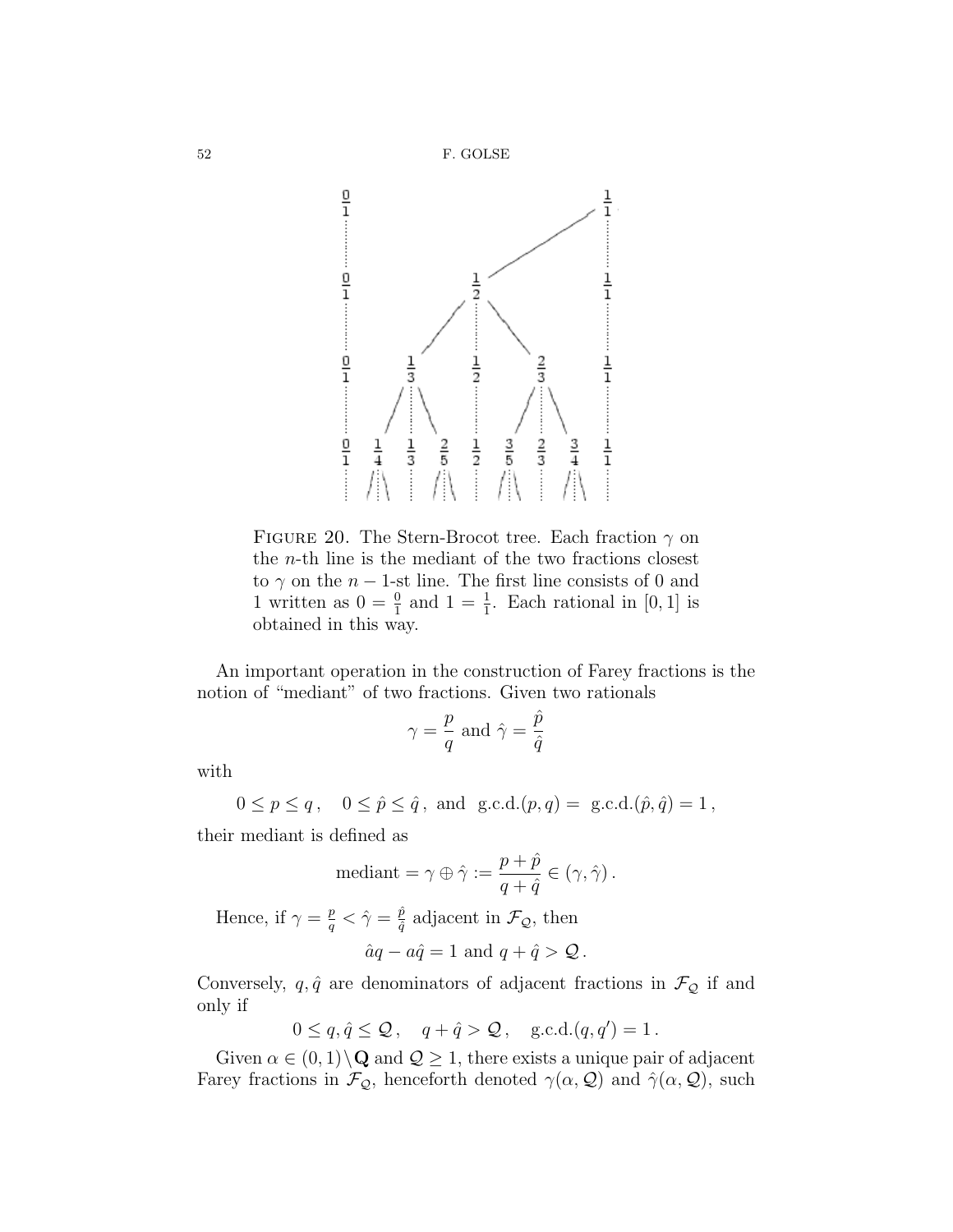that

$$
\gamma(\alpha, \mathcal{Q}) = \frac{p(\alpha, \mathcal{Q})}{q(\alpha, \mathcal{Q})} < \alpha < \hat{\gamma}(\alpha, \mathcal{Q}) = \frac{\hat{p}(\alpha, \mathcal{Q})}{\hat{q}(\alpha, \mathcal{Q})}.
$$

At this point, we recall the relation between Farey and continued fractions.

Pick  $0 < \varepsilon < 1$ ; we recall that, for each  $\alpha \in (0,1) \setminus \mathbf{Q}$ ,

$$
N(\alpha,\varepsilon) = \min\{n \in \mathbf{N} \,|\, d_n(\alpha) \leq \varepsilon\}, \quad d_n(\alpha) = \text{dist}(q_n(\alpha)\alpha, \mathbf{Z}).
$$

Set  $\mathcal{Q} = [1/\varepsilon]$ , and let

$$
\gamma(\alpha, \mathcal{Q}) = \frac{p(\alpha, \mathcal{Q}))}{q(\alpha, \mathcal{Q})} < \hat{\gamma}(\alpha, \mathcal{Q}) = \frac{\hat{p}(\alpha, \mathcal{Q}))}{\hat{q}(\alpha, \mathcal{Q})}
$$

with  $g.c.d.(p(\alpha, Q)), q(\alpha, Q)) = g.c.d.(\hat{p}(\alpha, Q)), \hat{q}(\alpha, Q)) = 1$  be the two adjacent Farey fractions in  $\mathcal{F}_{\mathcal{Q}}$  surrounding  $\alpha$ . Then

a) one of the two integers  $q(\alpha, \mathcal{Q})$  and  $\hat{q}(\alpha, \mathcal{Q})$  is the denominator of the  $N(\alpha, \varepsilon)$ -th convergent in the continued fraction expansion of  $\alpha$ , i.e.  $q_{N(\alpha,\varepsilon)}(\alpha)$ , and

b) the other is of the form

$$
m q_{N(\alpha,\varepsilon)} + q_{N(\alpha,\varepsilon)-1}
$$
, with  $0 \leq m \leq a_{N(\alpha,\varepsilon)}(\alpha)$ ,

where we recall that

$$
\alpha = [0; a_1, a_2, \ldots] = \frac{1}{a_0 + \frac{1}{a_1 + \ldots}}.
$$

Setting  $\alpha = v_2/v_1$  and  $\varepsilon = 2r/v_1$ , we recall that, by definition

 $Q(v, r) = \varepsilon q_{N(\alpha, \varepsilon)}(\alpha) \in {\varepsilon q(\alpha, \mathcal{Q}), \varepsilon \hat{q}(\alpha, \mathcal{Q})}$  with  $\mathcal{Q} = [1/\varepsilon],$ 

and we further define

$$
D(v,r) = d_{N(\alpha,\varepsilon)}/\varepsilon = \text{dist}(\tfrac{1}{\varepsilon}Q(v,r)\alpha,\mathbf{Z})/\varepsilon,
$$

and

$$
\tilde{Q}(v,r) = \varepsilon \hat{q}(\alpha, \mathcal{Q}) \text{ if } q_{N(\alpha,\varepsilon)}(\alpha) = q(\alpha, \mathcal{Q}),
$$
  

$$
\tilde{Q}(v,r) = \varepsilon q(\alpha, \mathcal{Q}) \text{ if } q_{N(\alpha,\varepsilon)}(\alpha) = \hat{q}(\alpha, \mathcal{Q}).
$$

Now, we recall that  $A(v, r) = 1 - D(v, r)$ ; moreover, we see that

$$
B(v,r) = 1 - \frac{d_{N(\alpha,\varepsilon)-1}(\alpha)}{\varepsilon} - \left[ \frac{1 - d_{N(\alpha,\varepsilon)-1}(\alpha)/\varepsilon}{D(v,r)} \right] D(v,r)
$$

$$
= 1 - d_{N(\alpha,\varepsilon)-1}(\alpha)/\varepsilon \text{ mod. } D(v,r)
$$

$$
= 1 - \text{dist}(\tfrac{1}{\varepsilon}\tilde{Q}(v,r)\alpha, \mathbf{Z})/\varepsilon \text{ mod. } D(v,r).
$$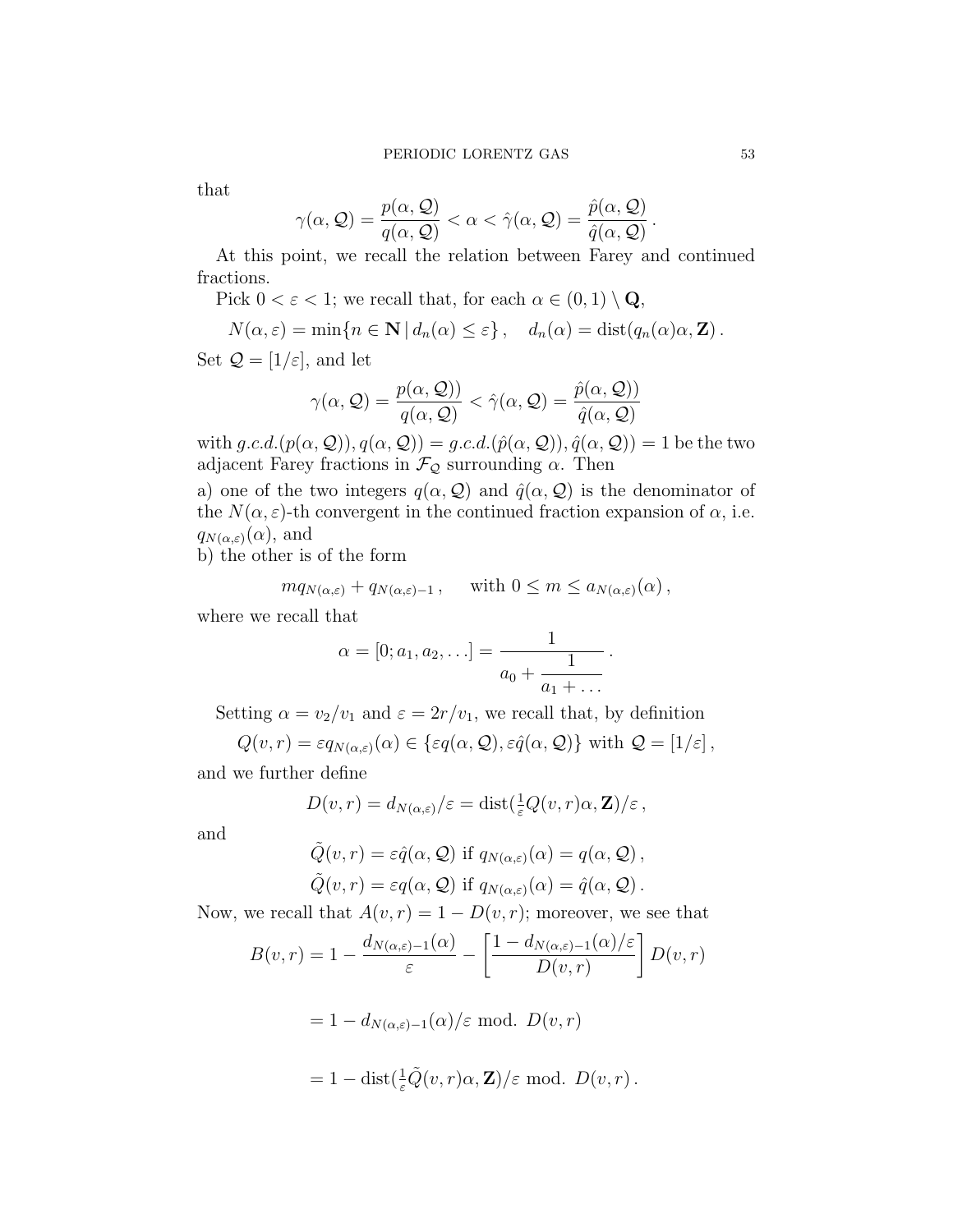To summarize, we have

$$
F(A(v,r), B(v,r), Q(v,r)) = G(Q(v,r), \tilde{Q}(v,r), D(v,r))
$$

and we are left with the task of computing

$$
\lim_{r \to 0^+} \int_{\mathbf{S}_+^1} G(Q(v,r), \tilde{Q}(v,r), D(v,r)) dv
$$

where  $S^1_+$  is the first octant in the unit circle. The other octants in the unit circle give the same contribution by obvious symmetry arguments.

More specifically:

**Lemma 8.3.** Let  $\alpha \in (0,1) \setminus \mathbf{Q}$ , and let  $\frac{p}{q} < \alpha < \frac{\hat{p}}{\hat{q}}$  be the two adjacent Farey fractions in  $\mathcal{F}_{\mathcal{Q}}$  surrounding  $\alpha$ , with  $\mathcal{Q} = [1/\varepsilon]$ . Then a) if  $\frac{p}{q} < \alpha \leq \frac{\hat{p}-\varepsilon}{\hat{q}}$  $\frac{-\varepsilon}{\hat{q}}$ , then

$$
Q(v,r) = \varepsilon q, \quad \tilde{Q}(v,r) = \varepsilon \hat{q}, \quad D(v,r) = \frac{1}{\varepsilon} (\alpha q - p);
$$

b) if 
$$
\frac{p+\varepsilon}{q} < \alpha < \frac{\hat{p}}{\hat{q}}
$$
, then

$$
Q(v,r) = \varepsilon \hat{q}, \quad \tilde{Q}(v,r) = \varepsilon q, \quad D(v,r) = \frac{1}{\varepsilon} (\hat{p} - \alpha \hat{q});
$$

c) if 
$$
\frac{p+\varepsilon}{q} < \alpha \le \frac{\hat{p}-\varepsilon}{\hat{q}}
$$
, then  
\n $Q(v,r) = \varepsilon(q \wedge \hat{q}), \quad \tilde{Q}(v,r) = \varepsilon(q \vee \hat{q}), \quad D(v,r) = dist(\frac{1}{\varepsilon}Q(v,r)\alpha, \mathbf{Z}).$ 

Therefore, assuming for simplicity that

$$
G(x, y, z) = g(x, y)H'(z) \text{ and } \varepsilon = 1/Q,
$$

one has

$$
\int_{\mathbf{S}_+^1} G(Q(v,r), \hat{Q}(v,r), D(v,r)) dv
$$
\n
$$
= \sum_{0 < q, \hat{q} \le 2 < q+\hat{q} \atop g.c.d.(q,\hat{q})=1} \int_{p/q}^{(\hat{p}-\varepsilon)/\hat{q}} g\left(\frac{q}{Q}, \frac{\hat{q}}{Q}\right) H'(\mathcal{Q}(q\alpha - p)) d\alpha
$$

+ three other similar terms

$$
= \sum_{0 < q, \hat{q} \le Q < q + \hat{q} \atop g.c.d.(q, \hat{q})=1} g\left(\frac{q}{Q}, \frac{\hat{q}}{Q}\right) \frac{1}{qQ} \left( H\left(\frac{1-q/Q}{\hat{q}/Q}\right) - H(0)\right)
$$

+ three other similar terms.

Then, everything reduces to computing

$$
\lim_{\mathcal{Q}\to +\infty}\frac{1}{\mathcal{Q}^2}\sum_{\substack{0\leq q,\hat{q}\leq \mathcal{Q}\leq q+\hat{q}\\ g.c.d.(q,\hat{q})=1}}\psi\left(\frac{q}{\mathcal{Q}},\frac{\hat{q}}{\mathcal{Q}}\right).
$$

We conclude with the following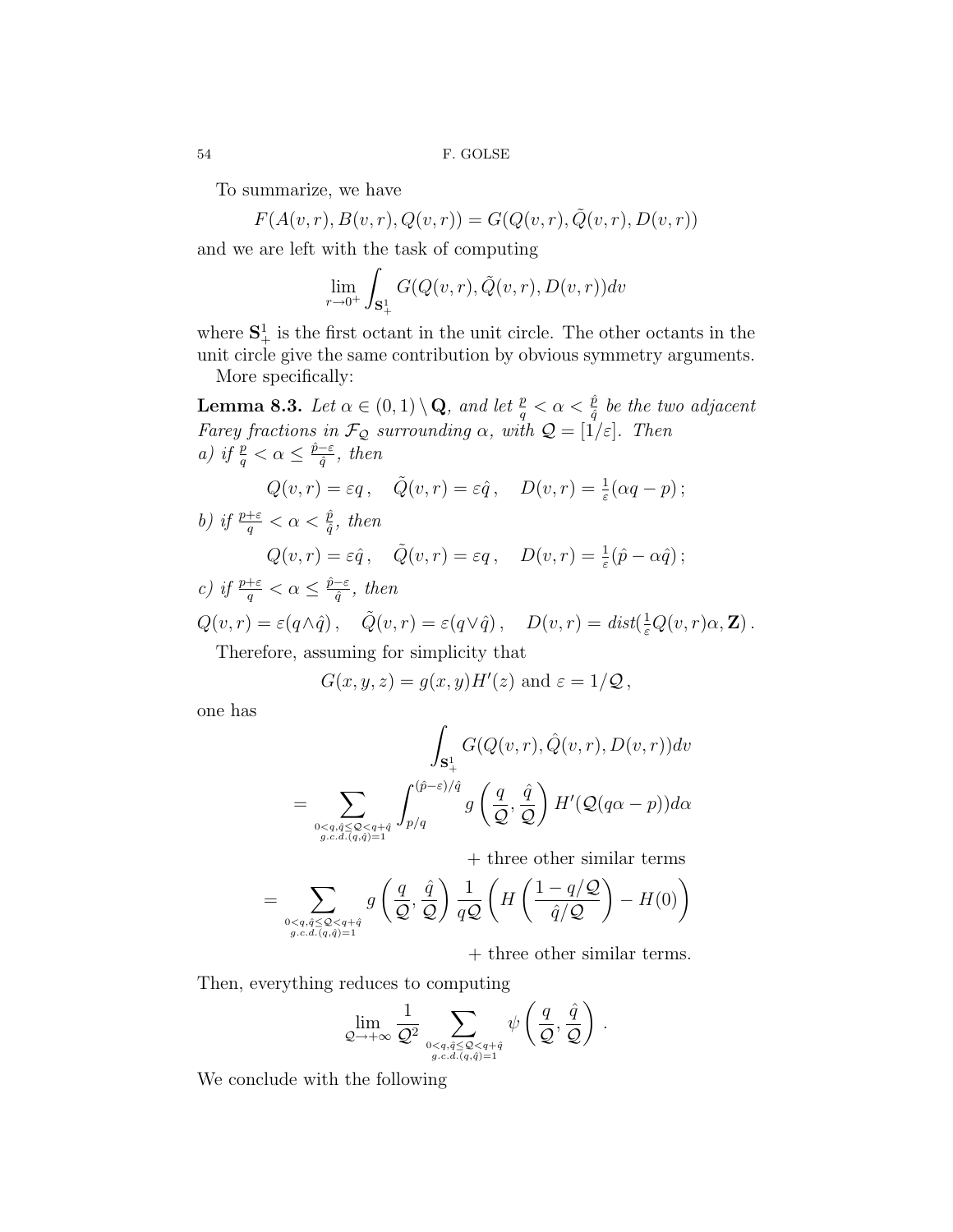**Lemma 8.4** (Boca-Zaharescu [\[3\]](#page-59-6)). For  $\psi \in C_c(\mathbf{R}^2)$ , one has

$$
\frac{1}{\mathcal{Q}^2} \sum_{\substack{0 < q, \hat{q} \le \mathcal{Q} < q + \hat{q} \\ g.c.d.(q, \hat{q}) = 1}} \psi\left(\frac{q}{\mathcal{Q}}, \frac{\hat{q}}{\mathcal{Q}}\right) \to \frac{6}{\pi^2} \iint_{0 < x, y < 1 < x+y} \psi(x, y) dx dy
$$

in the limit as  $\mathcal{Q} \to \infty$ .

This is precisely the path followed by F. Boca and A. Zaharescu to compute the limiting distribution of free path lengths in [\[3\]](#page-59-6) (see Theorem [4.6\)](#page-29-0); as explained above, their analysis can be greatly generalized in order to compute the transition probability that is the limit of the transfer map as the obstacle radius  $r \to 0^+$ .

## <span id="page-54-0"></span>9. A kinetic theory in extended phase-space FOR THE BOLTZMANN-GRAD LIMIT of the periodic Lorentz gas

We are now ready to propose an equation for the Boltzmann-Grad limit of the periodic Lorentz gas in space dimension 2. For each  $r \in$  $]0,\frac{1}{2}$  $\frac{1}{2}$ [, denote

 $\mathbf{B}_r : \Gamma_r^+ \ni (x, v) \mapsto \mathbf{B}_r(x, v) = (x + \tau_r(x, v)v, \mathcal{R}[x + \tau_r(x, v)v]v) \in \Gamma_r^+$ the billiard map. For  $(x_0, v_0) \in \Gamma_r^+$ , set

$$
(x_n,v_n) = \mathbf{B}_r^n(x_0,v_0)
$$

and define

$$
b_r^n(x,v) = (A, B, Q, \Sigma)(v_n, r), \quad n \in \mathbb{N}^*.
$$

Henceforth, for each  $n \geq 1$ , we denote

$$
\mathcal{K}_n := \mathbf{R}^2 \times \mathbf{S}^1 \times \mathbf{R}_+ \times [-1,1] \times \mathbf{K}^n.
$$

We make the following asymptotic independence hypothesis: there exists a probability measure  $\Pi$  on  $\mathbb{R}_+ \times [-1, 1]$  such that, for each  $n \geq 1$ and each  $\Psi \in C(\mathcal{K}_n)$  with compact support

$$
(H) \qquad \lim_{r \to 0^+} \int_{Z_r \times \mathbf{S}^1} \Psi(x, v, r\tau_r(\frac{x}{r}, v), h_r(\frac{x_1}{r}, v_1), b_r^1, \dots, b_r^n) dx dv
$$

$$
= \int_{Q_n} \Psi(x, v, \tau, h, \beta_1, \dots, \beta_n) dx dv d\Pi(\tau, h) dm(\beta_1) \dots dm(\beta_n),
$$

where

$$
(x_0, v_0) = (x - \tau_r(x, -v)v, v)
$$
, and  $h_r(\frac{x_1}{r}, v_1) = \sin(n_{x_1}, v_1)$ 

and  $m$  is the probability measure on  $\bf{K}$  obtained in Theorem [8.2.](#page-48-1)

If this holds, the iterates of the transfer map  $T_r$  are described by the Markov chain with transition probability  $P(s, h|h')$ .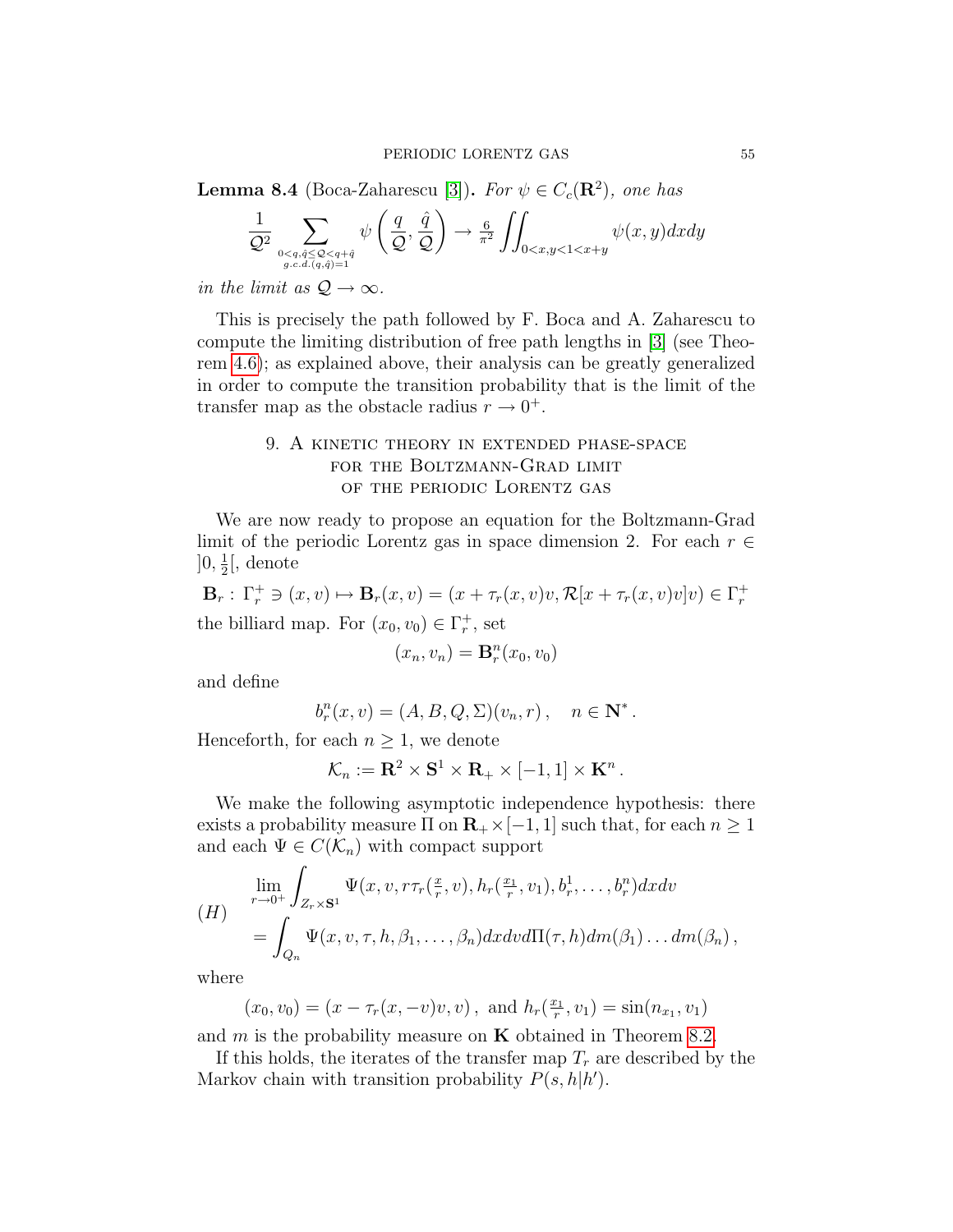This leads to a kinetic equation on an extended phase space for the Boltzmann-Grad limit of the periodic Lorentz gas in space dimension 2:

 $F(t, x, v, s, h) =$ 

density of particles with velocity  $v$  and position  $x$  at time  $t$ 

that will hit an obstacle after time s, with impact parameter h.

<span id="page-55-0"></span>**Theorem 9.1** (Caglioti-Golse [\[10,](#page-60-16) [11\]](#page-60-17)). Assume (H), and let  $f^{in} \ge 0$ belong to  $C_c(\mathbf{R}^2 \times \mathbf{S}^1)$ . Then one has

$$
f_r \to \int_0^\infty \int_{-1}^1 F(\cdot,\cdot,\cdot,s,h) ds dh
$$
 in  $L^\infty(\mathbf{R}_+ \times \mathbf{R}^2 \times \mathbf{S}^1)$  weak-\*

in the limit as  $r \to 0^+$ , where  $F \equiv F(t, x, v, s, h)$  is the solution of

$$
(\partial_t + v \cdot \nabla_x - \partial_s) F(t, x, v, s, h)
$$
  
= 
$$
\int_{-1}^1 P(s, h|h') F(t, x, R[\pi - 2\arcsin(h')]v, 0, h') dh',
$$
  

$$
F(0, x, v, s, h) = f^{in}(x, v) \int_s^\infty \int_{-1}^1 P(\tau, h|h') dh' d\tau,
$$

with  $(x, v, s, h)$  running through  $\mathbb{R}^2 \times \mathbb{S}^1 \times \mathbb{R}^*_+ \times ]-1, 1[$ . The notation  $R[\theta]$  designates the rotation of an angle  $\theta$ .

Let us briefly sketch the computation leading to the kinetic equation above in the extended phase space  $\mathcal{Z} = \mathbb{R}^2 \times \mathbb{S}^1 \times \mathbb{R}_+ \times [-1, 1].$ 

In the limit as  $r \to 0^+$ , the sequence  $(b_r^n(x,v))_{n\geq 1}$  converges to a sequence of i.i.d. random variables with values in  $\mathbf{K} = [0, 1] \times \{\pm 1\},\$ according to assumption (H).

Then, for each  $s_0 > 0$  and  $h_0 \in [-1, 1]$ , we construct a Markov chain  $(s_n, h_n)_{n\geq 1}$  with values in  $\mathbf{R}_+ \times [-1, 1]$  in the following manner:

$$
(s_n, h_n) = \mathbf{T}_{b_n}(h_{n-1}), \quad n \ge 1.
$$

Now we define the jump process  $(X_t, V_t, S_t, H_t)$  starting from  $(x, v, s, h)$ in the following manner.

First pick a trajectory of the sequence  $\mathbf{b} = (b_n)_{n \geq 1}$ ; then, for each  $s > 0$  and each  $h \in [-1, 1]$ , set

$$
(s_0, h_0) = (s, h).
$$

Define then inductively  $s_n$  and  $h_n$  for  $n \geq 1$  by the formula above, together with

$$
\sigma_n = s_0 + \ldots + s_{n-1}, \quad n \ge 1,
$$

and

$$
v_n = R[2 \arcsin(h_{n-1}) - \pi]v_{n-1}, \quad n \ge 1.
$$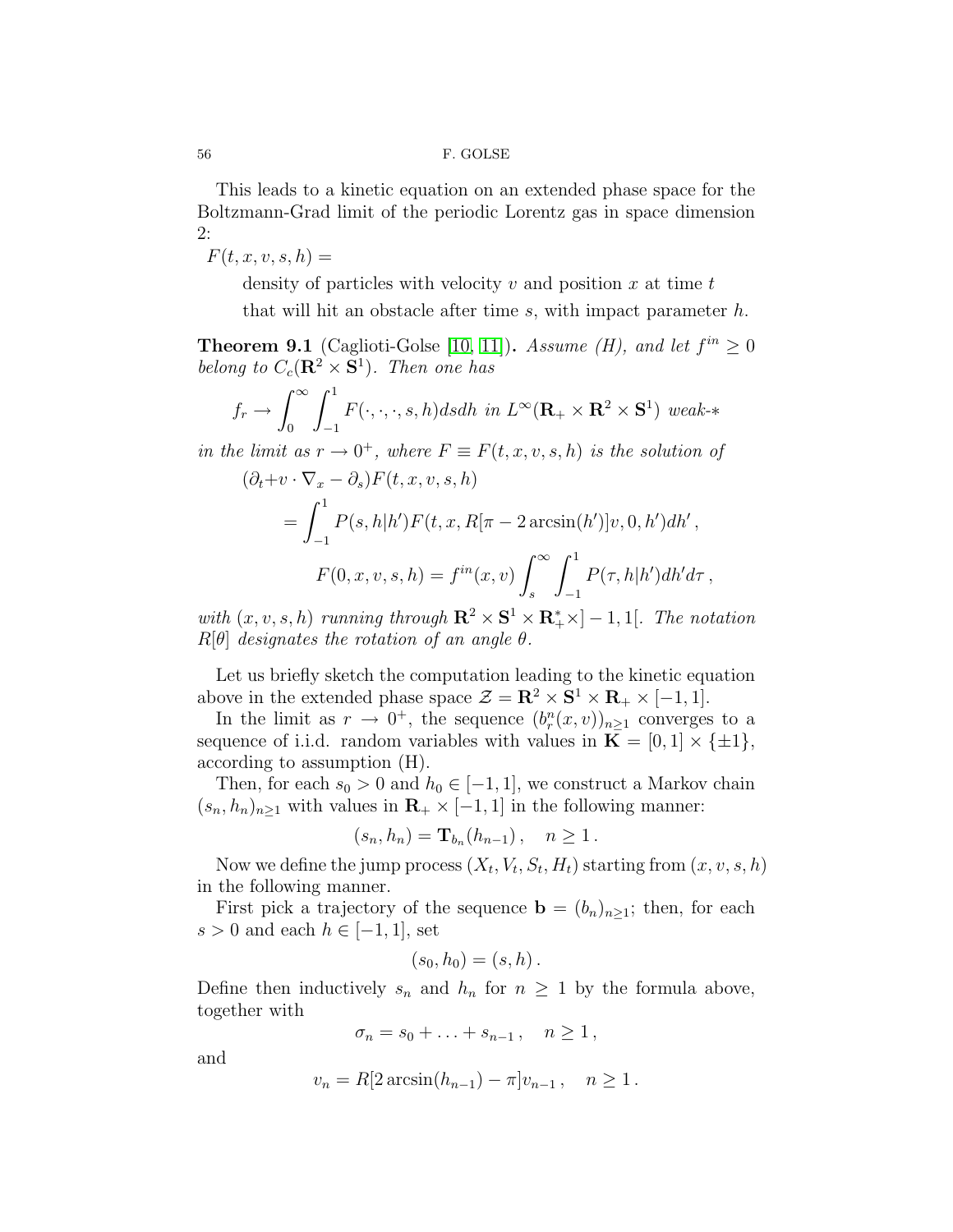With the sequence  $(v_n, s_n, h_n)_{n\geq 1}$  so defined, we next introduce the formulas for  $(X_t, V_t, S_t, H_t)$ :

• While  $0 \leq t < \tau$ , we set

$$
X_t(x, v, s, h) = x + t\omega,
$$
  
\n
$$
S_t(x, v, s, h) = s - t,
$$
  
\n
$$
Y_t(x, v, s, h) = v,
$$
  
\n
$$
H_t(x, v, s, h) = h.
$$

• For  $\sigma_n < t < \sigma_{n+1}$ , we set

$$
X_t(x, v, s, h) = x + (t - \sigma_n)v_n,
$$
  
\n
$$
V_t(x, v, s, h) = v_n,
$$
  
\n
$$
T_t(x, v, s, h) = \sigma_{n+1} - t,
$$
  
\n
$$
H_t(x, v, s, h) = h_n.
$$

To summarize, the prescription above defines, for each  $t \geq 0$ , a map denoted  $T_t$ :

$$
\mathcal{Z} \times \mathbf{K}^{\mathbf{N}^*} \ni (x, v, s, h, \mathbf{b}) \mapsto T_t(x, \omega, \tau, h) = (X_t, V_t, S_t, H_t) \in Z
$$

that is piecewise continuous in  $t \in \mathbf{R}_+$ .

Denote by  $f^{in} \equiv f^{in}(x, v, s, h)$  the initial distribution function in the extended phase space  $\mathcal{Z}$ , and by  $\chi \equiv \chi(x, v, s, h)$  an observable without loss of generality, we assume that  $\chi \in C_c^{\infty}(Z)$ .

Define  $f(t, \cdot, \cdot, \cdot, \cdot)$  by the formula

$$
\iiint_Z \chi(x, v, s, h) f(t, dx, dv, ds, dh)
$$
  
= 
$$
\iiint_Z \mathbf{E}[\chi(T_t(x, v, s, h)))] f^{in}(x, \omega, \tau, h) dx dv ds dh,
$$

where **E** designates the expectation on trajectories of the sequence of i.i.d. random variables **b** =  $(b_n)_{n\geq 1}$ .

In other words,  $f(t, \cdot, \cdot, \cdot, \cdot)$  is the image under the map  $T_t$  of the measure  $\text{Prob}(d\mathbf{b})f^{in}(x,\omega,\tau,h)$ , where

$$
Prob(d\mathbf{b}) = \prod_{n\geq 1} dm(b_n).
$$

Set  $g(t, x, v, s, h) = \mathbf{E}[\chi(T_t(x, v, s, h)))]$ ; one has

$$
g(t, x, v, s, h) = \mathbf{E}[\mathbf{1}_{t
$$

If  $s > t$ , there is no collision in the time interval [0, t] for the trajectory considered, meaning that

$$
T_t(x, v, s, h) = (x + tv, v, s - t, h).
$$

Hence

$$
\mathbf{E}[\mathbf{1}_{t
$$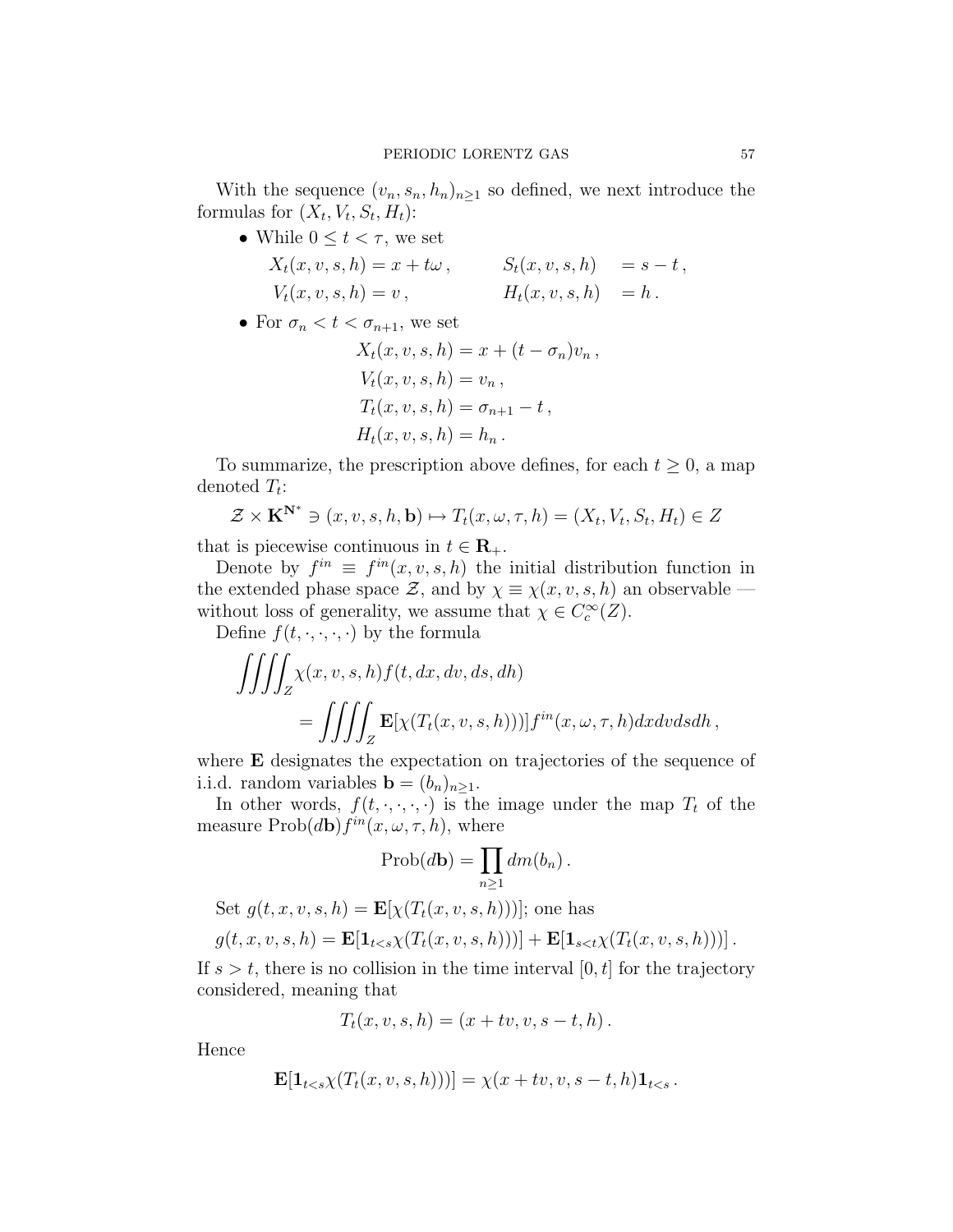On the other hand

$$
\mathbf{E}[\mathbf{1}_{s  
=  $\mathbf{E}[\mathbf{1}_{s$
$$

with  $(s_1, h_1) = \mathbf{T}_{b_1}(h)$  and  $\Delta(h) = 2 \arcsin(h) - \pi$ .

Conditioning with respect to  $(s_1, h_1)$  shows that

$$
\mathbf{E}[\mathbf{1}_{s  
=  $\mathbf{E}[\mathbf{1}_{s,$
$$

and

$$
\mathbf{E}[\chi(T_{(t-s)-0}(x+sv,\mathcal{R}[\Delta(h)]v,s_1,h_1))|s_1,h_1] = g(t-s,x+sv,\mathcal{R}[\Delta(h)]v,s_1,h_1).
$$

Then

$$
\mathbf{E}[\mathbf{1}_{s  
=  $\mathbf{1}_{s  
=  $\mathbf{1}_{s$$
$$

Finally

$$
g(t, x, v, s, h) = \chi(x + tv, v, s - t, h) \mathbf{1}_{t < s}
$$
  
+  $\mathbf{1}_{s < t} \int g(t - s, x + sv, \mathcal{R}[\Delta(h)]v, s_1, h_1] P(s_1, h_1|h) ds_1 dh_1.$ 

This formula represents the solution of the problem

$$
(\partial_t - v \cdot \nabla_x + \partial_s)g = 0, \quad t, s > 0, \ x \in \mathbb{R}^2, \ s \in \mathbb{S}^1, \ |h| < 1
$$

$$
g(t, x, s, 0, h) = \iint_{\mathbb{R}^*_+ \times ]-1,1[} P(s_1, h_1|h)g(t, x, v, s_1, h_1)ds_1 dh_1,
$$

$$
g\big|_{t=0} = \chi.
$$

The boundary condition for  $s = 0$  can be replaced with a source term that is proportional to the Dirac measure  $\delta_{s=0}$ :

$$
(\partial_t - v \cdot \nabla_x + \partial_s)g = \delta_{s=0} \iint_{\mathbf{R}_+^* \times ]-1,1[} P(s_1, h_1|h)g(t, x, v, s_1, h_1)ds_1dh_1,
$$
  

$$
g\big|_{t=0} = \chi.
$$

One concludes by observing that this problem is precisely the adjoint of the Cauchy problem in the theorem.

Let us conclude this section with a few bibliographical remarks.

Although the Boltzmann-Grad limit of the periodic Lorentz gas is a fairly natural problem, it remained open for quite a long time after the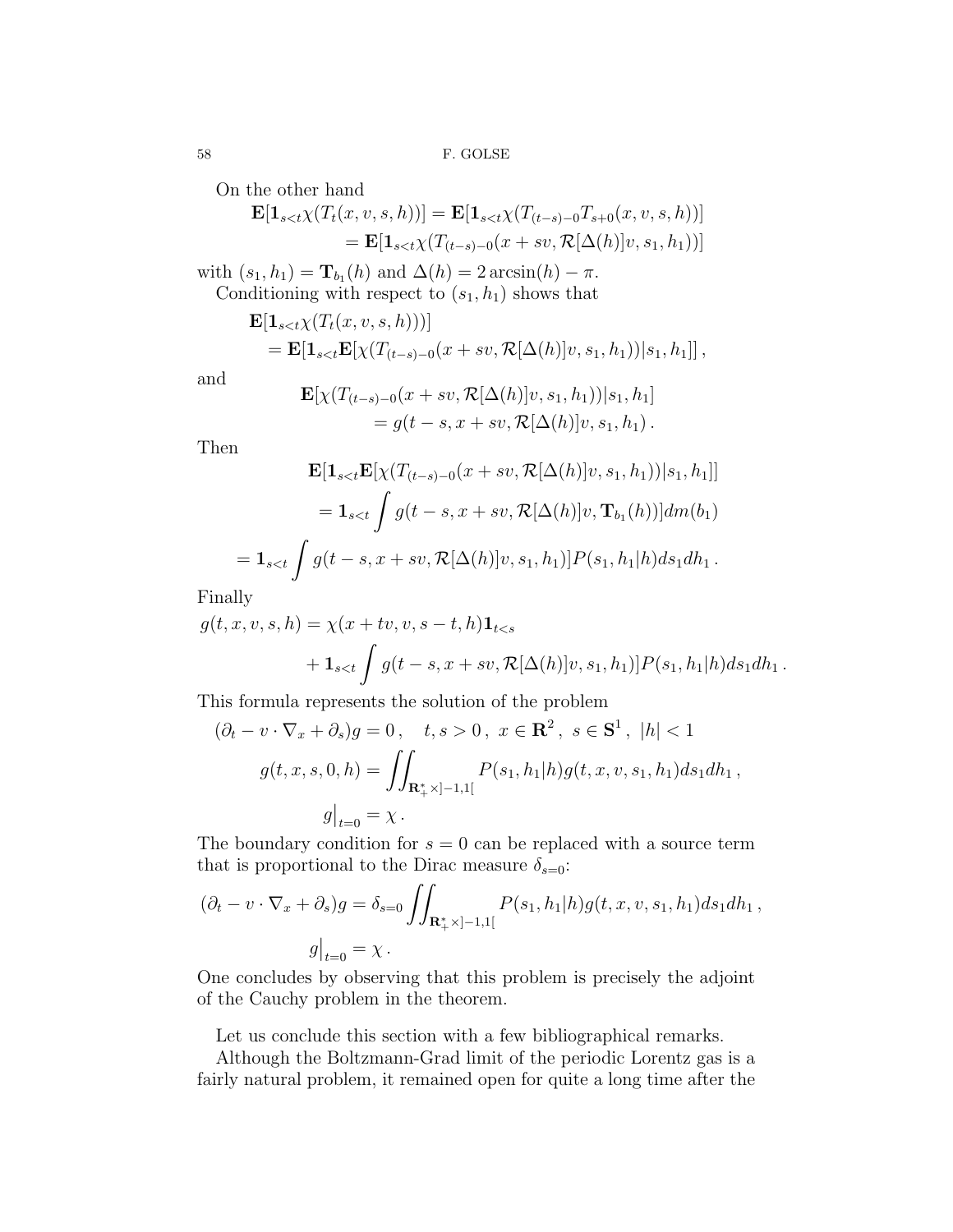pioneering work of G. Gallavotti on the case of a Poisson distribution of obstacles [\[18,](#page-60-5) [19\]](#page-60-3).

Perhaps the main conceptual difficulty was to realize that this limit must involve a phase-space other than the usual phase-space of kinetic theory, i.e. the set  $\mathbb{R}^2 \times \mathbb{S}^1$  of particle positions and velocities, and to find the appropriate extended phase-space where the Boltzmann-Grad limit of the periodic Lorentz gas can be described by an autonomous equation.

Already Theorem 5.1 in [\[9\]](#page-60-12) suggested that, even in the simplest problem where the obstacles are absorbing  $-$  i.e. holes where particles disappear forever, — the limit of the particle number density in the Boltzmann-Grad scaling cannot described by an autonomous equation in the usual phase space  $\mathbb{R}^2 \times \mathbb{S}^1$ .

The extended phase space  $\mathbb{R}^2 \times \mathbb{S}^1 \times \mathbb{R}_+ \times [-1,1]$  and the structure of the limit equation were proposed for the first time by E. Caglioti and the author in 2006, and presented in several conferences — see for instance [\[23\]](#page-60-19); the first computation of the transition probability  $P(s,h|h')$  (Theorem [8.1\)](#page-48-2), together with the limit equation (Theorem [9.1\)](#page-55-0) appeared in [\[10\]](#page-60-16) for the first time. However, the theorem concerning the limit equation in [\[10\]](#page-60-16) remained incomplete, as it was based on the independence assumption (H).

Shortly after that, J. Marklof and A. Strömbergsson proposed a complete derivation of the limit equation of Theorem [9.1](#page-55-0) in a recent preprint [\[32\]](#page-61-15). Their analysis, establish the validity of this equation in any space dimension, using in particular the existence of a transition probability as in Theorem [8.1](#page-48-2) in any space dimension, a result that they had proved in an earlier paper [\[31\]](#page-61-16). The method of proof in this article [\[31\]](#page-61-16) avoided using continued or Farey fractions, and was based on group actions on lattices in the Euclidian space, and on an important theorem by M. Ratner implying some equidistribution results in homogeneous space. However, explicit computations (as in Theorem [8.1](#page-48-2) of the transition probability in space dimension higher than 2 seem beyond reach at the time of this writing — see however [\[33\]](#page-61-17) for computations of the 2-dimensional transition probability for more general interactions than hard sphere collisions.

Finally, the limit equation obtained in Theorem [9.1](#page-55-0) is interesting in itself; some qualitative properties of this equation are discussed in [\[11\]](#page-60-17).

#### **CONCLUSION**

<span id="page-58-0"></span>Classical kinetic theory (Boltzmann theory for elastic, hard sphere collisions) is based on two fundamental principles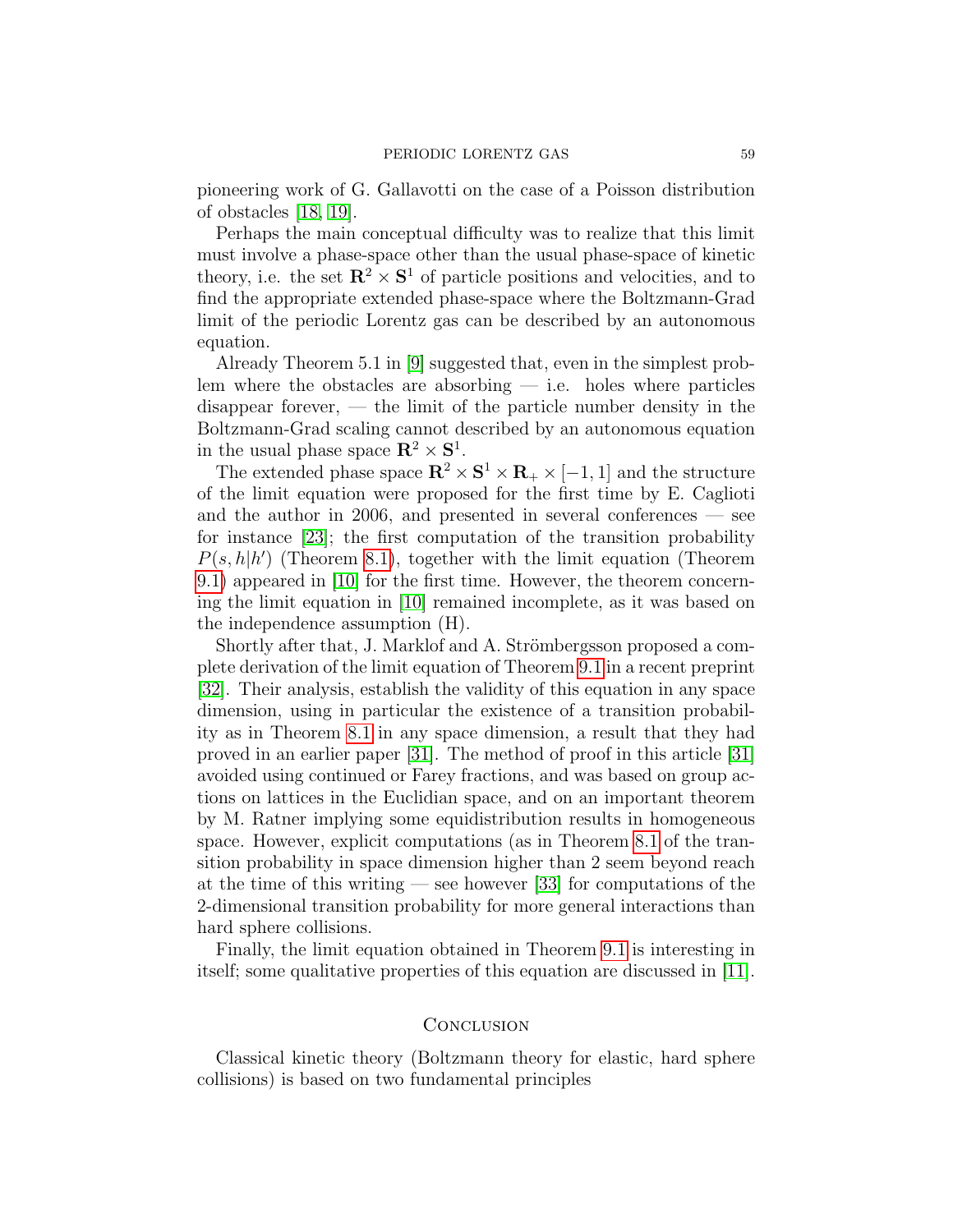a) deflections in velocity at each collision are mutually independent and identically distributed

b) time intervals between collisions are mutually independent, independent of velocities, and exponentially distributed.

The Boltzmann-Grad limit of the periodic Lorentz gas provides an example of a non classical kinetic theory where

a') velocity deflections at each collision jointly form a Markov chain;

b') the time intervals between collisions are not independent of the velocity deflections.

In both cases, collisions are purely local and instantaneous events: indeed the Boltzmann-Grad scaling is such that the particle radius is negligeable in the limit. The difference between these two cases is caused by the degree of correlation between obstacles, which is maximal in the second case since the obstacles are centered at the vertices of a lattice in the Euclidian space, wheras obstacles are assumed to be independent in the first case. It could be interesting to explore situations that are somehow intermediate between these two extreme cases — for instance, situations where long range correlations become negligeable.

Otherwise, there remain several outstanding open problems related to the periodic Lorentz gas, such as

i) obtaining explicit expressions of the transition probability whose existence is proved by J. Marklof and A. Strombergsson in [\[31\]](#page-61-16), in all space dimensions, or

ii) treating the case where particles are accelerated by an external force — for instance the case of a constant magnetic field, so that the kinetic energy of particles remains constant.

#### **REFERENCES**

- <span id="page-59-0"></span>[1] S. Blank, N. Krikorian, Thom's problem on irrational flows. Internat. J. of Math. 4 (1993), 721–726.
- <span id="page-59-5"></span>[2] P. Bleher, Statistical properties of two-dimensional periodic Lorentz gas with infinite horizon. J. Statist. Phys. 66 (1992), 315–373.
- <span id="page-59-6"></span>[3] F. Boca, A. Zaharescu, The distribution of the free path lengths in the periodic two-dimensional Lorentz gas in the small-scatterer limit. Commun. Math. Phys. 269 (2007), 425–471.
- <span id="page-59-2"></span>[4] C. Boldrighini, L.A. Bunimovich, Ya.G. Sinai, On the Boltzmann equation for the Lorentz gas. J. Statist. Phys. 32 (1983), 477–501.
- <span id="page-59-1"></span>[5] L. Boltzmann, Weitere Studien ¨uber das W¨armegleichgewicht unter Gasmolekülen. Wiener Berichte **66** (1872), 275–370.
- <span id="page-59-4"></span>[6] J. Bourgain, F. Golse, B. Wennberg, On the distribution of free path lengths for the periodic Lorentz gas. Commun. Math. Phys. 190 (1998), 491-508.
- <span id="page-59-3"></span>[7] L. Bunimovich, Ya.G. Sinai, Statistical properties of Lorentz gas with periodic configuration of scatterers. Commun. Math. Phys. 78 (1980/81), 479–497.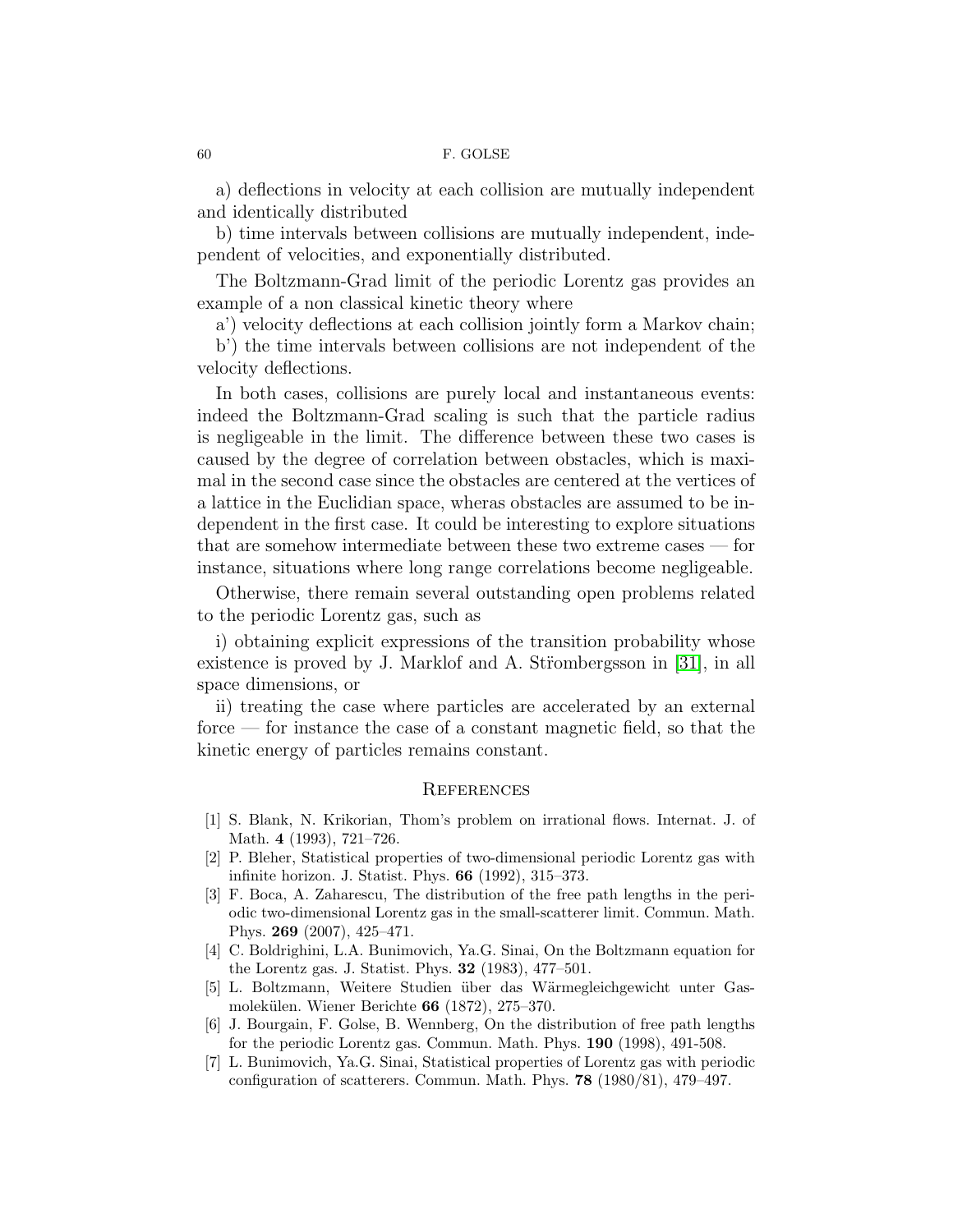- <span id="page-60-6"></span>[8] L. Bunimovich, N. Chernov, Ya.G. Sinai, Statistical properties of twodimensional hyperbolic billiards. Russian Math. Surveys 46 (1991), 47–106.
- <span id="page-60-12"></span>[9] E. Caglioti, F. Golse, On the distribution of free path lengths for the periodic Lorentz gas III. Commun. Math. Phys. 236 (2003), 199–221.
- <span id="page-60-16"></span>[10] E. Caglioti, F. Golse, The Boltzmann-Grad limit of the periodic Lorentz gas in two space dimensions. C. R. Math. Acad. Sci. Paris 346 (2008), 477–482.
- <span id="page-60-17"></span>[11] E. Caglioti, F. Golse, in preparation.
- <span id="page-60-1"></span>[12] C. Cercignani, On the Boltzmann equation for rigid spheres. Transport Theory Statist. Phys. 2 (1972), 211–225.
- <span id="page-60-9"></span>[13] C. Cercignani, R. Illner, M. Pulvirenti, The mathematical theory of dilute gases. Applied Mathematical Sciences, 106. Springer-Verlag, New York, 1994.
- <span id="page-60-13"></span>[14] P. Dahlqvist, The Lyapunov exponent in the Sinai billiard in the small scatterer limit. Nonlinearity 10 (1997), 159–173.
- <span id="page-60-8"></span>[15] L. Desvillettes, V. Ricci, Nonmarkovianity of the Boltzmann-Grad limit of a system of random obstacles in a given force field. Bull. Sci. Math. **128** (2004), 39–46.
- <span id="page-60-4"></span>[16] P. Drude, Zur Elektronentheorie der metalle. Annalen der Physik 306 (3) (1900), 566–613.
- <span id="page-60-10"></span>[17] H.S. Dumas, L. Dumas, F. Golse, Remarks on the notion of mean free path for a periodic array of spherical obstacles. J. Statist. Phys. 87 (1997), 943–950.
- <span id="page-60-5"></span>[18] G. Gallavotti, Divergences and approach to equilibrium in the Lorentz and the wind–tree–models. Phys. Rev. (2) 185 (1969), 308–322.
- <span id="page-60-3"></span>[19] G. Gallavotti, Rigorous theory of the Boltzmann equation in the Lorentz gas. Nota interna no. 358, Istituto di Fisica, Univ. di Roma (1972). Available as preprint mp-arc-93-304.
- <span id="page-60-7"></span>[20] G. Gallavotti, "Statistical mechanics: a short treatise", Springer, Berlin-Heidelberg (1999).
- <span id="page-60-14"></span>[21] F. Golse, On the statistics of free-path lengths for the periodic Lorentz gas. Proceedings of the XIVth International Congress on Mathematical Physics (Lisbon 2003), 439–446, World Scientific, Hackensack NJ, 2005.
- <span id="page-60-18"></span>[22] F. Golse, The periodic Lorentz gas in the Boltzmann-Grad limit. Proceedings of the International Congress of Mathematicians, Madrid 2006, vol. 3, 183-201, European Math. Society, Zürich 2006.
- <span id="page-60-19"></span>[23] F. Golse, The periodic Lorentz gas in the Boltzmann-Grad limit (joint work with J. Bourgain, E. Caglioti and B. Wennberg). Oberwolfach Report 54/2006, vol. 3 (2006), no. 4, 3214, European Math. Soc., Zürich 2006
- <span id="page-60-15"></span>[24] F. Golse, On the periodic Lorentz gas in the Boltzmann-Grad scaling. Ann. Faculté des Sci. Toulouse **17** (2008), 735–749.
- <span id="page-60-11"></span>[25] F. Golse, B. Wennberg, On the distribution of free path lengths for the periodic Lorentz gas II. M2AN Modél. Math. et Anal. Numér. 34 (2000), 1151–1163.
- <span id="page-60-0"></span>[26] H. Grad, Principles of the kinetic theory of gases, in "Handbuch der Physik", S. Flügge ed. Band XII, 205–294, Springer-Verlag, Berlin 1958.
- <span id="page-60-2"></span>[27] R. Illner, M. Pulvirenti, Global validity of the Boltzmann equation for two- and three-dimensional rare gas in vacuum. Erratum and improved result: "Global validity of the Boltzmann equation for a two-dimensional rare gas in vacuum" [Commun. Math. Phys. 105 (1986), 189–203] and "Global validity of the Boltzmann equation for a three-dimensional rare gas in vacuum" [ibid. 113 (1987), 79–85] by M. Pulvirenti. Commun. Math. Phys. 121 (1989), 143–146.